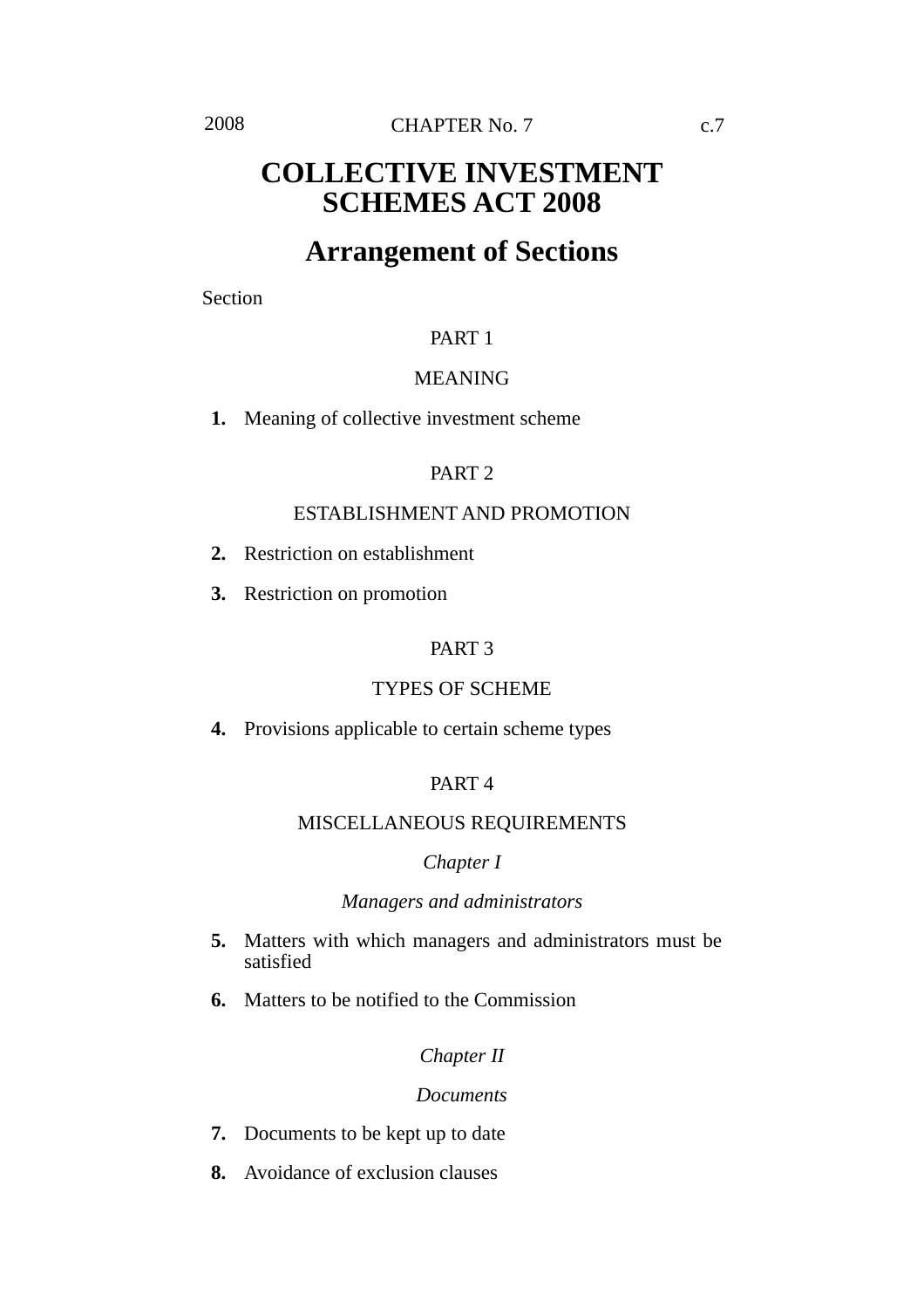### *Chapter III*

### *Accounts and audit*

- **9.** Accounts
- **10.** Matters to be communicated to the Commission by auditors

### PART 5

### INTERVENTION

- **11.** Circumstances in which the Commission may intervene
- **12.** Directions
- **13.** Appointments
- **14.** Notice of directions or appointment
- **15.** Application to court
- **16.** Investigations

### PART 6

### SUPPLEMENTARY

### *Chapter I*

### *Offences and penalties*

- **17.** False and misleading statements
- **18.** Offences and penalties
- **19.** Offences by bodies corporate

### *Chapter II*

### *General*

- **20.** Guidance
- **21.** Appeals against Commission decisions
- **22.** Public registers
- **23.** Financial provisions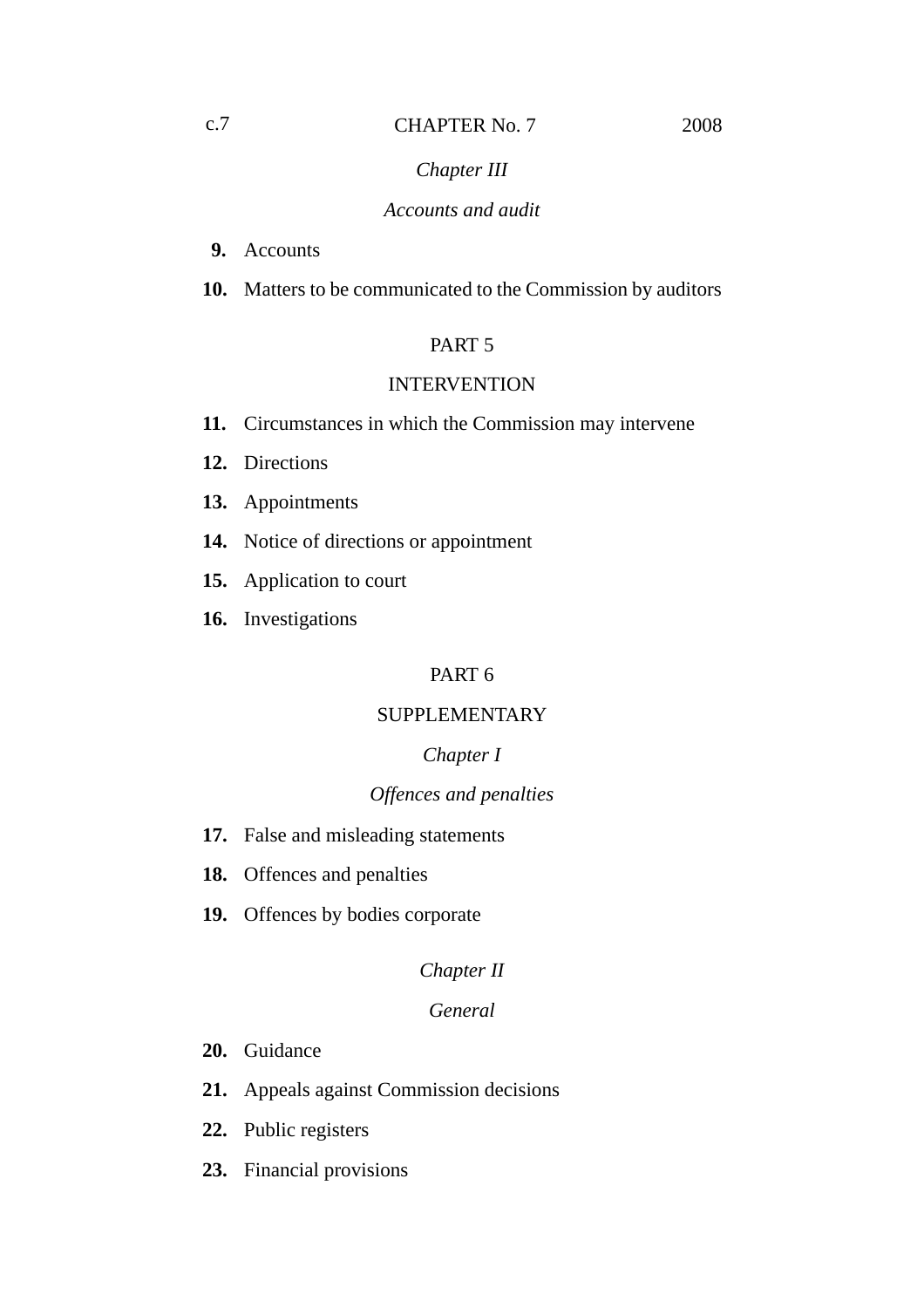### *Subordinate legislation*

- **24.** Orders and regulations
- **25.** Tynwald procedure

### *Chapter IV*

### *Final provisions*

- **26.** Interpretation
- **27.** Amendments
- **28.** Repeals
- **29.** Transitional and saving provisions
- **30.** Short title and commencement

SCHEDULES —

- Schedule 1 Authorised schemes
- Schedule 2 International schemes
- Schedule 3 Exempt schemes
- Schedule 4 Recognised schemes
- Schedule 5 Subordinate legislation
- Schedule 6 Amendment of enactments
- Schedule 7 Repeal of enactments
- Schedule 8 Transitional and saving provisions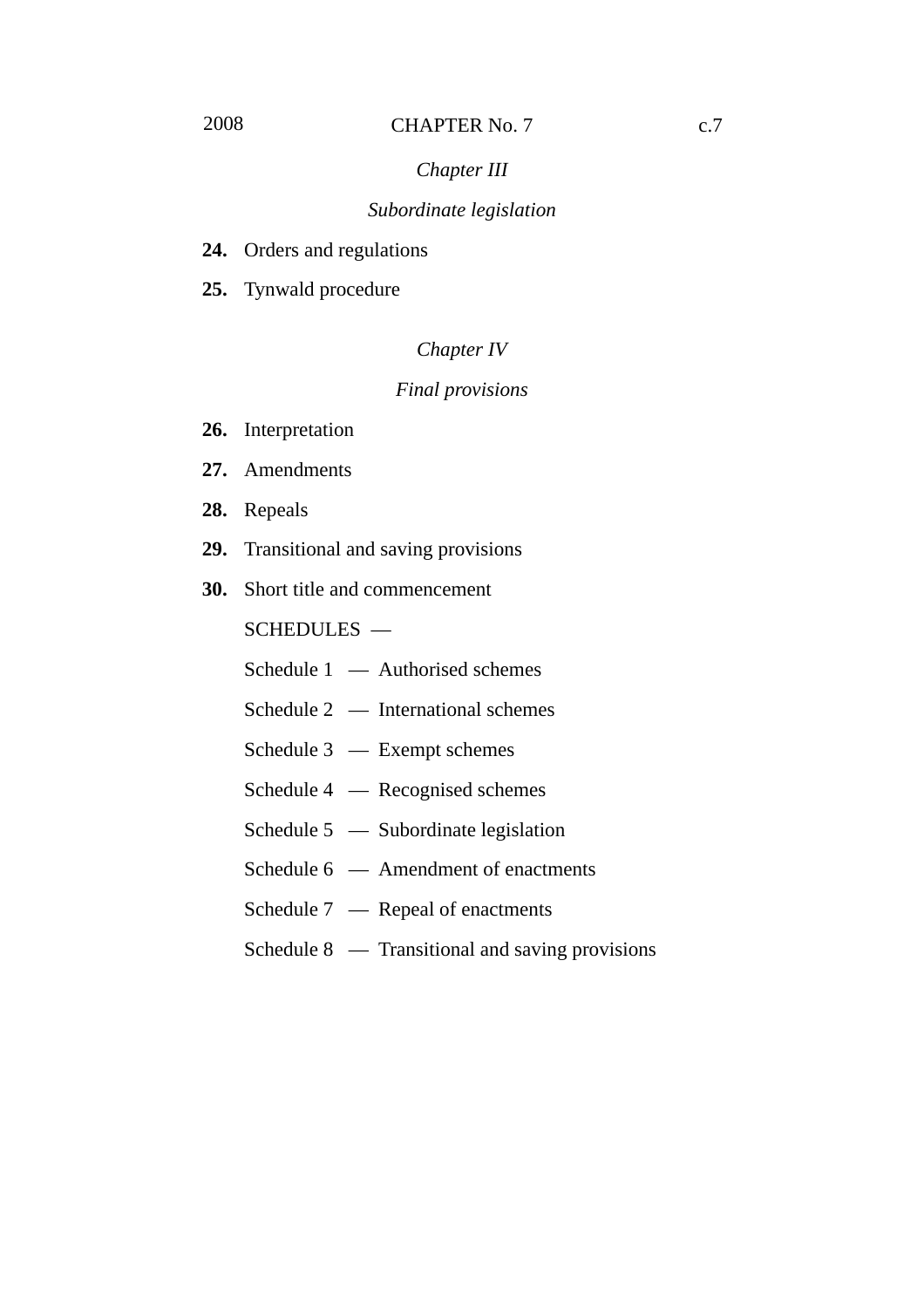

**Jule of Man)** Signed in Tynwald: 17th June 2008<br> **10 In Wit** FReceived Royal Assent: 17th June 200 Received Royal Assent:17th June 2008 Announced to Tynwald: 17th June 2008 to Wit

# **AN ACT**

to repeal and replace with modifications the Financial Supervision Act 1988; and for connected purposes.

**BUT ENACTED by the Queen's Most Excellent Majesty, by a** and with the advice and consent of the Council and Keys in Tynwald assembled, and by the authority of the same, as follows:—

### PART 1

### MEANING

1. (1) "Collective investment scheme" means arrangements Meaning of with respect to property of any description, including money, the purpose or effect of which is to enable persons taking part in the arrangements (whether by becoming or being owners of the property or any part of it or otherwise) to participate in or receive profits or income arising from the acquisition, holding, management or disposal of the property or sums paid out of those profits or income.

collective investment scheme

P2000/8/235

(2) The arrangements must be such that the persons who participate ("participants") do not have day to day control over the management of the property, whether or not they have the right to be consulted or to give directions.

(3) The arrangements must also have either or both of the following characteristics —

> (a) the contributions of the participants and the profits or income out of which payments are to be made to them are pooled;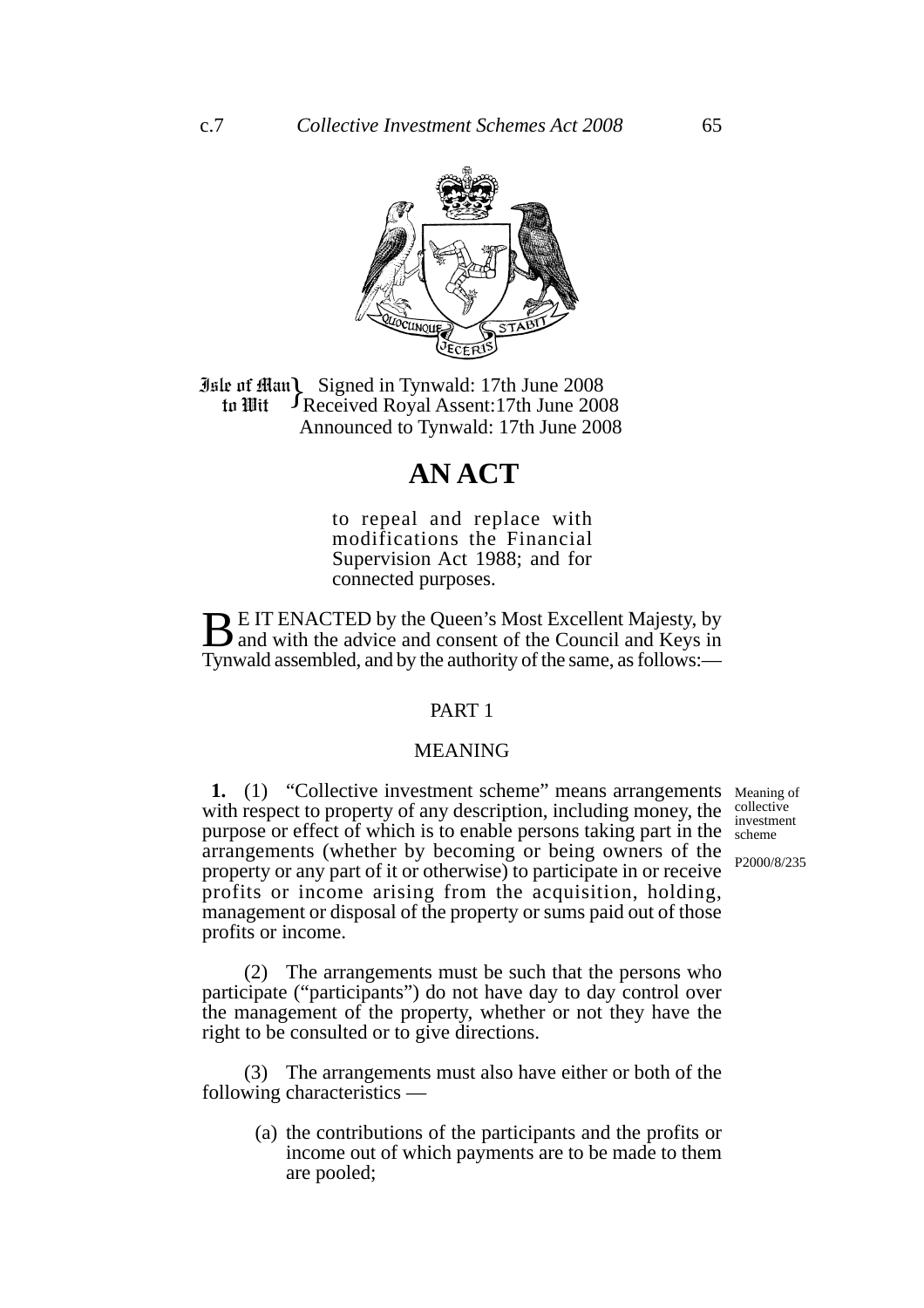#### 66 *Collective Investment Schemes Act 2008* c.7

(b) the property is managed as a whole by or on behalf of the governing body of the scheme.

(4) If arrangements provide for pooling in relation to separate parts of the property, the arrangements are not to be regarded as constituting a single collective investment scheme unless the participants are entitled to exchange rights in one part for rights in another.

(5) The Commission may by order provide that arrangements do not amount to a collective investment scheme —

- (a) in prescribed circumstances; or
- (b) if the arrangements fall within a prescribed character of arrangement.

### PART 2

#### ESTABLISHMENT AND PROMOTION

**2.** (1) A scheme must not be established in the Island unless it is — Restriction on establishment

- (a) an authorised scheme;
- (b) an international scheme;
- (c) an exempt scheme; or
- (d) a scheme which is exempted under this Act from the requirement to be an authorised scheme, an international scheme or an exempt scheme.

(2) Subsection (1) does not preclude authorised persons from carrying on, in or from the Island, the management or administration of schemes established outside the Island.

(3) For the purposes of this section, "established in the Island" includes —

- (a) the establishment of a trust governed by the laws of the Island;
- (b) the formation or incorporation of a body corporate under the laws of the Island;
- (c) the formation of a partnership under the laws of the Island; and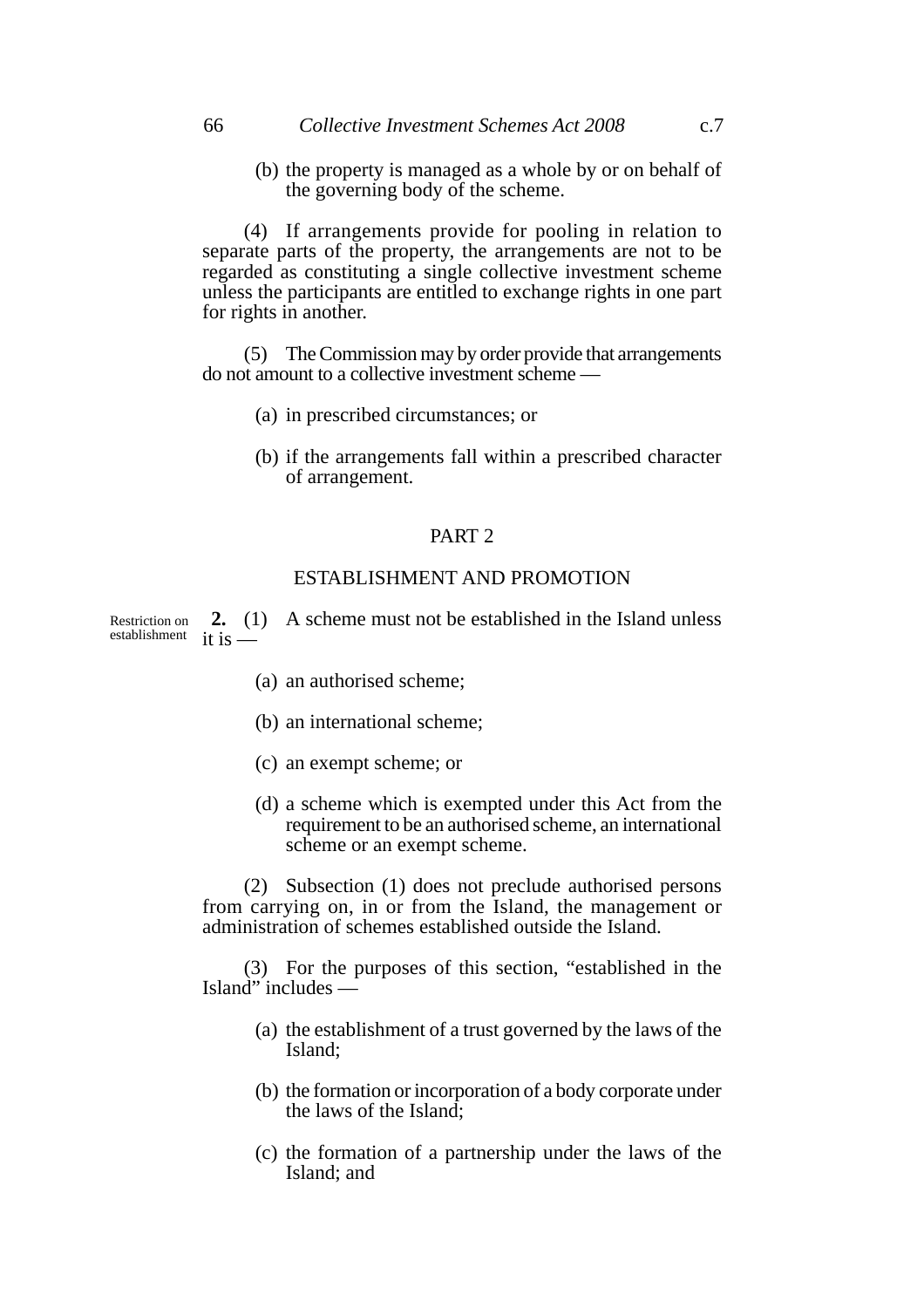#### c.7 *Collective Investment Schemes Act 2008* 67

(d) any other prescribed method of establishment.

**3.** (1) Subject to subsections (2) and (3) a person must not — Restriction

on promotion

- (a) issue or cause to be issued in the Island any 1988/16/1advertisement inviting persons to become or offer to become participants in a scheme or containing information calculated to lead directly or indirectly to persons becoming or offering to become participants in a scheme; or
- (b) advise or procure any person in the Island to become or offer to become a participant in a scheme,

unless the scheme is an authorised scheme or a recognised scheme.

(2) Subsection (1) does not apply if the advertisement is issued to or the person mentioned in paragraph (b) of that subsection is —

- (a) a licenceholder within the meaning of section 7 of the Financial Services Act 2008 whose licence permits the licenceholder to advise or procure any person in the Island to become or offer to become a participant in a scheme of the same class as the scheme to which the advertisement refers or in respect of which the advice or procurement under subsection (1) is given;
- (b) an authorised insurer within the meaning of section 8 of the Insurance Act 2008; or
- (c) a person whose ordinary business involves the acquisition and disposal of property of the same kind as the property, or a substantial part of the property, to which the scheme relates.

(3) Regulations may exempt any scheme or class of scheme or any person or class of persons from the provisions of subsection (1).

(4) A person must not issue an advertisement in relation to a scheme which is false or misleading in a material particular.

(5) An advertisement or other information issued outside the Island in relation to a scheme is to be treated as issued in the Island if —

(a) it is directed to persons in the Island; or

(b) it is made available to them otherwise than in —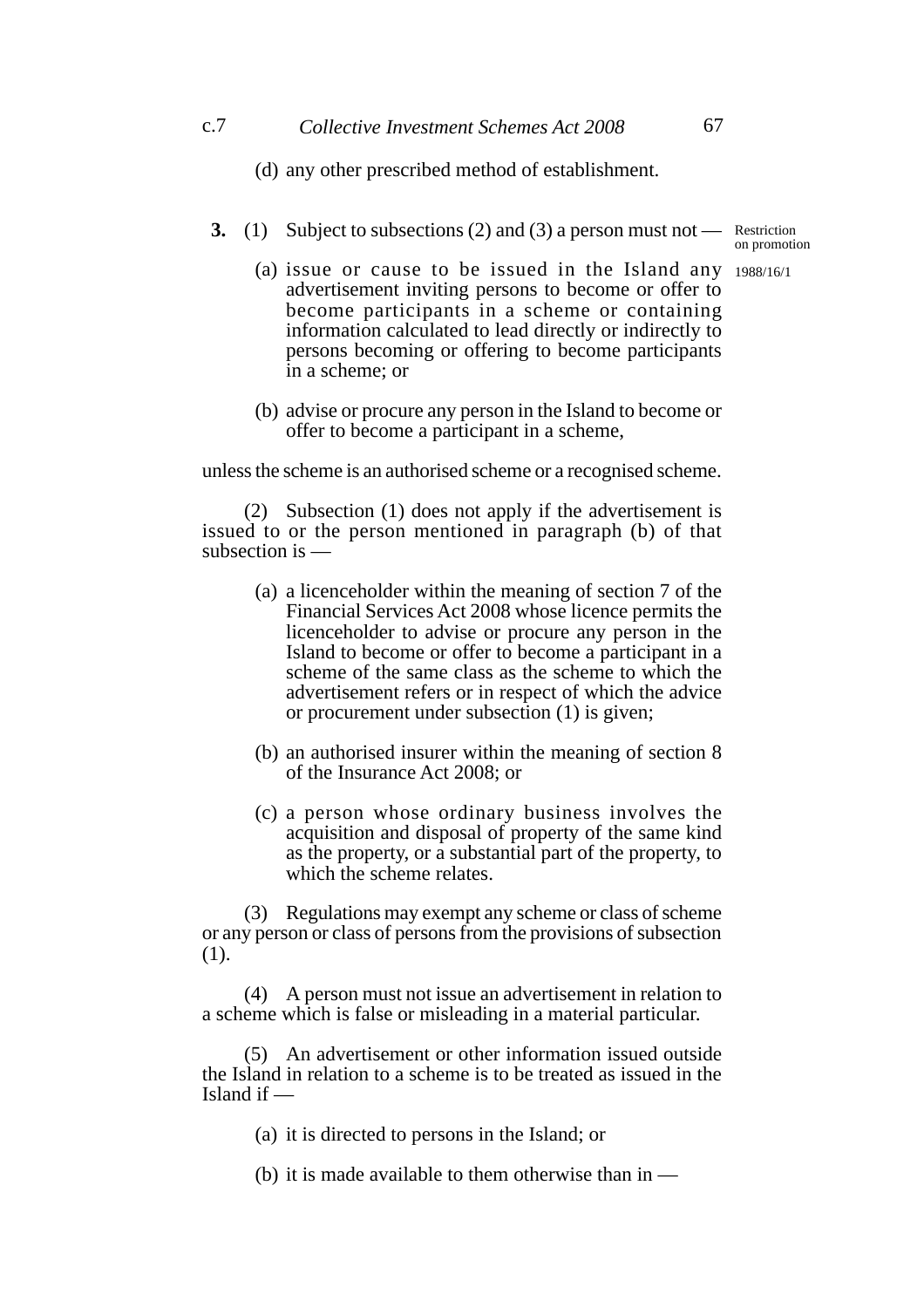- (i) a publication published and circulating principally outside the Island; or
- (ii) a sound, television, world wide web or internet broadcast transmitted principally for reception outside the Island.

(6) In subsection  $(5)(b)(i)$ , "published" includes published by any electronic means, including by way of email or on a website, webpage or internet site or page.

#### PART 3

#### TYPES OF SCHEME

**Provisions** applicable to certain scheme types

**4.** (1) Schedule 1, which makes provision for authorised schemes, has effect.

(2) Schedule 2, which makes provision for international schemes, including full international schemes and other classes of international scheme, has effect.

(3) Schedule 3, which makes provision for exempt schemes, has effect.

(4) Schedule 4, which makes provision for recognised schemes, has effect.

#### PART 4

#### MISCELLANEOUS REQUIREMENTS

#### *Chapter I*

#### *Managers and administrators*

 $_{\text{administrators}}$  that — **Matters** with which managers and must be satisfied

**5.** A person must not act as manager or administrator of a scheme unless the person has taken reasonable steps to be satisfied

- (a) the following persons are suitable to act in relation to the scheme in the manner envisaged —
	- (i) any promoter, governing body, manager, administrator, trustee, fiduciary custodian, custodian or asset manager of the scheme; and
	- (ii) any person proposing to carry out any of the roles mentioned in subparagraph (i); and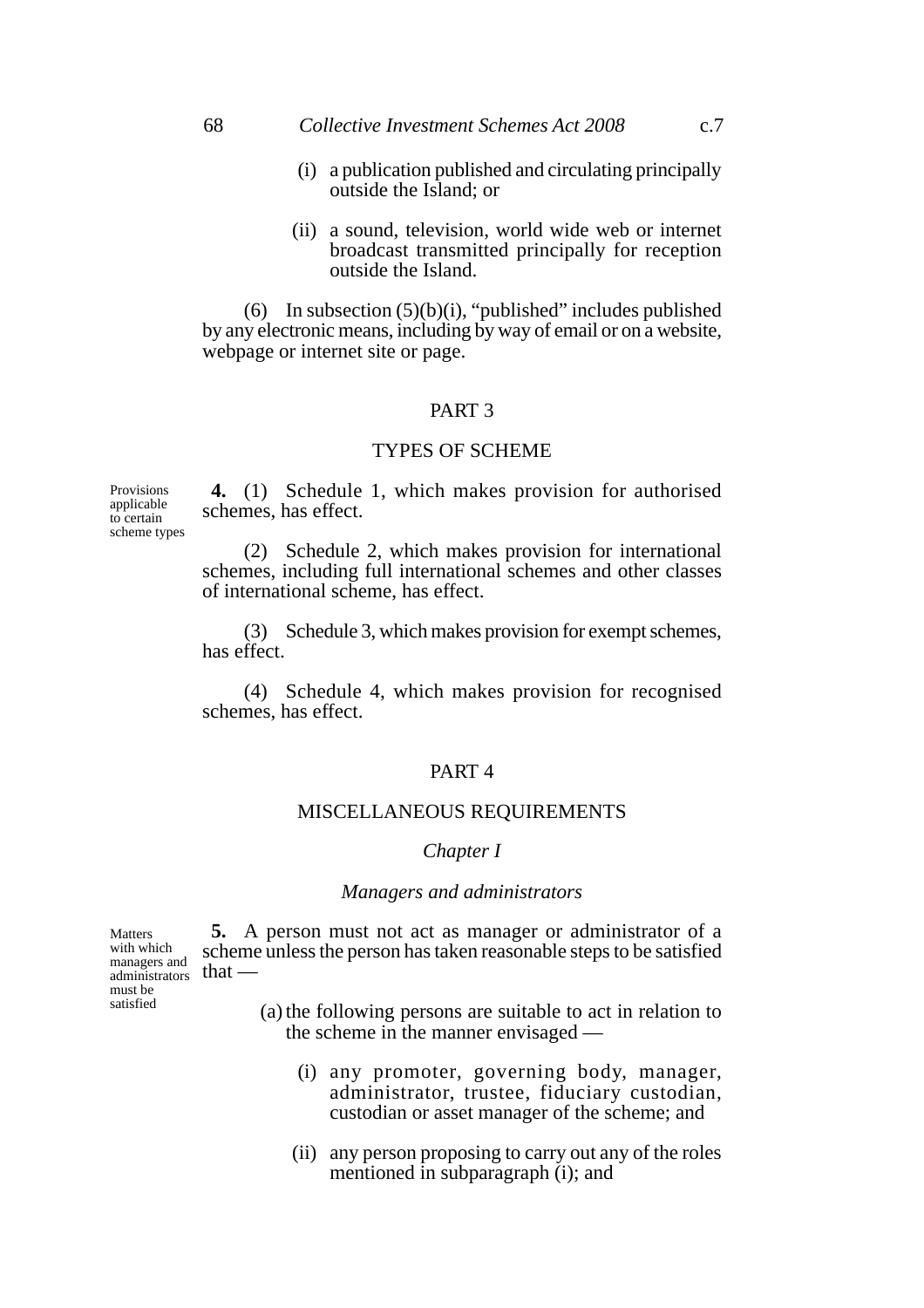(b) where the scheme is constituted or established under the laws of a jurisdiction outside the Island, the jurisdiction under which it is constituted or established is a suitable jurisdiction in which to constitute or establish the scheme.

**6.** (1) The manager or administrator of a scheme who knows Matters to of, or has reasonable cause to believe, the occurrence of any matter be notified which has, or is likely to have, a material adverse effect on a  $\frac{60 \text{ me}}{\text{Commission}}$ scheme must immediately notify the Commission in writing of the occurrence, stating the reasons for the knowledge or belief.

to the

(2) Without limiting subsection (1) but subject to subsection (3), notice must be given under subsection (1) if a scheme or any promoter, governing body, manager, administrator, trustee, fiduciary custodian, custodian or asset manager —

- (a) is, or is likely to be, unable to perform its obligations as they fall due;
- (b) is carrying on business otherwise than in accordance  $with$  —
	- (i) the documents constituting the scheme;
	- (ii) the offering document in respect of the scheme; or
	- (iii) this Act;
- (c) is carrying on business in a manner that is, or is likely to be, prejudicial to participants.

(3) In the circumstances specified in subsection (2), notice need only be given under subsection (1) where the manager or administrator considers the occurrence of those circumstances to have, or be likely to have, a material adverse effect on the scheme.

(4) Without limiting subsection (1), matters having a material adverse effect include matters which —

- (a) endanger the continued existence of the scheme; or
- (b) reduce the protection of participants in the scheme.

(5) No duty of confidentiality is to be regarded as contravened by reason of the manager or administrator of a scheme communicating in good faith to the Commission, whether or not in response to a request made by the Commission, any information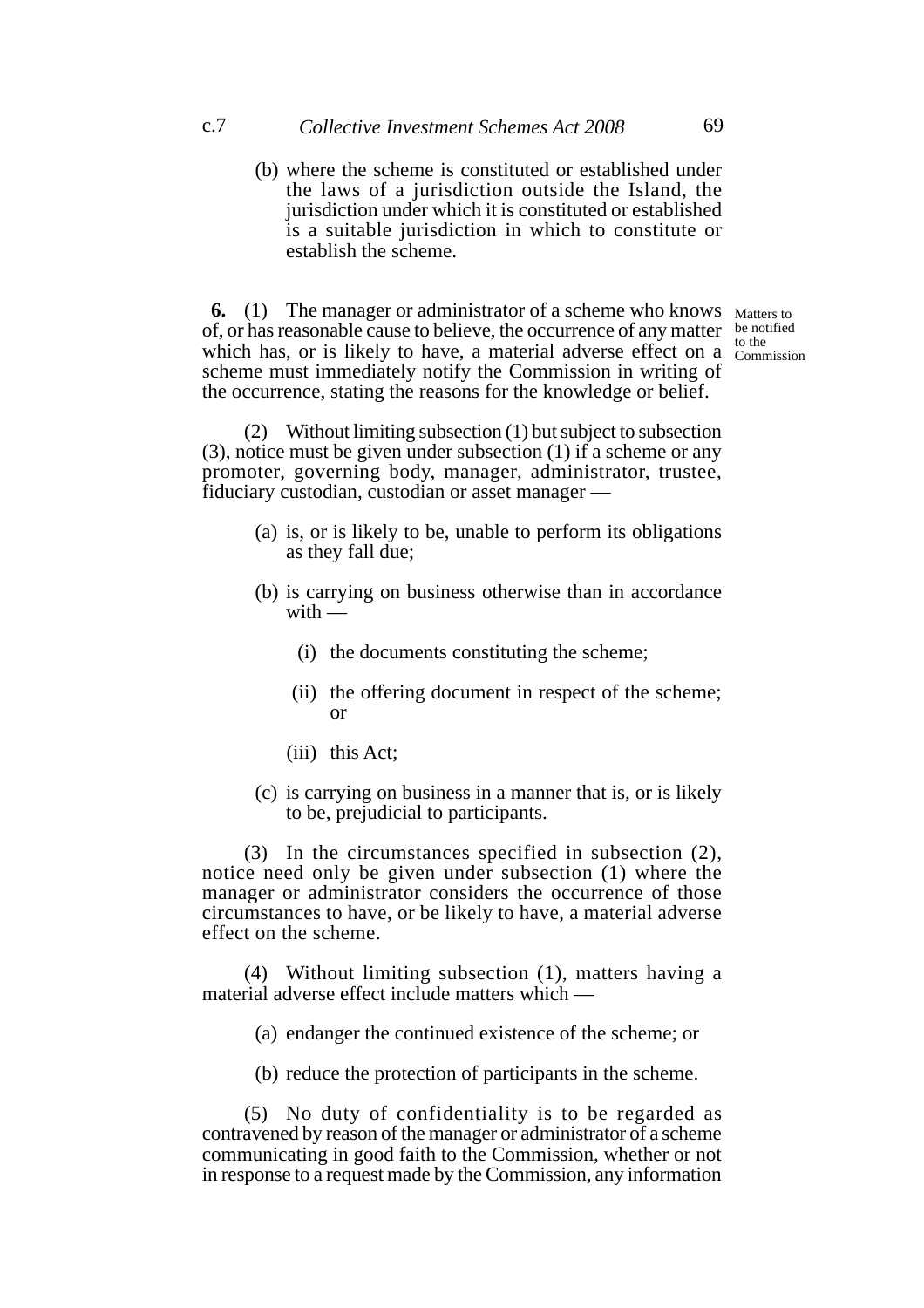or opinion on a matter which the manager or administrator reasonably believes is relevant to any function of the Commission under this Act.

### *Chapter II*

#### *Documents*

**7.** The governing body of every authorised scheme and every international scheme must ensure that — Documents to be kept up to date

- (a) the offering document; and
- (b) the documents constituting the scheme,

are kept up to date in respect of all material matters and are in compliance with the requirements of this Act.

**8.** (1) Any provision of any document constituting an authorised scheme or an international scheme is void in so far as it purports to exempt the promoter, governing body, manager, administrator, trustee, fiduciary custodian or custodian from liability for any failure to exercise due care and diligence in the discharge of that person's functions in respect of the scheme.

(2) Regulations may extend or restrict the application of this section for a particular scheme or class of scheme or a particular person or class of persons.

### *Chapter III*

#### *Accounts and audit*

**9.** The governing body of a scheme must ensure that the accounts for that scheme are prepared and audited in compliance with regulations.

Matters to be communicated to the Commission by auditors

Accounts

Avoidance of exclusion clauses 1988/16/9

> **10.** (1) An auditor of an authorised scheme or an international scheme who becomes aware of any matter which the auditor has reasonable cause to believe may be of material significance in relation to the Commission's functions under this Act must communicate that matter to the Commission.

> (2) No duty of an auditor of any scheme (whether or not the scheme is an authorised or international scheme) is to be regarded as contravened by reason of the auditor communicating in good faith to the Commission, whether or not in response to a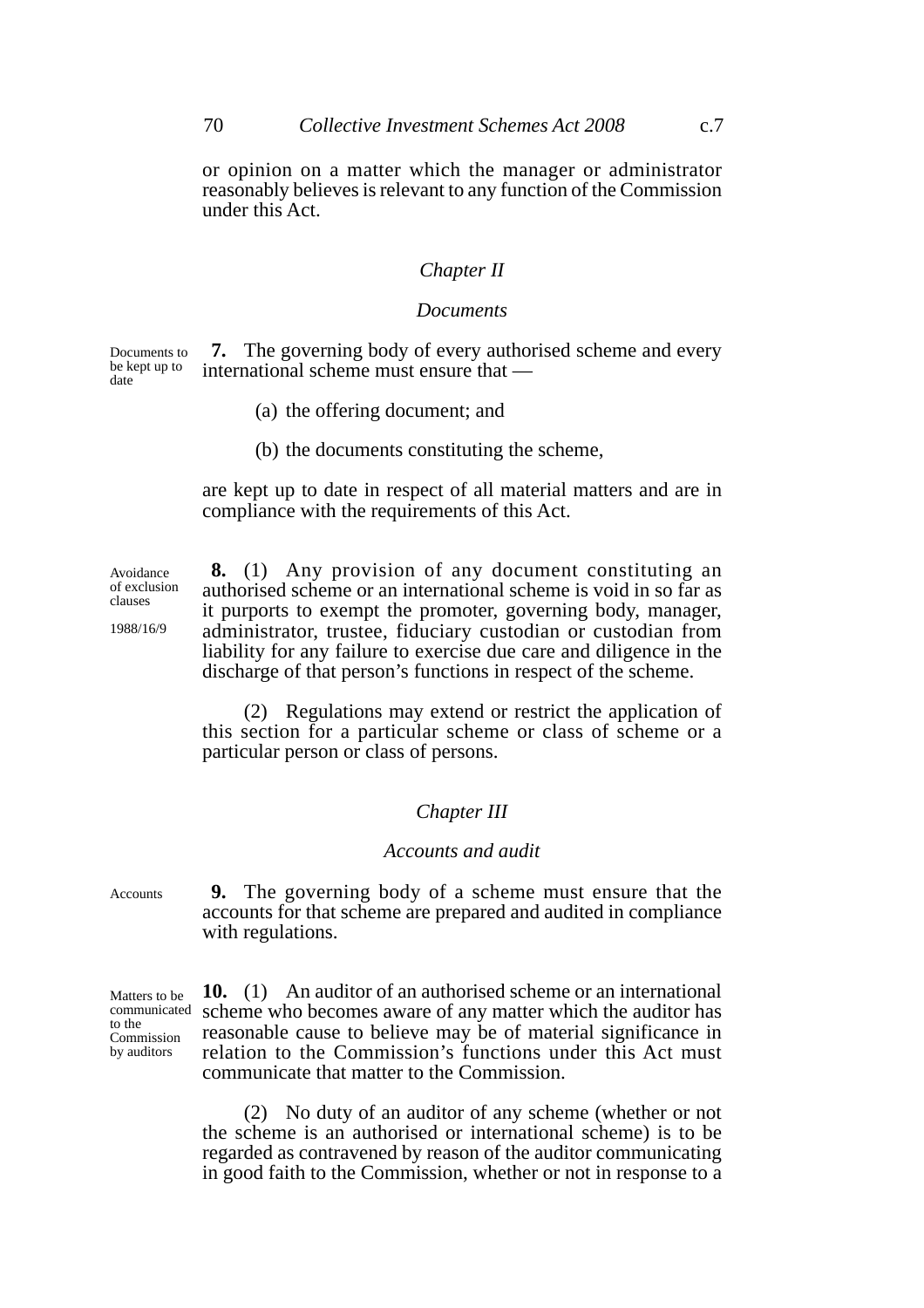request made by the Commission, any information or opinion on a matter which the auditor reasonably believes is relevant to any function of the Commission under this Act.

(3) This section only applies to matters of which an auditor becomes aware in that person's capacity as auditor and which relate to the business or affairs of the scheme.

### PART 5

### INTERVENTION

11. The Commission may make a direction under section 12 or an Circumstances appointment under section 13 if it appears to the Commission —

in which the Commission may intervene

1988/16/16(1)

- (a) that the exercise of a power under section 12 or 13 is desirable in the interests of participants or potential participants in a scheme;
- (b) that a scheme is or is likely to become unable to meet its obligations as they fall due;
- (c) that the operation, management or administration of a scheme has not been conducted in a fit and proper manner;
- (d) without limiting paragraph (a), that the governing body, manager, administrator, trustee, fiduciary custodian or custodian of a scheme —
	- (i) has contravened any provision of this Act or the Financial Services Act 2008;
	- (ii) in purported compliance with any such provision, has furnished the Commission with false, inaccurate or misleading information; or
	- (iii) has contravened any condition, prohibition, direction or other requirement imposed under this Act or the Financial Services Act 2008; or
- (e) that any of the requirements for
	- (i) the making of an authorisation order under paragraph  $\overline{2}$  of Schedule 1 or a recognition order under paragraph 2 of Schedule 4; or
	- (ii) the recognition of a scheme under paragraph 1 of Schedule 4,

are no longer satisfied.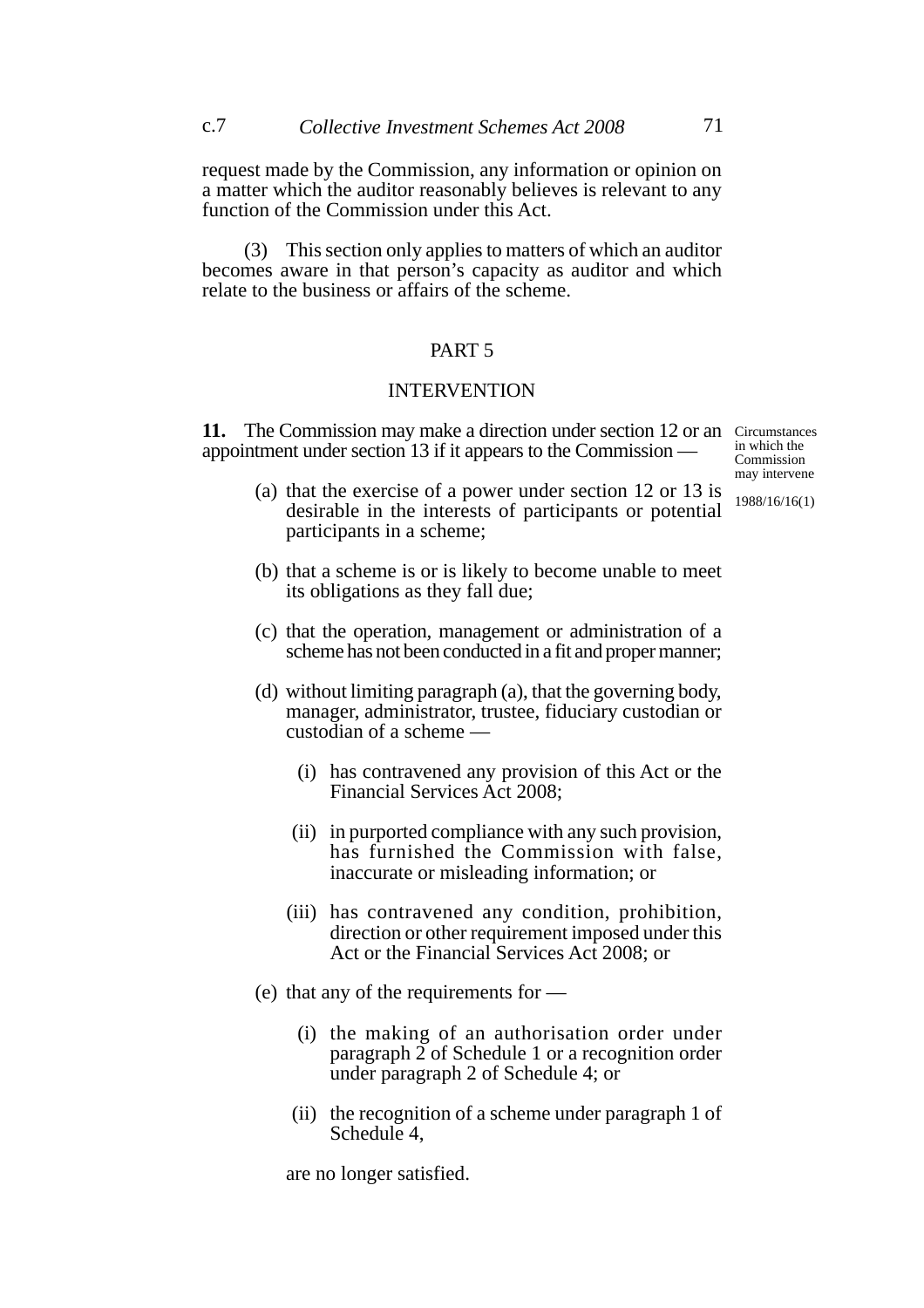**Directions** 1988/16/ 16(1)

**12.** (1) In the circumstances mentioned in section 11 the Commission may make a direction —

- (a) requiring the governing body, manager or administrator of the scheme to cease the issue or redemption, or both, of units under the scheme on a date specified in the direction until a further date specified in that or another direction;
- (b) requiring the governing body of the scheme to instruct the auditor of the scheme to audit the accounts of the scheme and to submit them to the Commission within such time as the Commission specifies;
- (c) requiring the governing body, trustee or fiduciary custodian of the scheme to wind it up by the date specified in the direction or, if no date is specified, as soon as is practicable;
- (d) requiring any other action which the Commission believes is necessary to protect the participants or potential participants in the scheme.

(2) The operation of a direction under subsection (1) which is already in force is not affected by —

- (a) the revocation of
	- (i) an authorisation order under paragraph 4 of Schedule 1; or
	- (ii) a recognition order under paragraph 4 of Schedule 4; or
- (b) a direction under paragraph 4 of Schedule 4 that a scheme is to cease to be recognised under paragraph 1 of Schedule 4.

(3) A direction under subsection (1) may be given in relation to a scheme in respect of which —

- (a) an authorisation order or a recognition order has been revoked; or
- (b) a direction has been made that a scheme is to cease to be recognised under paragraph 1 of Schedule 4,

if an earlier direction in relation to the scheme under subsection (1) is already in force at the time of revocation or direction (as the case may be).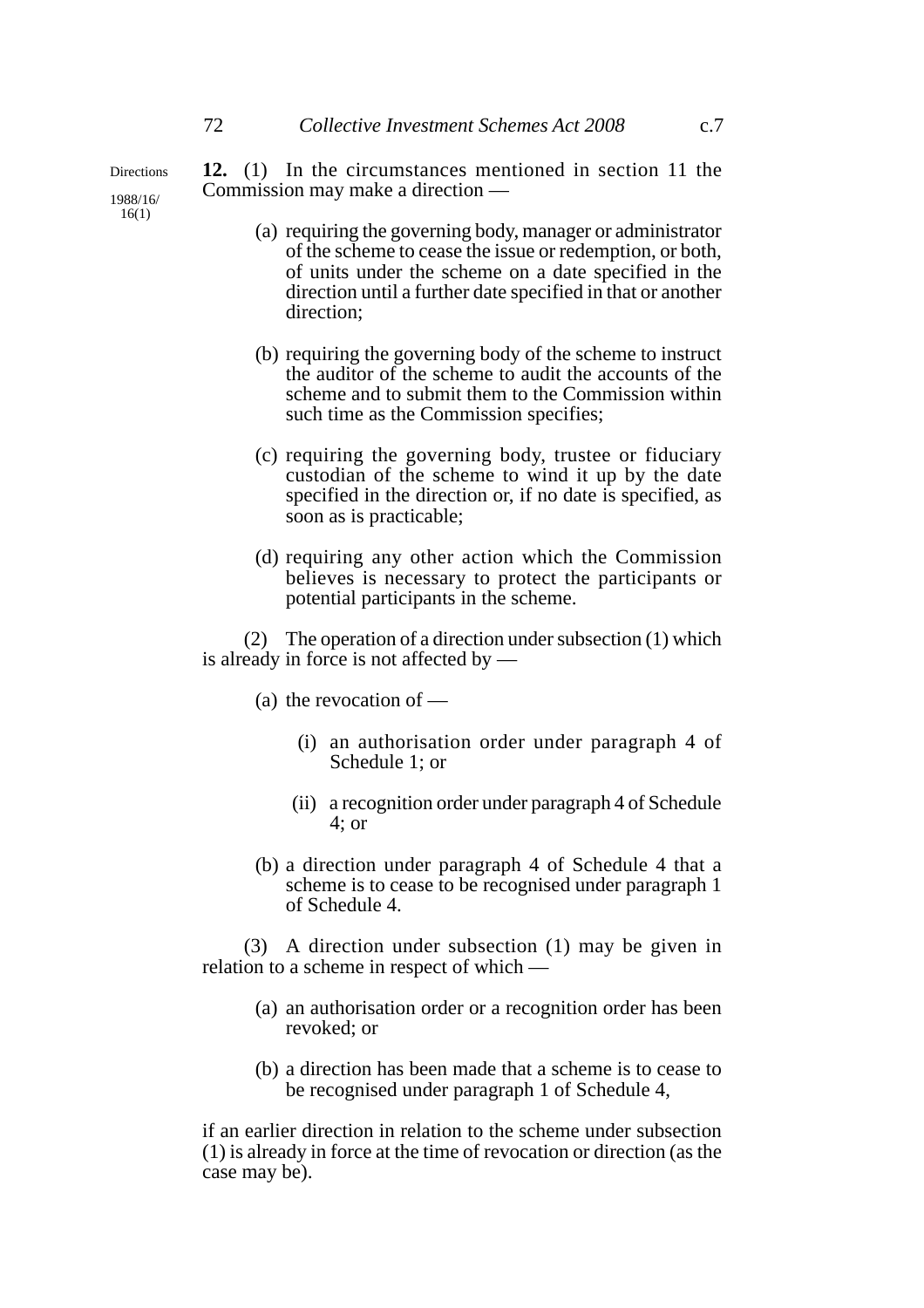(4) For the purposes of section  $11(a)$ , the Commission may take into account any matter relating to —

- (a) the scheme;
- (b) the governing body, manager, administrator, trustee, fiduciary custodian or custodian of the scheme;
- (c) a director or controller of the governing body, manager, administrator, trustee, fiduciary custodian or custodian; or
- (d) any person employed by or associated with the governing body, manager, administrator, trustee, fiduciary custodian or custodian in connection with the scheme.
- (5) The Commission may
	- (a) of its own motion; or
	- (b) on the application of the governing body, manager, administrator, trustee, fiduciary custodian or custodian of the scheme,

withdraw or vary a direction given under this section if it appears to the Commission that it is no longer necessary for the direction to continue in force or that it should continue in force in a different form.

13. (1) In the circumstances mentioned in section 11 the Appointments Commission may appoint —

- (a) a person to advise the scheme on the proper conduct of its affairs;
- (b) a person to assume control of the affairs of the scheme.

(2) A person appointed under subsection (1) has all the powers necessary, to the exclusion of the governing body, manager or administrator, to advise or to operate, manage and administer (as the case may be) the affairs of the scheme in the best interests of the participants and potential participants.

(3) The powers referred to in subsection (2) include the power to terminate the business of the scheme.

- (4) A person appointed under subsection (1) must
	- (a) when requested by the Commission, supply to the Commission such information as is specified in the request;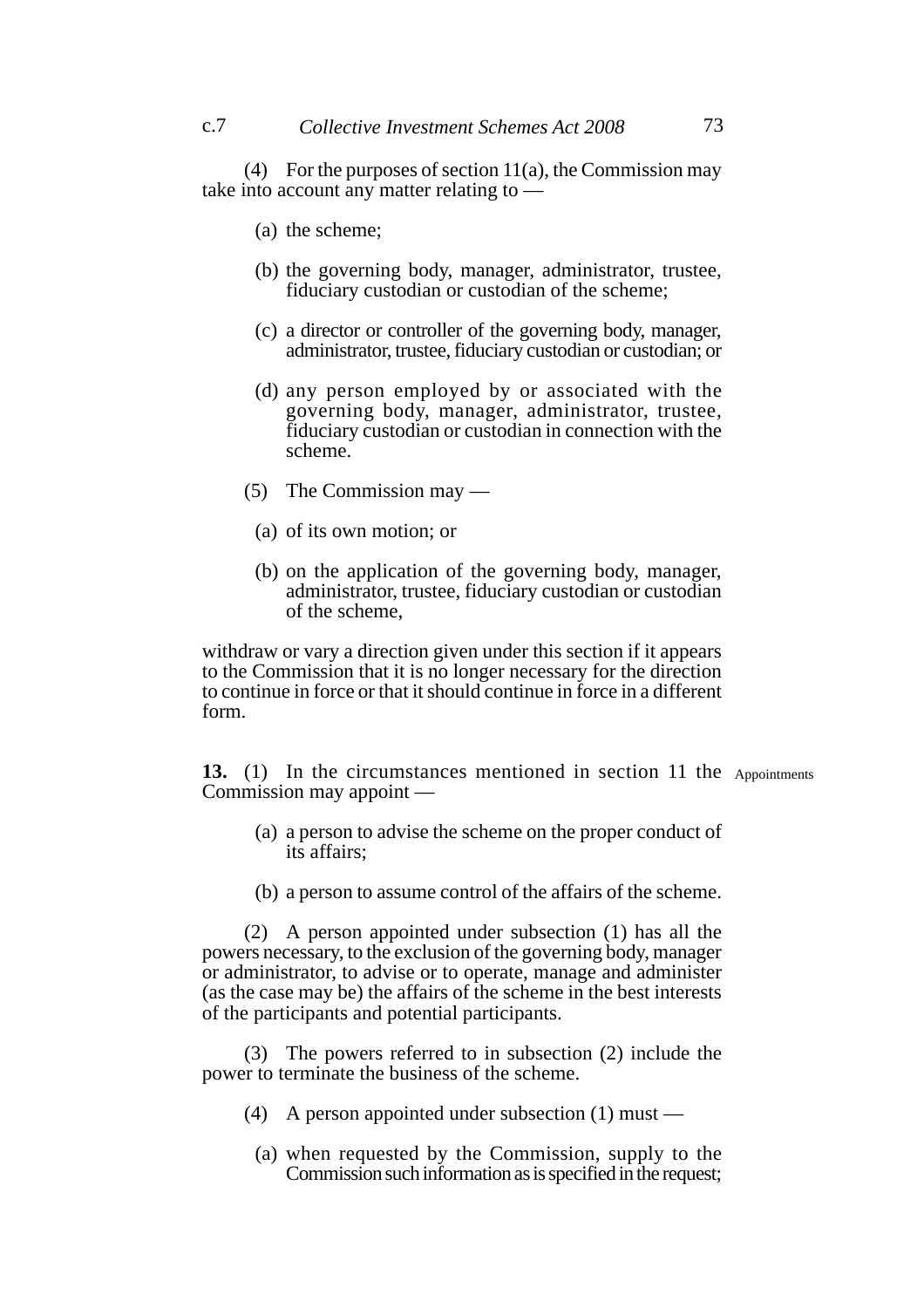- (b) within 3 months of appointment, or such other period as the Commission specifies, prepare and supply to the Commission a report on the affairs of the scheme making, where appropriate, recommendations in respect of the scheme; and
- (c) if the appointment is not terminated after supplying the report referred to in paragraph (b), subsequently supply to the Commission such other information, reports and recommendations as the Commission specifies.

(5) A person appointed under subsection (1) is appointed at the expense of the relevant scheme, and any expenses incurred by the Commission in respect of the appointment are recoverable from the scheme as a debt due to the Commission.

(6) On receipt of any information or report under subsection (4) the Commission may —

- (a) require the scheme to reorganise its affairs in a manner specified by the Commission;
- (b) if the scheme is a unit trust scheme established under and governed by the laws of the Island, apply to court for an order directing the trustee to wind up the scheme;
- (c) if the scheme is an open-ended investment company formed or incorporated under the laws of the Island, apply to court for an order that the company be wound up in accordance with the relevant statutory provisions applying to that company;
- (d) if the scheme is a partnership governed by the laws of the Island, apply to court for an order to dissolve the partnership,

and may take such action in respect of the appointment or continued appointment of the person appointed under subsection (1) as it considers appropriate.

(7) Where it considers it necessary or appropriate, and if it is practical to do so, the Commission may inform the participants of the scheme of any action it is taking or intending to take under this section.

- (8) The Commission may
	- (a) of its own motion; or
	- (b) on the application of the governing body, manager, administrator, trustee, fiduciary custodian or custodian of the scheme,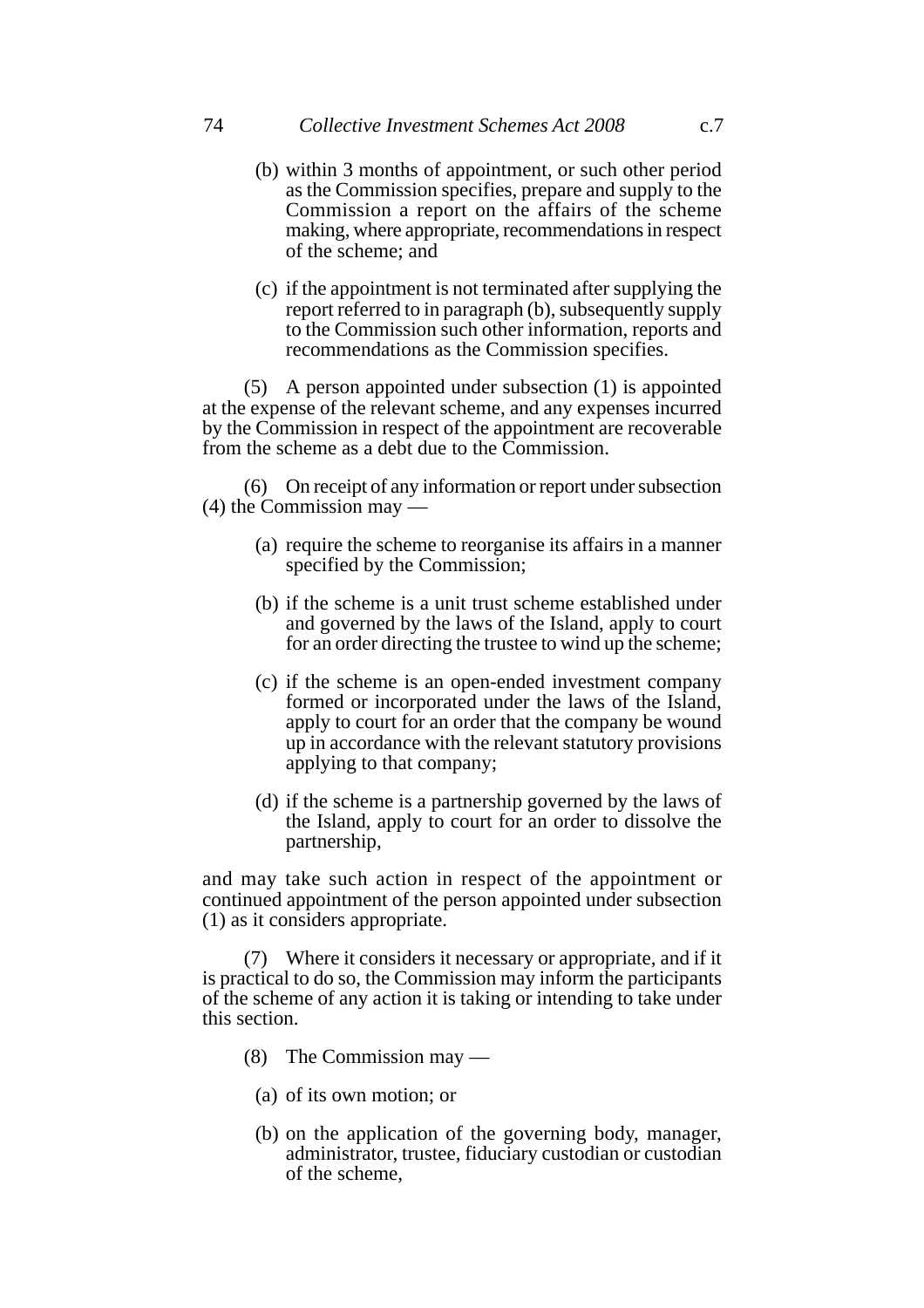terminate an appointment made under this section if it appears to the Commission that the appointment is no longer necessary.

**14.** (1) To exercise a power to give a direction under section Notice of 12 or to make an appointment under section 13, the Commission must give written notice to or

directions appointment

- (a) any person comprising the scheme's governing body who is resident on the Island; or 1988/16/17
- (b) the manager or administrator of the scheme.
- (2) Subsection (1) is subject to subsection (5).

(3) Where application is made under section 12(5)(b) or 13(8)(b), if the Commission refuses to withdraw or vary a direction or to terminate an appointment, it must give written notice of refusal to each applicant.

- $(4)$  A notice
	- (a) giving a direction or making an appointment;
	- (b) withdrawing or varying a direction otherwise than on application under section 12(5)(b);
	- (c) terminating an appointment otherwise than on application under section 13(8)(b);
	- (d) refusing to withdraw or vary a direction or to terminate an appointment on an application under section 12(5)(b) or  $13(8)(b)$ ,

must state the reasons for which the direction was given, withdrawn or varied or the appointment was made or terminated or why the application was refused (as the case may be).

(5) The power to give a direction under section 12 or to make an appointment under section 13 may be exercised prior to giving written notice under subsection (1) if the Commission considers that it would be seriously prejudicial to the interests of the participants in the scheme if the power is not exercised until written notice is given.

(6) The Commission may publish notice of any direction, appointment, withdrawal, variation, termination or refusal mentioned in this section in one or more newspapers published and circulating in the Island and in any other manner which appears to it to be necessary for informing the public.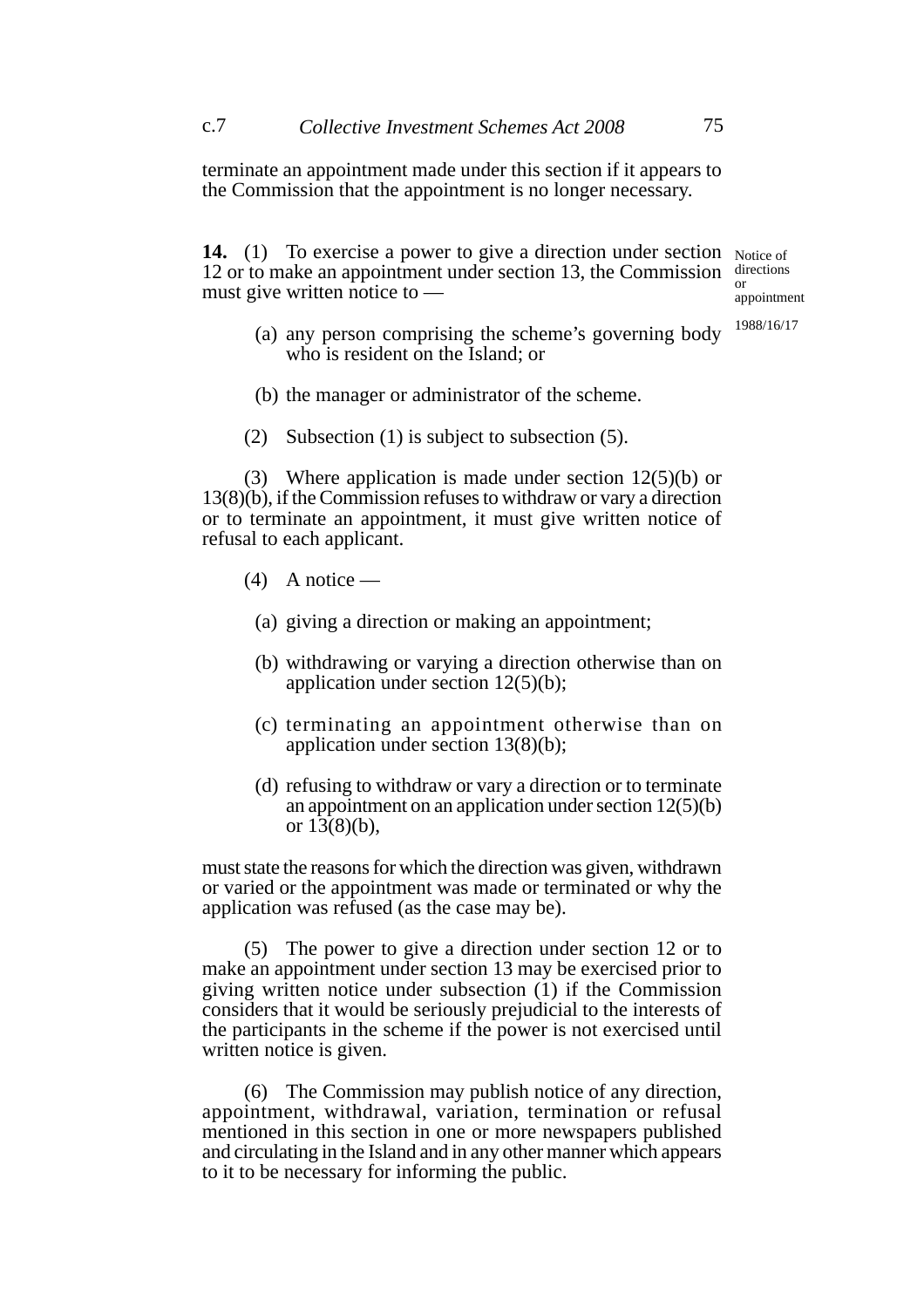(7) A notice under subsection (6) may, if the Commission thinks fit, state the reasons for which the direction was given, withdrawn or varied or the appointment was made or terminated or why the application was refused (as the case may be).

**15.** (1) In circumstances where the Commission has power to give a direction under section 12 or to make an appointment under section 13, it may apply to court — Application to court 1988/16/18

- (a) for an order
	- (i) removing any governing body, manager, administrator, trustee, fiduciary custodian or custodian of the scheme; and
	- (ii) replacing the person or persons removed with a person or persons nominated by the Commission and whose appointment does not infringe any other provision of this Act; or
- (b) if it appears to the Commission that no, or no suitable, person satisfying the requirements of paragraph (a)(ii) is available, for an order —
	- (i) removing any governing body, manager, administrator, trustee, fiduciary custodian or custodian; and
	- (ii) appointing a liquidator to wind up the scheme.

(2) On an application under subsection (1) the court may make such order as it thinks fit.

(3) The court may, on the application of the Commission, rescind an order referred to in subsection (1)(b) and substitute an order referred to in subsection (1)(a).

(4) The Commission must give written notice of the making of an application under this section to the governing body, manager, administrator, trustee, fiduciary custodian and custodian of the scheme concerned and take such steps as it considers appropriate for bringing the making of the application to the attention of participants.

(5) Paragraph 3(2) of Schedule 1 does not apply where a liquidator is appointed by an order made on application under subsection  $(1)(b)$ .

Investigations **16.** (1) The court may, on the application of the Commission, appoint one or more competent inspectors to investigate and report, in such manner as the court directs, on the affairs of — 1988/16/19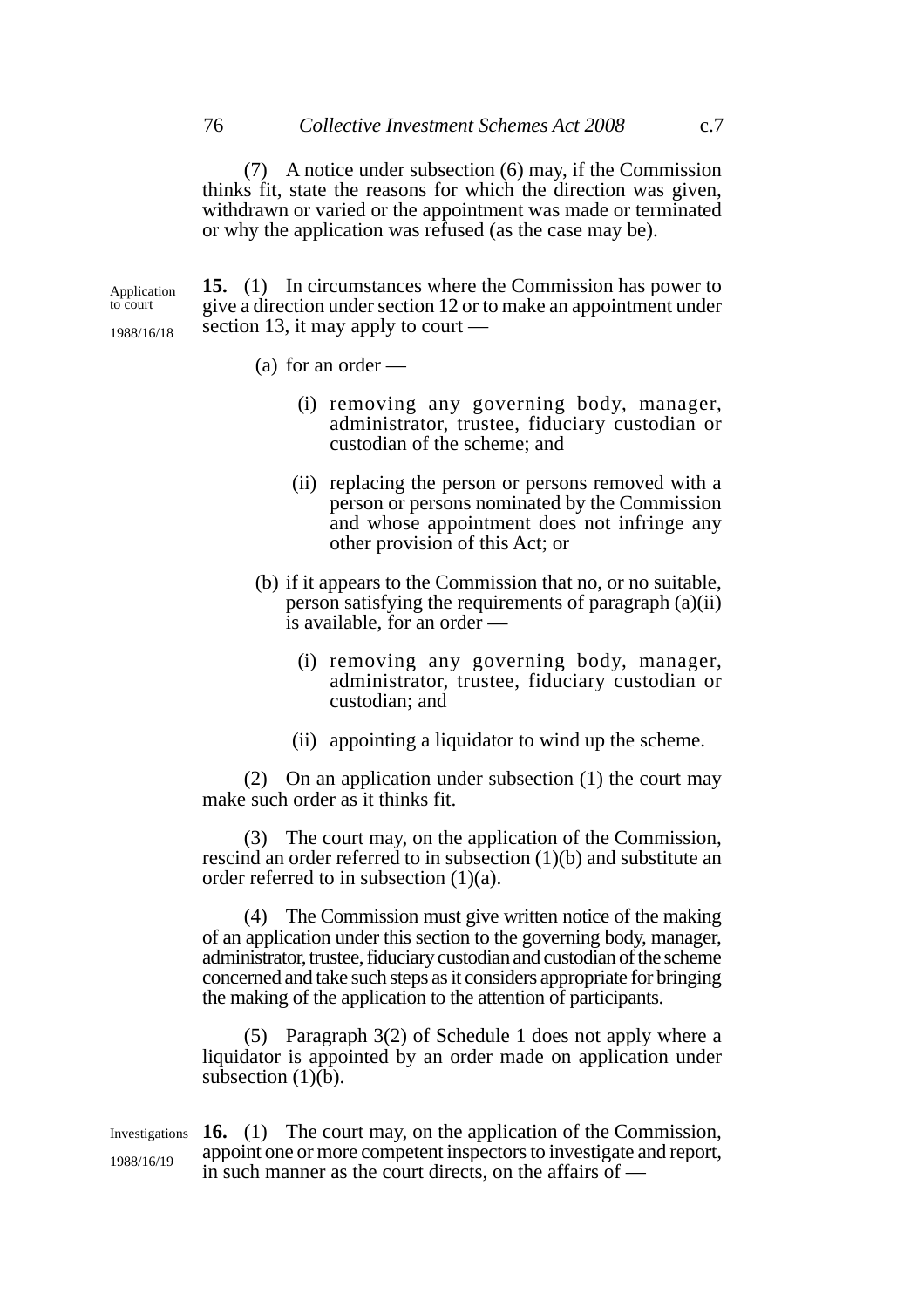- (a) a scheme;
- (b) the governing body, manager, administrator, trustee, fiduciary custodian or custodian of a scheme,

if the court is satisfied that it is in the interests of participants to do so or that the matter is of public concern.

(2) Sections 134 and 135 of the Companies Act 1931 [XIII p.235](powers of inspectors and proceedings on report by inspectors) apply in relation to an inspector appointed under this section as they apply in relation to an inspector appointed under section 134 of that Act, but with the modifications specified in subsection (3).

- (3) In the provisions applied by subsection  $(2)$ 
	- (a) a reference to a company or its affairs is to be construed as a reference to the scheme under investigation and the affairs mentioned in subsection (1); and
	- (b) a reference to a director or officer of the company includes a reference to any director or officer of the governing body, manager, administrator, trustee, fiduciary custodian or custodian of the scheme.

(4) An inspector appointed under this section may, and if so directed by the court must, make interim reports to the court and, on the conclusion of the investigation, a final report to the court.

(5) A report under subsection (4) must be in the form which the court directs.

(6) The court must provide a copy of the report to the Commission.

- (7) The court may, if it thinks fit
	- (a) on request and on payment of the prescribed fee, provide a copy of the report to —
		- (i) the governing body, manager, administrator, trustee, fiduciary custodian or custodian of the scheme under investigation;
		- (ii) any participant of the scheme;
		- (iii) any other person whose conduct is referred to in the report;
- (b) cause the report to be published.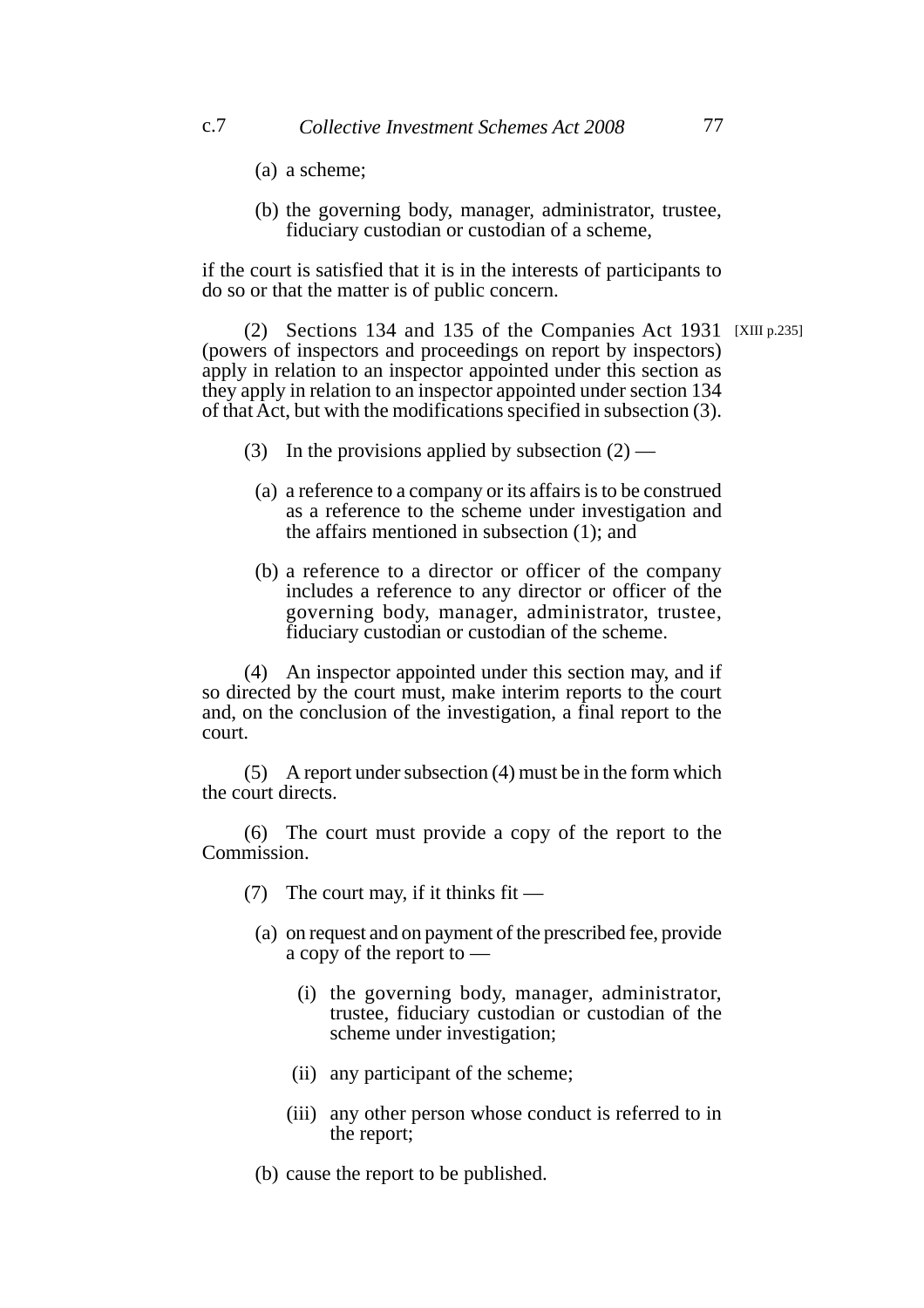### PART 6

#### SUPPLEMENTARY

#### *Chapter I*

### *Offences and penalties*

**17.** A person commits an offence if that person —

False and misleading statements

1988/16/25

- (a) furnishes or sends to the Commission for any purpose under this Act a document which the person knows to be false or misleading in a material particular; or
- (b) recklessly furnishes or sends to the Commission for any purpose under this Act a document which is false or misleading in a material particular; or
- (c) in furnishing information to the Commission for a purpose under this Act —
	- (i) makes a statement which the person knows to be false or misleading in a material particular; or
	- (ii) recklessly makes a statement which is false or misleading in a material particular.

**18.** (1) A person commits an offence if that person contravenes — Offences and penalties

1988/16/26(1) and  $(2)$ 

- (a) a provision of this Act;
- (b) a provision of an order or regulations made under this Act if contravention of that provision is expressed to be an offence in the order or regulations.

(2) A governing body, manager, trustee or fiduciary custodian who contravenes a condition imposed under paragraph 2(2)(b) of Schedule 1 commits an offence.

(3) Sections 20 (injunctions etc.) and 26 (actions for damages) (with the exception of subsection (2)) of the Financial Services Act 2008 apply in respect of a contravention referred to in this section as they apply in respect of a contravention referred to in those sections.

(4) A person who commits an offence under this Act or any public document made under this Act is liable —

(a) on summary conviction to a fine not exceeding £5,000 or to custody for a term not exceeding 6 months, or to both;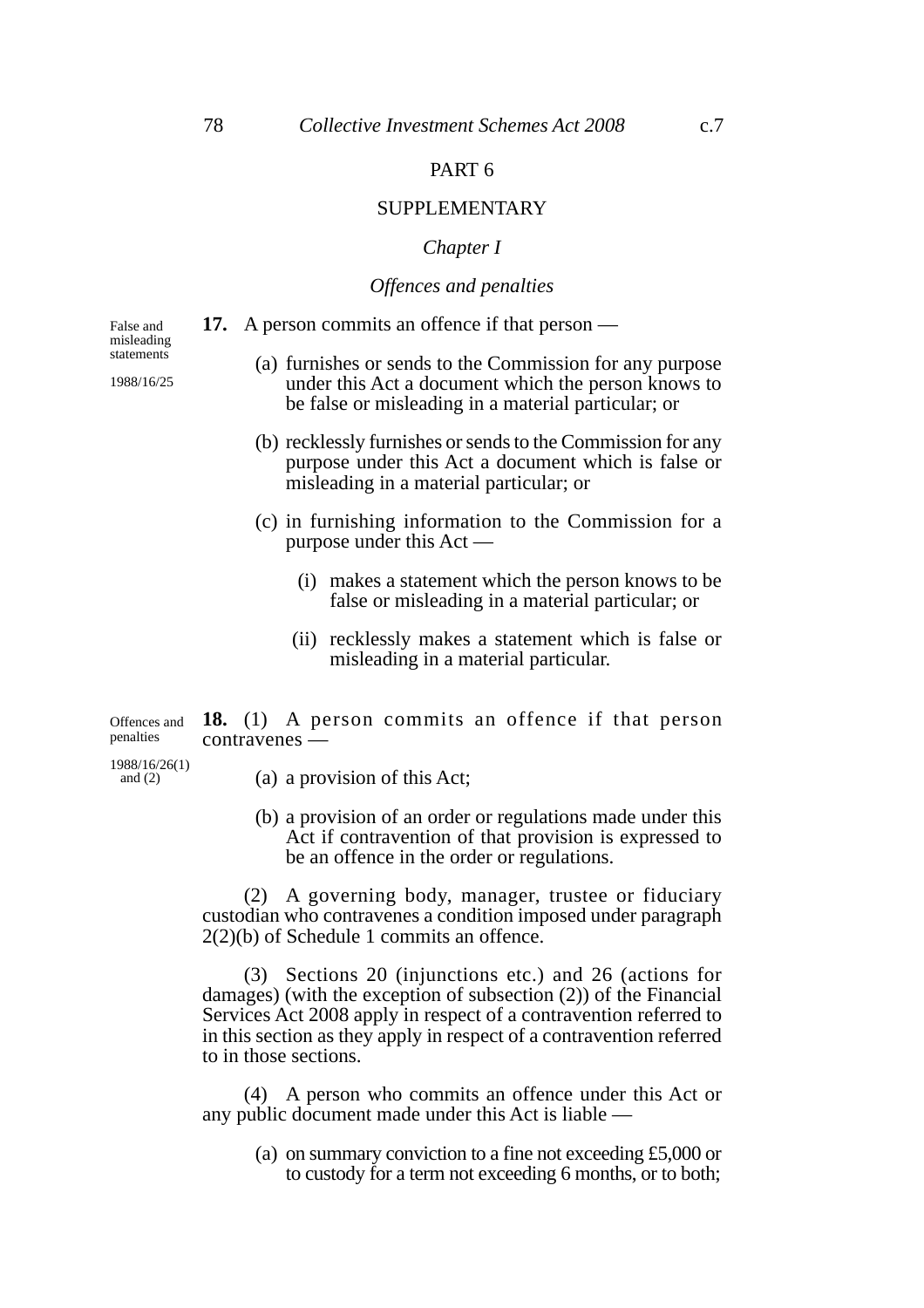(b) on conviction on information, to a fine or to custody for a term not exceeding 2 years, or to both.

(5) A person is not to be prosecuted for an offence under this Act without the consent of the Attorney General.

(6) In proceedings brought against a person for an offence under this Act it is a defence to prove that all reasonable precautions were taken and all due diligence was exercised to avoid the commission of the offence.

19. (1) Subsections (2) to (4) apply where an offence under Offences this Act is committed by a body corporate and it is proved that the offence by bodies corporate

1988/16/26(3)

- (a) was committed with the consent or connivance of an officer of the body; or
- (b) was attributable to neglect on the part of an officer of the body.
- (2) The officer, as well as the body, commits the offence.

(3) Where an individual is convicted of an offence under this Act by virtue of subsection (2), that individual is liable to the same penalty as the body.

- (4) In this section "officer" includes
	- (a) a director or secretary;
	- (b) a person purporting to act as a director or secretary;
	- (c) if the affairs of the body are managed by its members, a member;
	- (d) in relation to a limited liability company constituted under the Limited Liability Companies Act 1996, a [c.19]member, the company's manager and its registered agent.

### *Chapter II*

#### *General*

**20.** (1) The Commission may give guidance consisting of information and advice which it considers appropriate in connection with — Guidance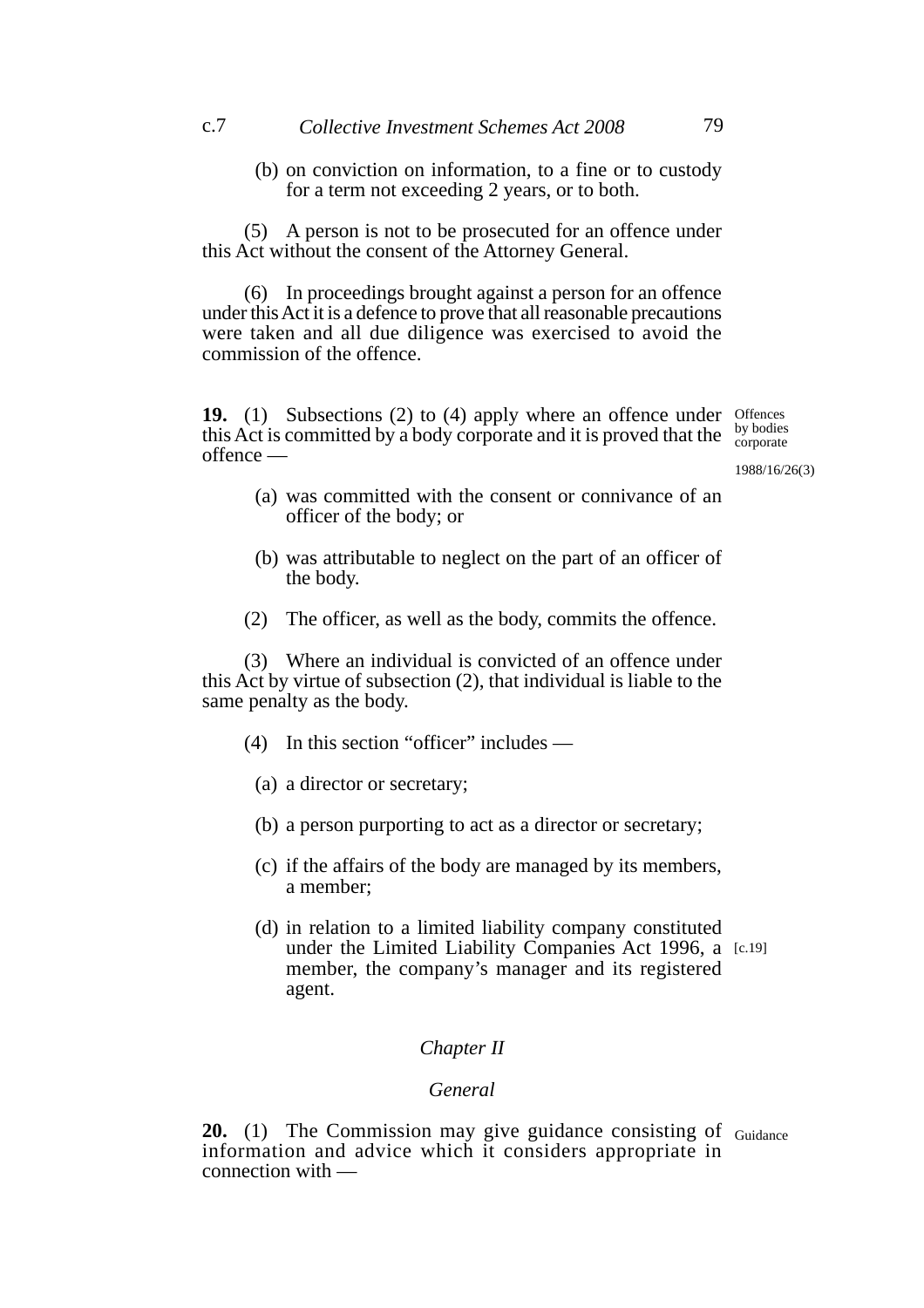- (a) the operation of this Act;
- (b) matters relating to the Commission's functions under this Act;
- (c) matters about which it considers desirable to give information or advice.
- (2) The Commission may
	- (a) publish its guidance; and
	- (b) offer copies of its published guidance for sale at a reasonable price.

**21.** (1) For the purposes of this Act there is to be a tribunal known as the Collective Investment Schemes Tribunal. Appeals against Commission decisions

1988/16/5A

- (2) The Tribunal is to consist of —
- (a) a chairman appointed in accordance with the Tribunals Act 2006; and
- (b) 2 members selected in accordance with regulations made under section 9(b) of the Tribunals Act 2006 from a panel appointed in accordance with that Act.

(3) A person who is aggrieved by a decision of the Commission to —

- (a) refuse to make an authorisation order under paragraph 2(1) of Schedule 1;
- (b) make an authorisation order subject to conditions under paragraph 2(2)(b) of Schedule 1;
- (c) refuse to approve alterations to a scheme or a change in the governing body (or any person comprising the governing body) or in the manager, trustee or fiduciary custodian of the scheme under paragraph 3(4) of Schedule 1;
- (d) revoke an authorisation order under paragraph 4(1) of Schedule 1;
- (e) refuse to revoke an authorisation order under paragraph 4(4) of Schedule 1;
- (f) refuse to agree to a manager engaging in other activities under paragraph 5(2) of Schedule 1;

 $[c.1]$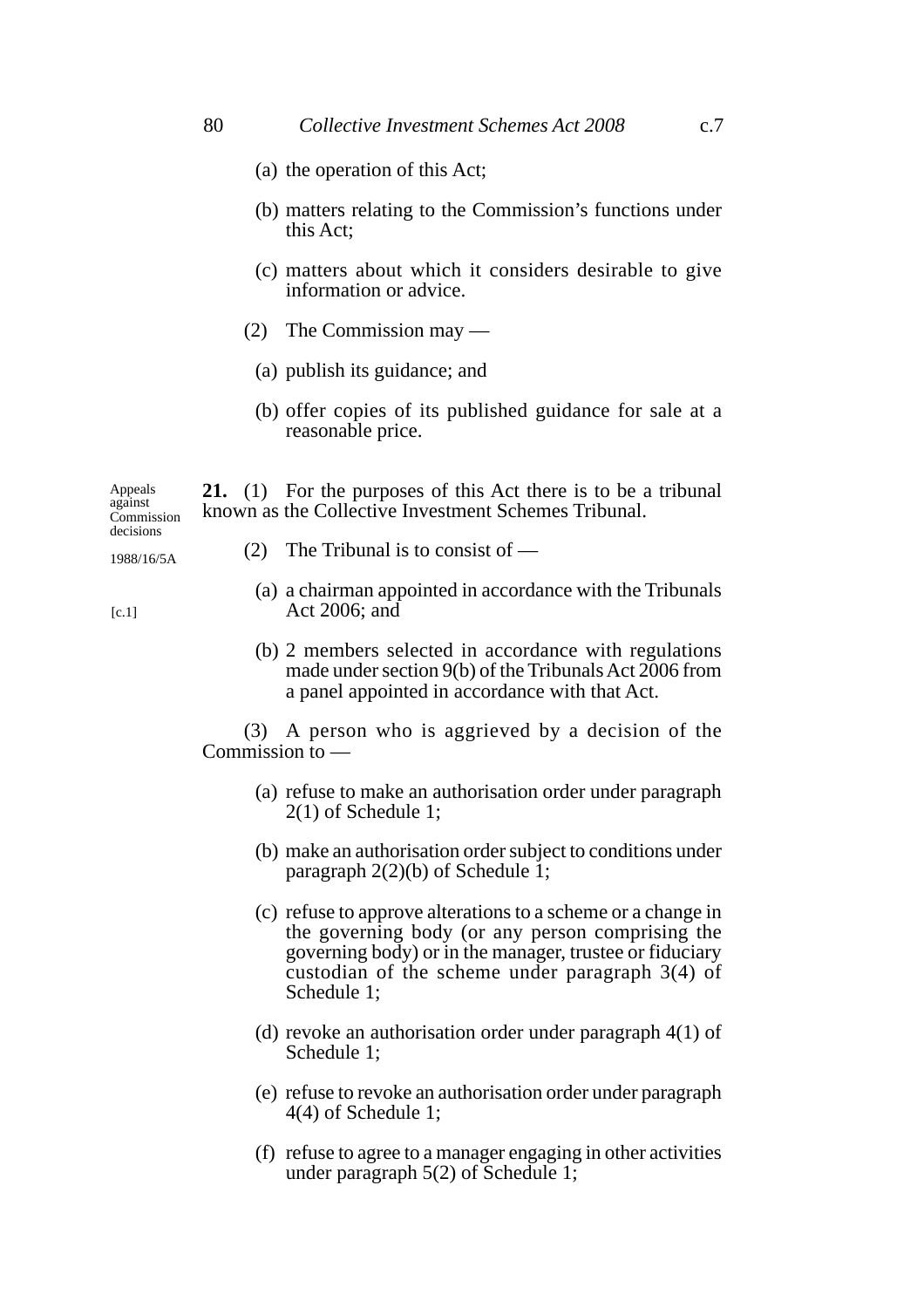c.7 *Collective Investment Schemes Act 2008* 81

- (g) refuse to approve a proposal under paragraph 2(13) of Schedule 2:
- (h) refuse to approve alterations to a scheme or a change in the governing body (or any person comprising the governing body) or in the manager, trustee or fiduciary custodian of the scheme under paragraph 3(3) of Schedule 2;
- (i) refuse to recognise a scheme under paragraph 1(4) of Schedule 4 or to make a recognition order under paragraph 2(1) of Schedule 4;
- (j) refuse to approve alterations to a scheme or a change in the governing body (or any person comprising the governing body) or in the manager, trustee or fiduciary custodian of the scheme under paragraph 3(2) of Schedule 4;
- (k) direct that a scheme is to cease to be recognised under paragraph 4(1) of Schedule 4 or to revoke a recognition order under paragraph 4(1) of Schedule 4;
- (l) refuse to direct that a scheme is to cease to be recognised under paragraph 4(1) of Schedule 4 or to refuse to revoke a recognition order under paragraph 4(4) of Schedule 4;
- (m)make a direction under section 12(1);
- (n) refuse to withdraw or vary a direction following an application under section 12(5);
- (o) withdraw or vary a direction under section  $12(5)$ ;
- (p) make an appointment under section 13(1);
- (q) refuse to terminate an appointment following an application under section 13(8);
- (r) terminate an appointment under section 13(8),

may appeal, in accordance with rules made under section 8 of the Tribunals Act 2006, to the Tribunal.

(4) On the determination of an appeal under this section the Tribunal must confirm, vary or revoke the decision in question.

(5) The variation or revocation of a decision does not affect the previous operation of that decision or anything duly done or suffered under it.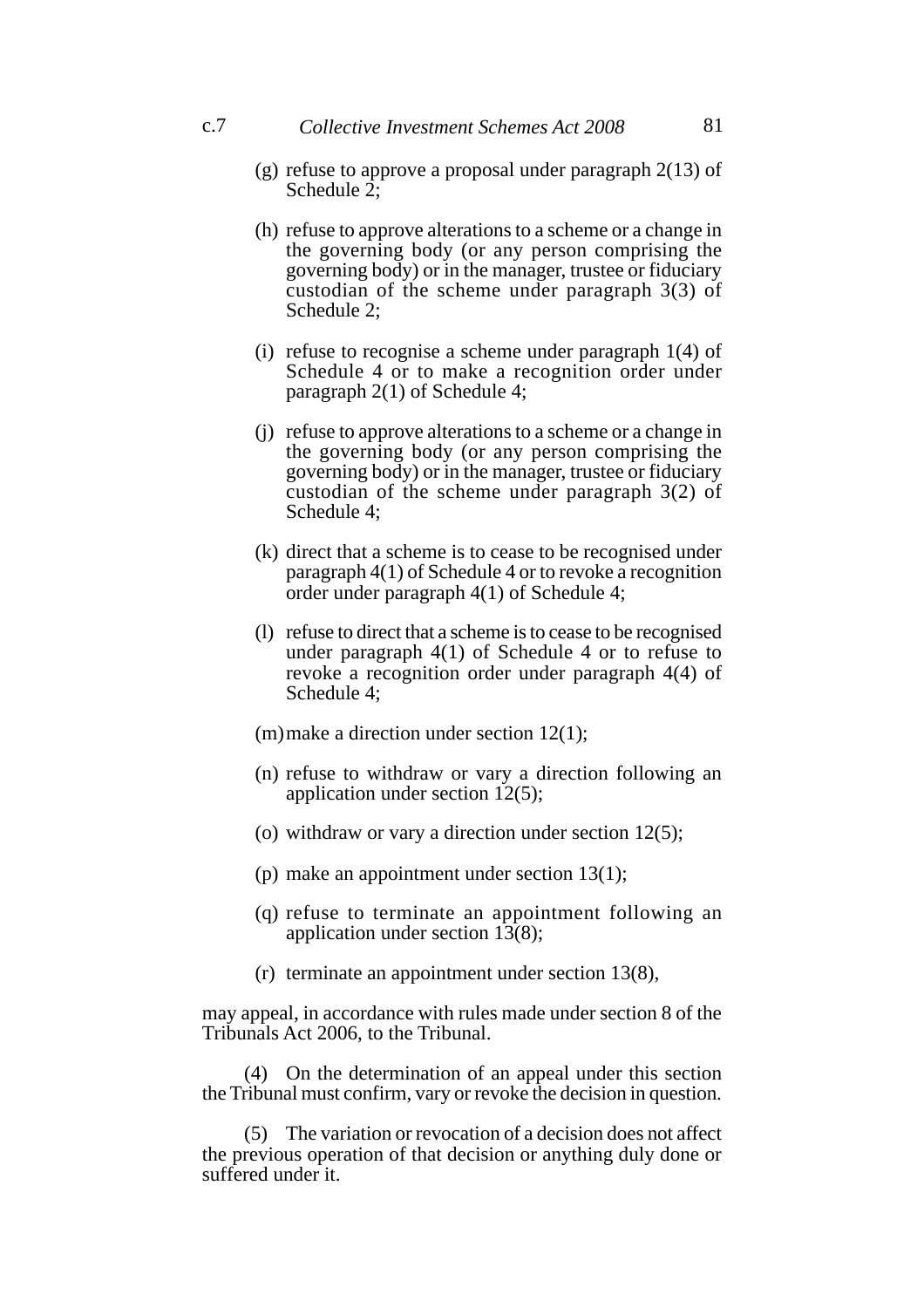(6) Without prejudice to subsection (7), a decision of the Tribunal on an appeal under this section is binding on the Commission and the applicant.

(7) An appeal from a decision of the Tribunal lies to the court, in accordance with rules of court, on a question of law.

**22.** (1) The Commission must keep at its principal office registers of authorised schemes, international schemes and recognised schemes containing particulars and information as are prescribed. Public registers 1988/16/24A

> (2) Any person is entitled to inspect the registers during ordinary office hours.

**23.** (1) Unless otherwise recoverable, expenses incurred under this Act by the Commission or a person appointed under section 16 are to be defrayed out of money provided by Tynwald. Financial provisions 1988/16/29

> (2) Fees received under this Act form part of the General Revenue of the Island.

#### *Chapter III*

#### *Subordinate legislation*

**24.** (1) The Commission may make orders and regulations —

regulations 1988/16/27

Orders and

(a) in accordance with the provisions of this Act; or

(b) as are necessary to give effect to this Act.

(2) Orders or regulations may include any of the provisions mentioned in Schedule 5.

(3) Schedule 5 does not affect the generality of subsection (1).

(4) Orders and regulations may provide for their contravention to be an offence.

(5) Orders and regulations may exempt any scheme or class of scheme or any person or class of persons from any of the provisions of this Act.

(6) Without limiting section 26 of the Interpretation Act 1976, orders and regulations may provide for —

[c.20]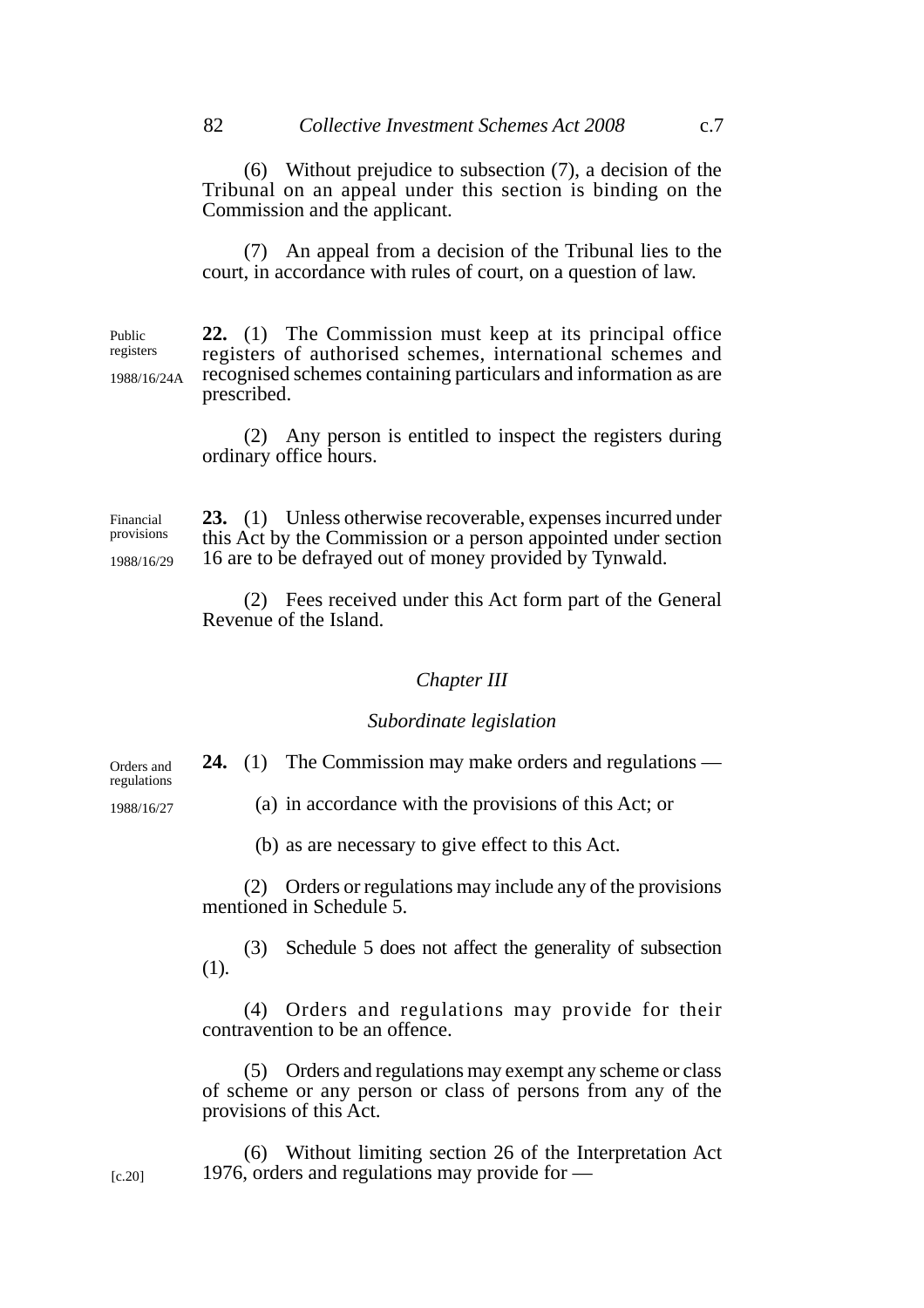- (a) the circumstances under which the exemption operates;
- (b) the conditions subject to which the exemption shall operate;
- (c) the circumstances in which the Commission may withdraw the exemption from a scheme or person.

(7) The Commission may, on the application or with the consent of any person to whom an order or regulation applies, direct that the order or regulation —

- (a) does not apply to that person in respect of a particular scheme; or
- (b) applies to that person in respect of that scheme but with such modifications as are specified in the direction.

(8) The Commission may, on the application or with the consent of the manager and trustee or manager and fiduciary custodian (as the case may be) of a particular scheme acting jointly, direct that the order or regulation —

- (a) does not apply to that scheme; or
- (b) applies to that scheme but with such modifications as are specified in the direction.

(9) Orders and regulations may make provision under which compliance with or contravention of any specified requirements imposed under the law of a country prescribed for this purpose is treated as compliance with or contravention of any specified requirement of this Act.

(10) Orders and regulations are binding on the governing body, manager, administrator, trustee, fiduciary custodian and custodian of a scheme independently of the contents of the documents to which they relate.

(11) If orders or regulations conflict with any rule of law (whether at common law or contained in any enactment) relating  $to$ 

- (a) the constitution, powers and management of bodies corporate;
- (b) the powers and duties of the directors of bodies corporate;
- (c) the rights and obligations of members of bodies corporate,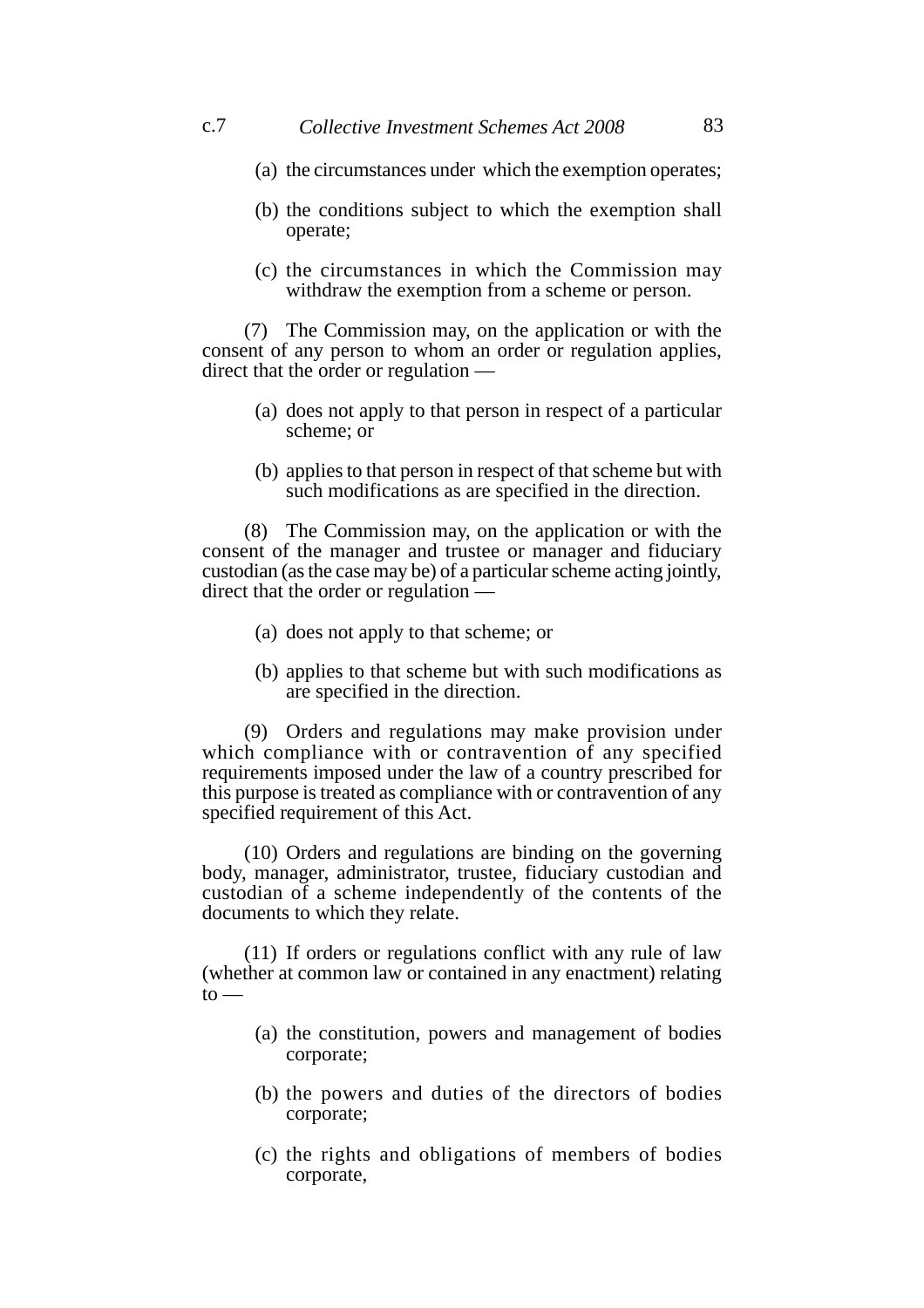the order or regulations (as the case may be) prevail.

(12) Orders and regulations may contain such supplementary and transitional provisions as the Commission considers necessary or expedient.

(13) Before making an order or regulations under this Act, the Commission must consult —

- (a) the Treasury;
- (b) such persons or bodies as appear to be representative of interests likely to be affected; and
- (c) such other persons or bodies as the Commission determines.

**25.** (1) Subject to subsection (2), orders and regulations made under this Act must be laid before Tynwald as soon as practicable after they are made and if Tynwald, at the sitting at which they are laid or at the next following sitting, fails to approve them they cease to have effect. Tynwald procedure

- (2) Subsection (1) does not apply to
	- (a) court orders; or
	- (b) orders made under
		- (i) section  $30(2)$ ;
		- (ii) paragraphs  $2(1)$  or  $4(1)$  of Schedule 1; or
		- (iii) paragraphs  $2(1)$  or  $4(1)(b)$  of Schedule 4.

#### *Chapter IV*

#### *Final provisions*

**26.** (1) In this Act — Interpretation

1988/16/31

- "administration", in relation to a scheme, includes the following functions (insofar as they are relevant) —
	- (a) accounting services;
	- (b) handling of administrative enquiries from participants;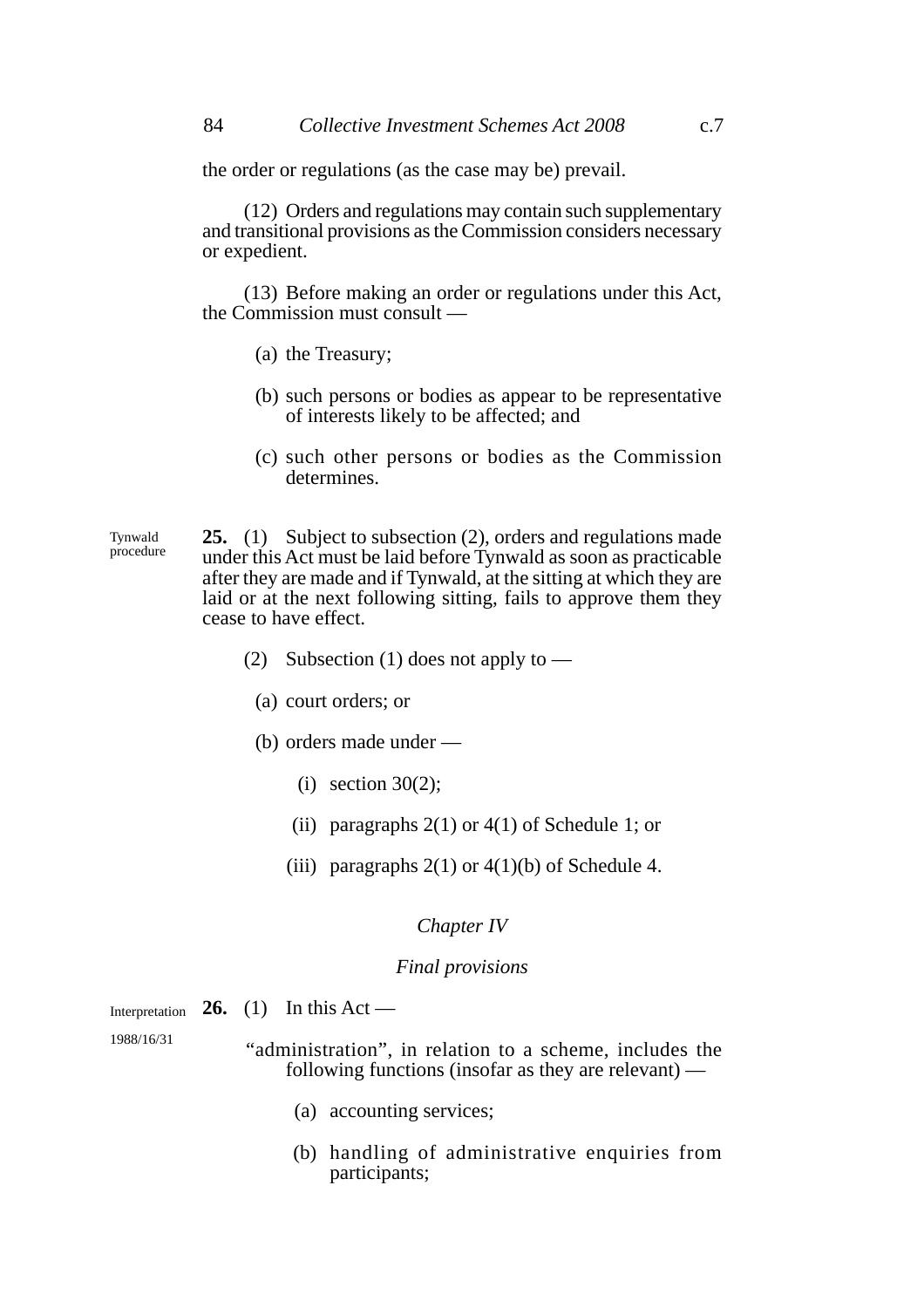- (c) valuation of assets and pricing of units;
- (d) maintenance of the register of participants;
- (e) distribution of income;
- (f) issues, transfers and redemptions of units; and
- (g) record keeping;
- "administrator" means a person appointed by the governing body of a scheme who is responsible for the conduct of the administration of the scheme;
- "advertisement" includes every form of advertising and includes advertising —
	- (a) in any form of publication;
	- (b) by the display of notices;
	- (c) by means of circulars or other documents;
	- (d) by means of business cards;
	- (e) by an exhibition of photographs or cinematograph films;
	- (f) by means of broadcasting sounds or pictures (including transmission by cable), telecommunications or any electronic media (including by way of email or on a website, webpage or internet site or page);
- "advocate" includes a person who is registered under the Legal Practitioners Registration Act 1986;

 $[c.15]$ 

"asset manager" means a person appointed by the governing body of a scheme who is responsible for investment management in accordance with the investment objectives and policy of the scheme;

"associate" means —

- (a) in relation to an individual
	- (i) the father, mother, wife, husband, son, stepson, daughter, stepdaughter, brother or sister of the individual:
	- (ii) a body corporate of which that individual is a director; and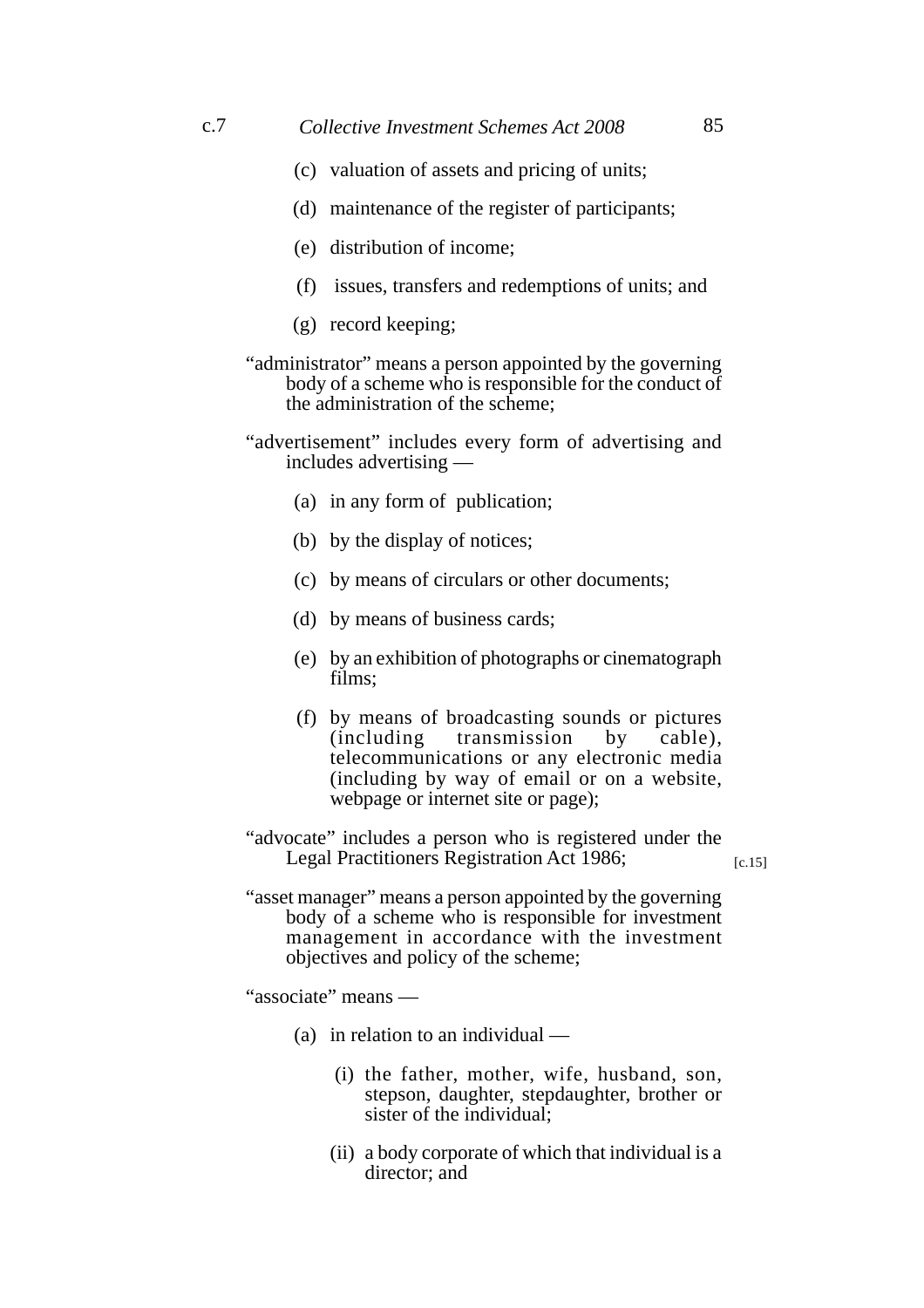- (iii) a partner or employee of that individual;
- (b) in relation to a body corporate
	- (i) a subsidiary of that body corporate; and
	- (ii) an employee of any such subsidiary;
- "authorisation order" means an order made by the Commission under paragraph 2(1) of Schedule 1 declaring a scheme to be an authorised scheme;
- "authorised person" means a person who is licensed under section  $\overline{7}$  of the Financial Services Act 2008 to carry out the activity to be carried out by that person under the respective provision of this Act where the expression is used;
- "authorised scheme" means a scheme authorised under paragraph 2 of Schedule 1;
- "body corporate" includes a body corporate constituted under the law of a country or territory outside the Island;
- "collective investment scheme" has the meaning given in section 1 and "scheme" is to be construed accordingly:
- "Commission" means the Financial Supervision Commission;
- "condition" includes limitation;
- "controller", in relation to a person which is a body corporate, means —
	- (a) a managing director of a body corporate of which the person is a subsidiary;
	- (b) a chief executive of a body corporate of which the person is a subsidiary;
	- (c) an individual in accordance with whose directions or instructions one or more of the directors of a body corporate of which the person is a subsidiary are accustomed to act unless the director or directors are accustomed so to act by reason only that they do so on advice given by that individual in a professional capacity;
	- (d) an individual who either alone or with any associate or associates is entitled to exercise or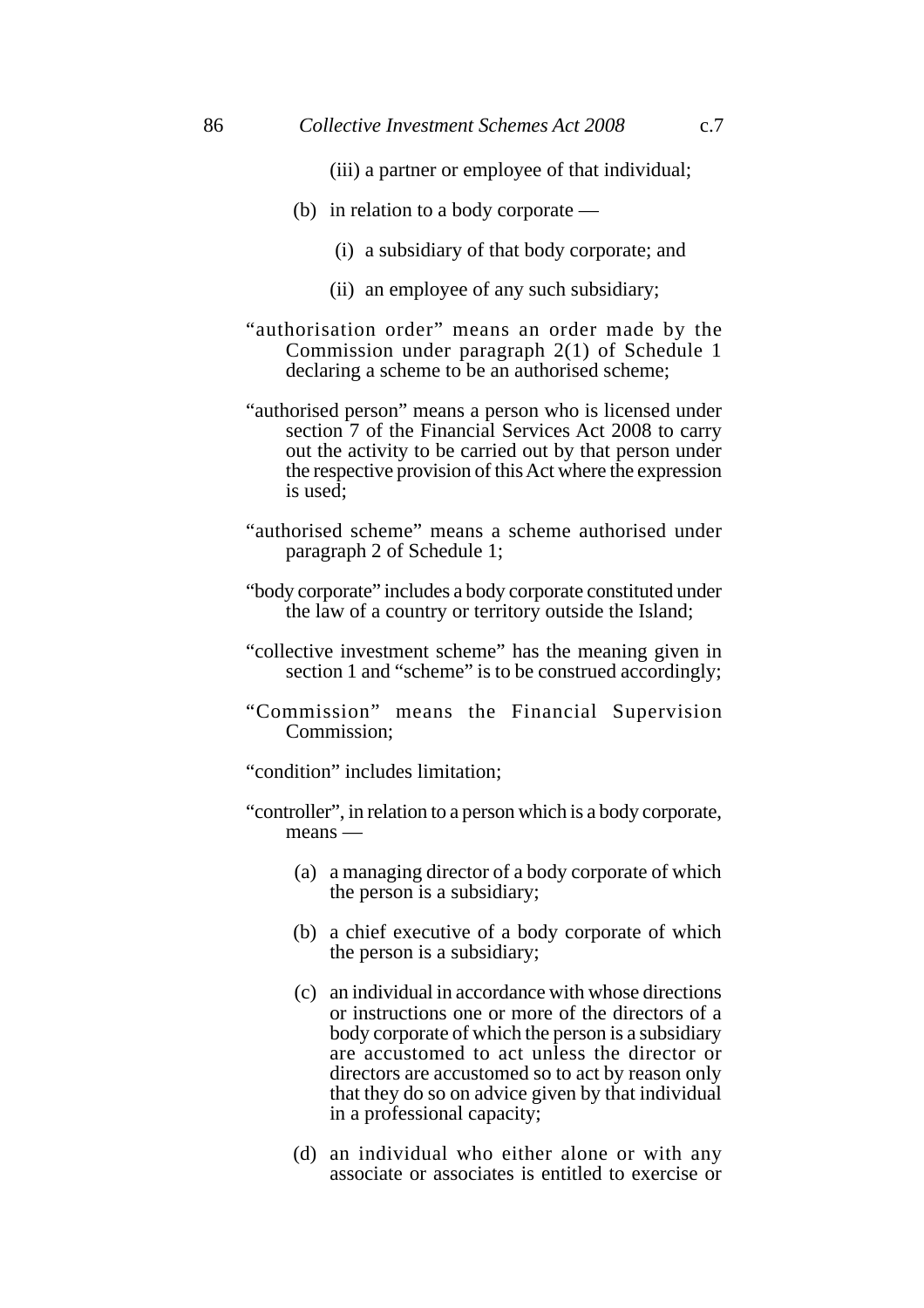control the exercise of 15 per cent or more of the voting power at any general meeting of the person or of another body corporate of which the person is a subsidiary;

"court" means the High Court of Justice of the Isle of Man;

"custodian" means a person appointed by the governing body of a scheme who —

- (a) is entrusted with the custody of, or procuring safe custody of, the property of the scheme; or
- (b) where prescribed in relation to a scheme or class of schemes, provides prime brokerage services in relation to the scheme;

"director" includes —

- (a) any person occupying the position of director by whatever name called;
- (b) any person in accordance with whose directions or instructions one or more of the appointed directors are accustomed to act unless the appointed director or directors are accustomed so to act by reason only that they do so on advice given by that person in a professional capacity; and
- (c) in respect of any other body corporate such persons as occupy a position equivalent to that of director;

"documents constituting the scheme" means —

- (a) the trust deed of a unit trust scheme; or
- (b) the memorandum and articles of association of an open-ended investment company; or
- (c) the partnership agreement of a scheme which is a partnership; and
- (d) each material agreement relating to the scheme;
- "exempt scheme" means a scheme within the meaning of Schedule 3:

"fiduciary custodian" means the person, responsible for the custody of the property of a scheme constituted as an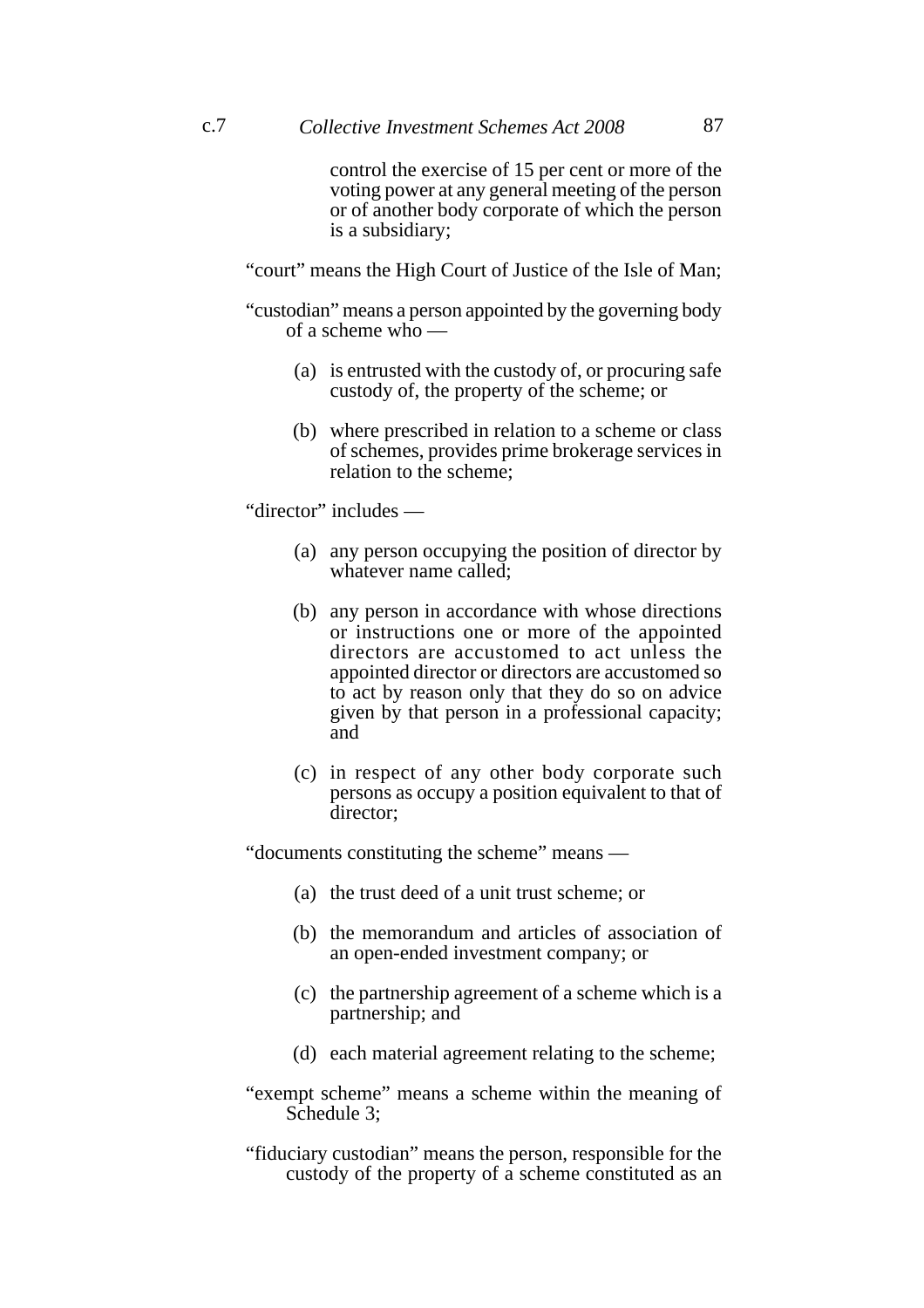open-ended investment company or partnership, who also has fiduciary responsibility for that property;

- "governing body" means the person or body of persons responsible for the general supervision of the affairs of the scheme and includes —
	- (a) the directors of a body corporate which is the trustee of a unit trust scheme;
	- (b) the directors of a scheme which is an open-ended investment company;
	- (c) the directors of a body corporate which is the general partner of a scheme which is a partnership;
- "group", in relation to a body corporate, means that body corporate, any other body corporate which is its holding company or subsidiary and any other body corporate which is a subsidiary of that holding company;
- "holding company" is to be construed in accordance with the definition of subsidiary;
- "international scheme" means a scheme within the meaning of Schedule 2 and includes a full international scheme and a scheme of any other class of international scheme;
- "investment adviser" means a person appointed by the governing body of a scheme who is responsible for providing advice about investments within the scheme in accordance with the investment objectives and policy of the scheme;
- "manager" means a person appointed by the governing body of a scheme who is responsible —
	- (a) for ensuring that the scheme is managed in accordance with the documents constituting the scheme and its offering document;
	- (b) for the conduct of the administration of the scheme; and
	- (c) in relation to an authorised scheme, for investment management in accordance with the investment objectives and policy of the scheme;
- "material agreement" means an agreement in relation to a scheme —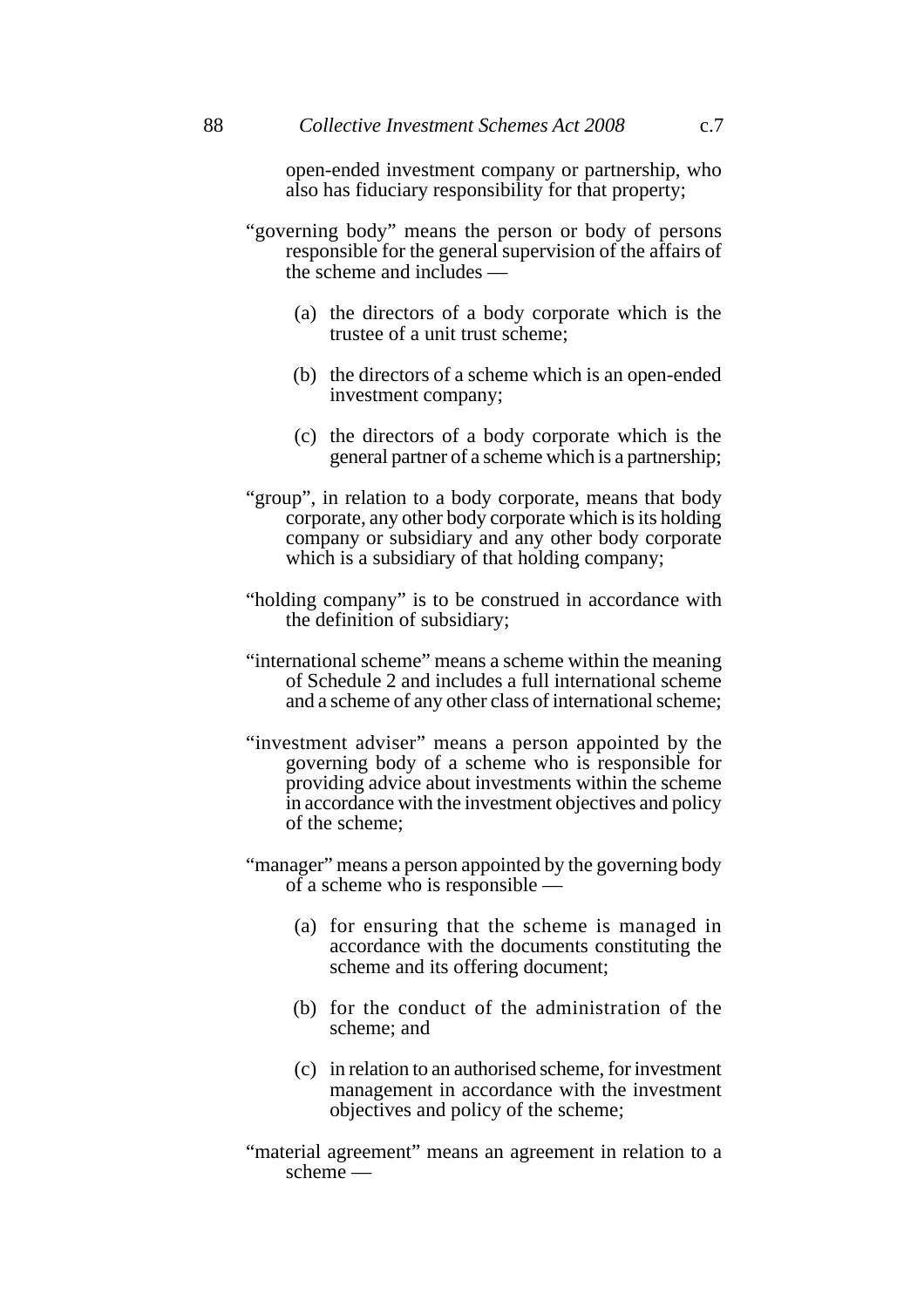- (a) between
	- (i) the governing body; and
	- (ii) the manager, administrator, trustee, fiduciary custodian, custodian, asset manager or investment adviser; or
- (b) which is prescribed as being a material agreement;
- "offering document" means a document, by whatever name called, which is aimed to inform prospective participants about the scheme;
- "open-ended investment company" means a collective investment scheme under which —
	- (a) the property in question belongs beneficially to, and is managed by or on behalf of, a body corporate having as its purpose the investment of its funds with the aim of spreading investment risk and giving its members the benefit of the results of the management of those funds by or on behalf of that body; and
	- (b) the rights of the participants are represented by shares in or securities of that body which —
		- (i) the participants are entitled to have redeemed or repurchased by, or out of funds provided by, that body; or
		- (ii) the body ensures can be sold by the participants on an investment exchange at a price calculated by reference to the value of the property which the shares or securities represent;
- "order" means an order made by the Commission under this Act (unless the context otherwise requires);
- "participant" has the meaning given in section 1;
- "prescribed" means prescribed by an order or regulations made by the Commission and "prescribe" is to be construed accordingly;
- "promoter" means a person (wherever located) who prepares or distributes, or who causes the preparation or distribution of, an offering document, advertisement or marketing material relating to a scheme, but does not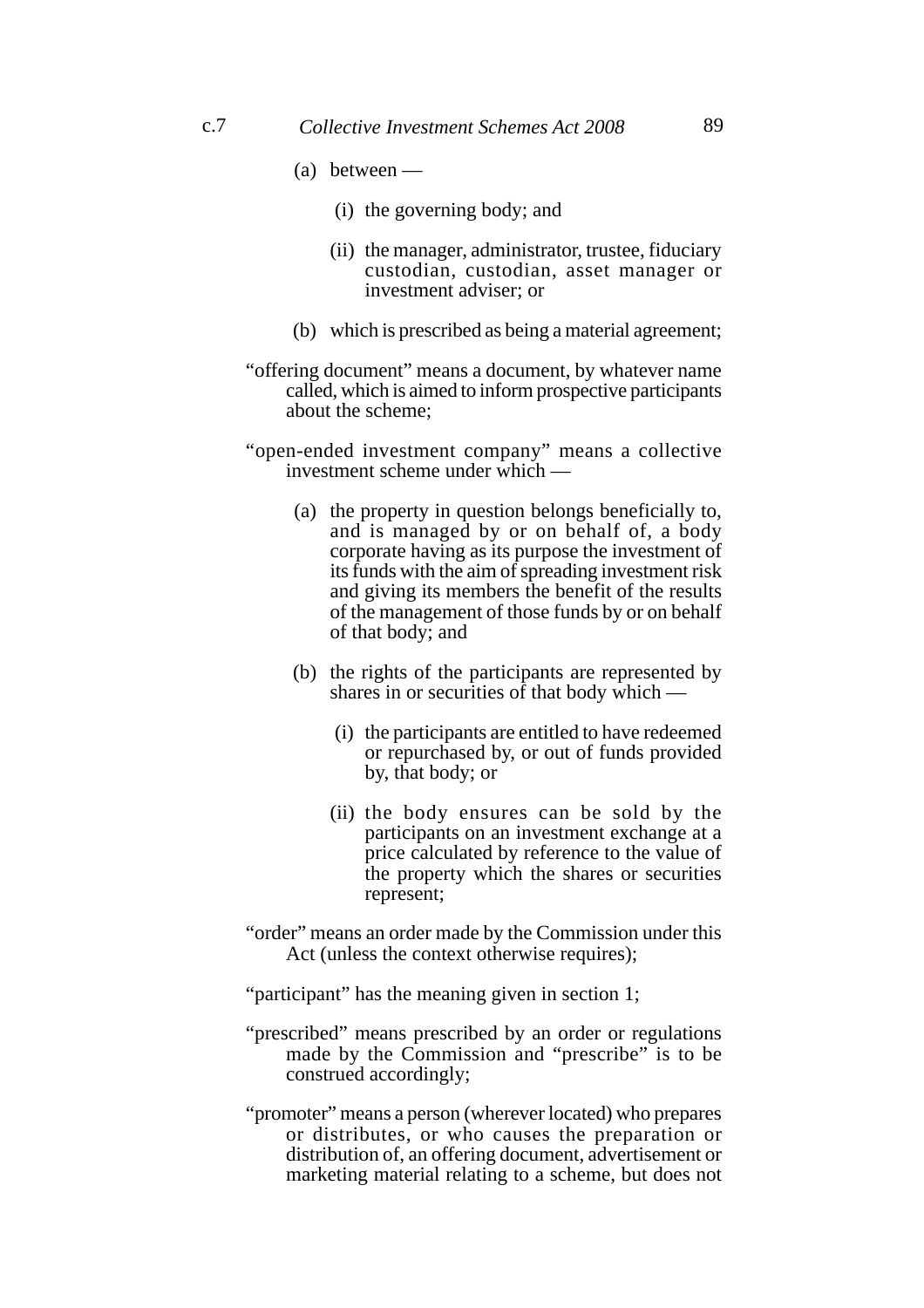include a professional adviser acting for or on behalf of that person;

- "recognised scheme" means a scheme recognised under paragraphs 1 or 2 of Schedule 4;
- "recognition order" means an order made by the Commission under paragraph 2(1) of Schedule 4 declaring a scheme to be a recognised scheme;
- "regulations" means regulations made by the Commission under this Act;
- "subsidiary" means a body corporate (whether or not incorporated under the Companies Acts 1931 to 2004) that is a subsidiary of another body corporate (whether or not incorporated under those Acts) and in determining whether one body corporate is a subsidiary of another the provisions of section 1 of the Companies Act 1974 apply with the necessary modifications, and "holding company" is to be construed accordingly;
- "Tribunal" means the Collective Investment Schemes Tribunal established under section 21;
- "trustee" means the person holding the property of a unit trust scheme on trust for the participants;
- "units" means the rights or interests (however described) of the participants in a collective investment scheme and  $\int$ include —
	- (a) units in a unit trust scheme;
	- (b) shares or securities in an open-ended investment company; and
	- (c) interests in a scheme which is a partnership;
- "unit trust scheme" means a collective investment scheme under which the property in question is held on trust for the participants;
- "working day" means any day other than a Sunday, a Saturday, Christmas Day, Good Friday or a bank holiday.

(2) The Commission may prescribe services which it considers to be prime brokerage services for the purposes of this Act.

[c.30]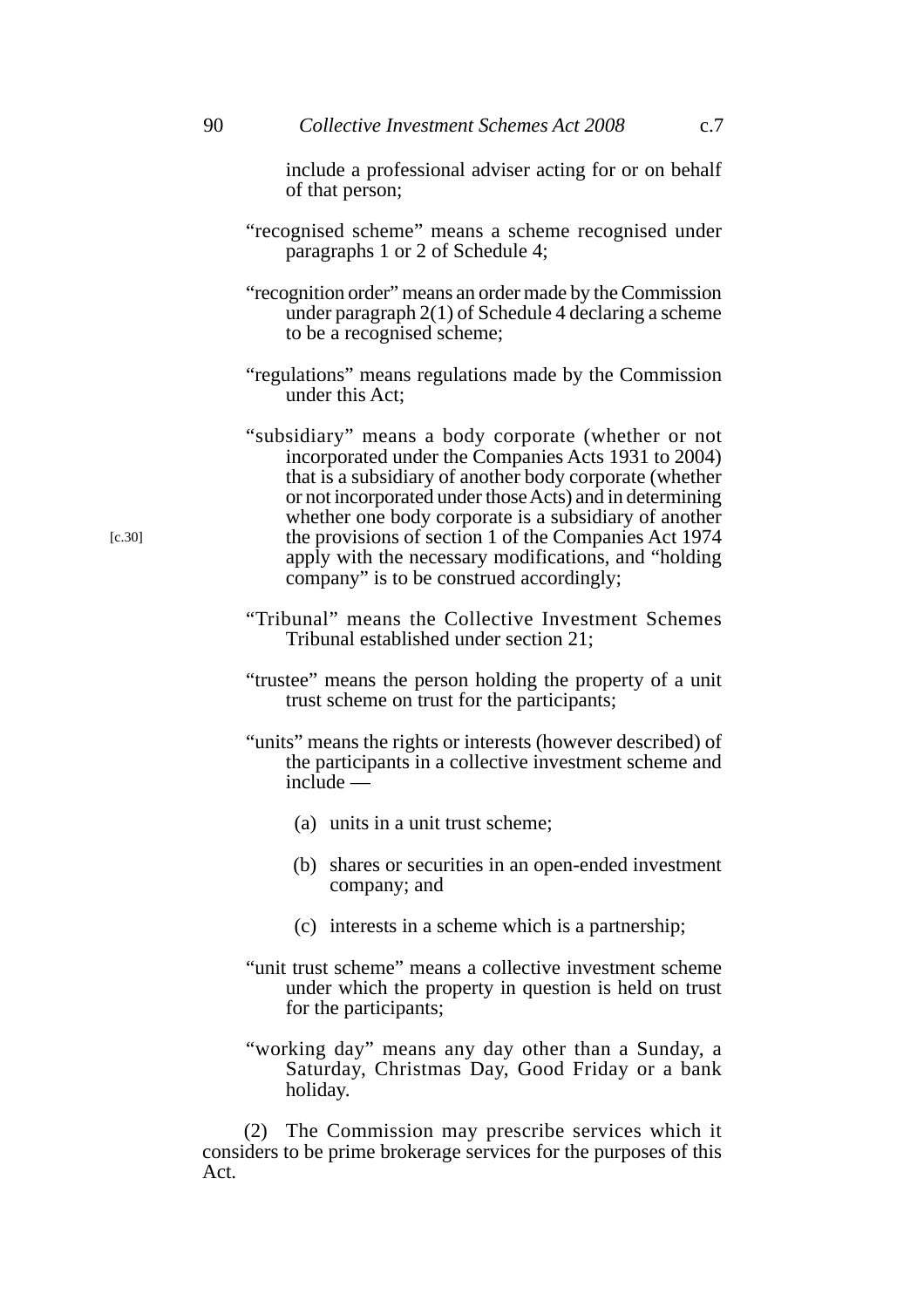(3) Unless the context otherwise requires, in orders or regulations made under this Act "fund" means "scheme".

**27.** The enactments specified in Schedule 6 are amended in Amendments accordance with that Schedule.

28. The enactments specified in Schedule 7 are repealed in Repeals accordance with that Schedule.

**29.** The transitional and saving provisions in Schedule 8 have Transitional effect.

and saving provisions

**30.** (1) This Act may be cited as the Collective Investment Short title and Schemes Act 2008.

commencement

(2) This Act comes into operation on such day or days as the Treasury by order appoints and different days may be appointed for different provisions and for different purposes.

(3) An order under subsection (2) may make such transitional and saving provisions as the Treasury considers necessary or expedient.

(4) Without limiting subsection (3), an order under subsection (2) may —

- (a) make such transitional adaptations to or modifications of the provisions brought into operation by the order as the Treasury considers expedient, including different adaptations or modifications for different provisions and for different purposes;
- (b) include such transitional provisions and saving provisions modifying the application of any provision of any enactment pending the commencement of, or pending the doing of anything under, a provision of this Act as the Treasury considers expedient.

(5) An order under subsection (2) must be laid before Tynwald as soon as practicable after it is made.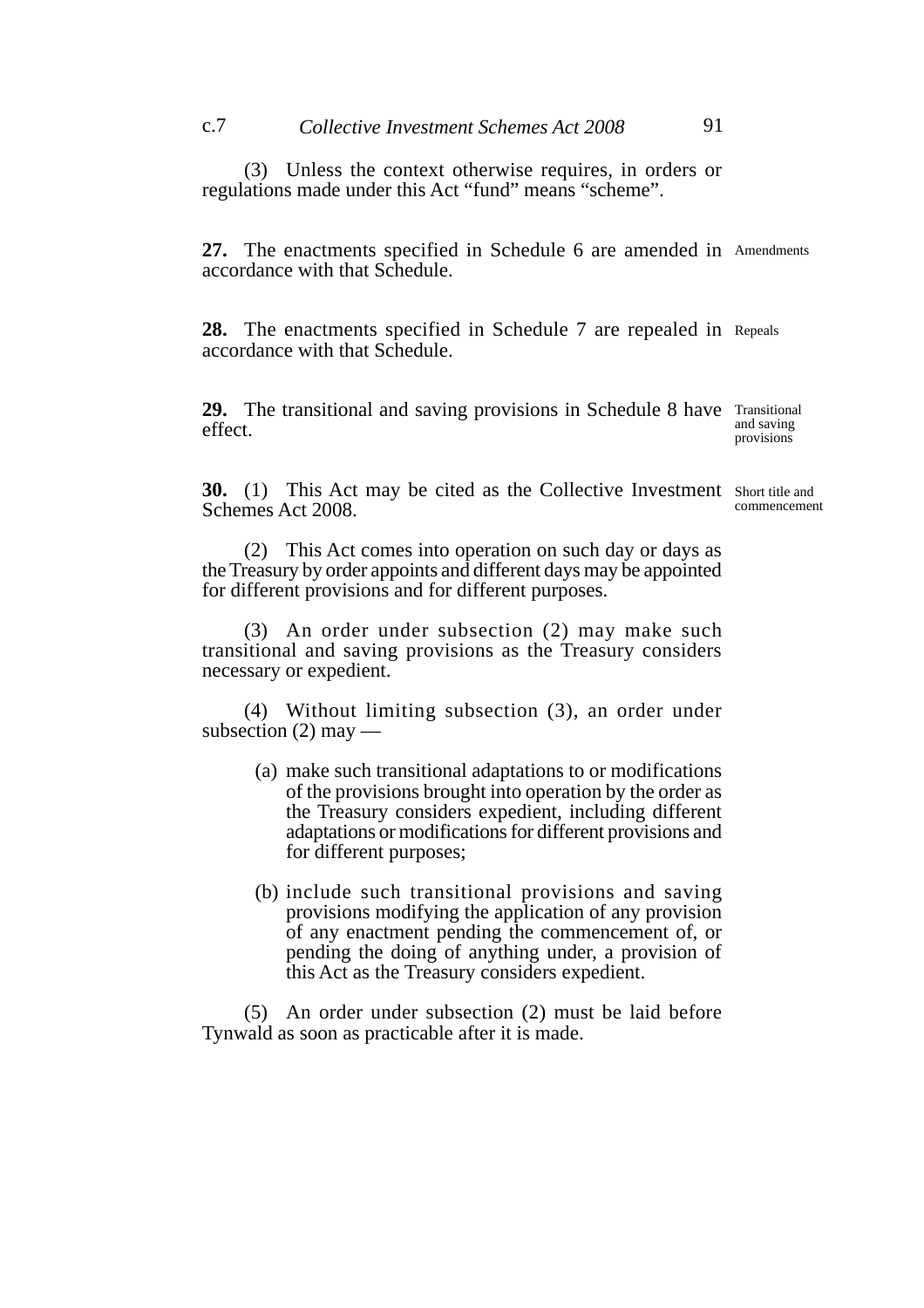Section 4(1) SCHEDULE 1

#### AUTHORISED SCHEMES

**1.** (1) An application for an authorisation order must be made by —

Applications for authorisation

1988/16/2

- (a) the governing body or manager of the scheme (or the proposed governing body or manager); and
- (b) the trustee or fiduciary custodian of the scheme (or the proposed trustee or fiduciary custodian),

acting jointly.

- (2) An application under subparagraph (1) must —
- (a) be made in the manner directed by the Commission;
- (b) contain or be accompanied by the information required by the Commission to enable it to determine the application; and
- (c) be accompanied by the prescribed fee.

(3) At any time after receiving an application and before determining it the Commission may require the applicant to furnish additional information.

(4) Directions and requirements under subparagraphs (2) and (3) may differ as between different applications.

(5) Information furnished under this paragraph must be in the form and verified in the manner specified by the Commission.

(6) The applicant may withdraw an application by giving the Commission written notice at any time before the Commission determines it.

**2.** (1) The Commission may make an authorisation order if — Authorisation 2. orders

1988/16/3

- (a) it has been furnished with
	- (i) an application duly made under paragraph 1 together with all the information it requires under that paragraph;
	- (ii) a copy of the documents constituting the scheme; and
	- (iii) a certificate signed by an advocate to the effect that the documents constituting the scheme comply with requirements of regulations relating to their content;
- (b) it appears to it that the scheme and the offering document comply with the requirements of regulations relating to —
	- (i) the constitution and management of the scheme; and
	- (ii) its offering document; and
- (c) the remaining requirements of this paragraph are satisfied.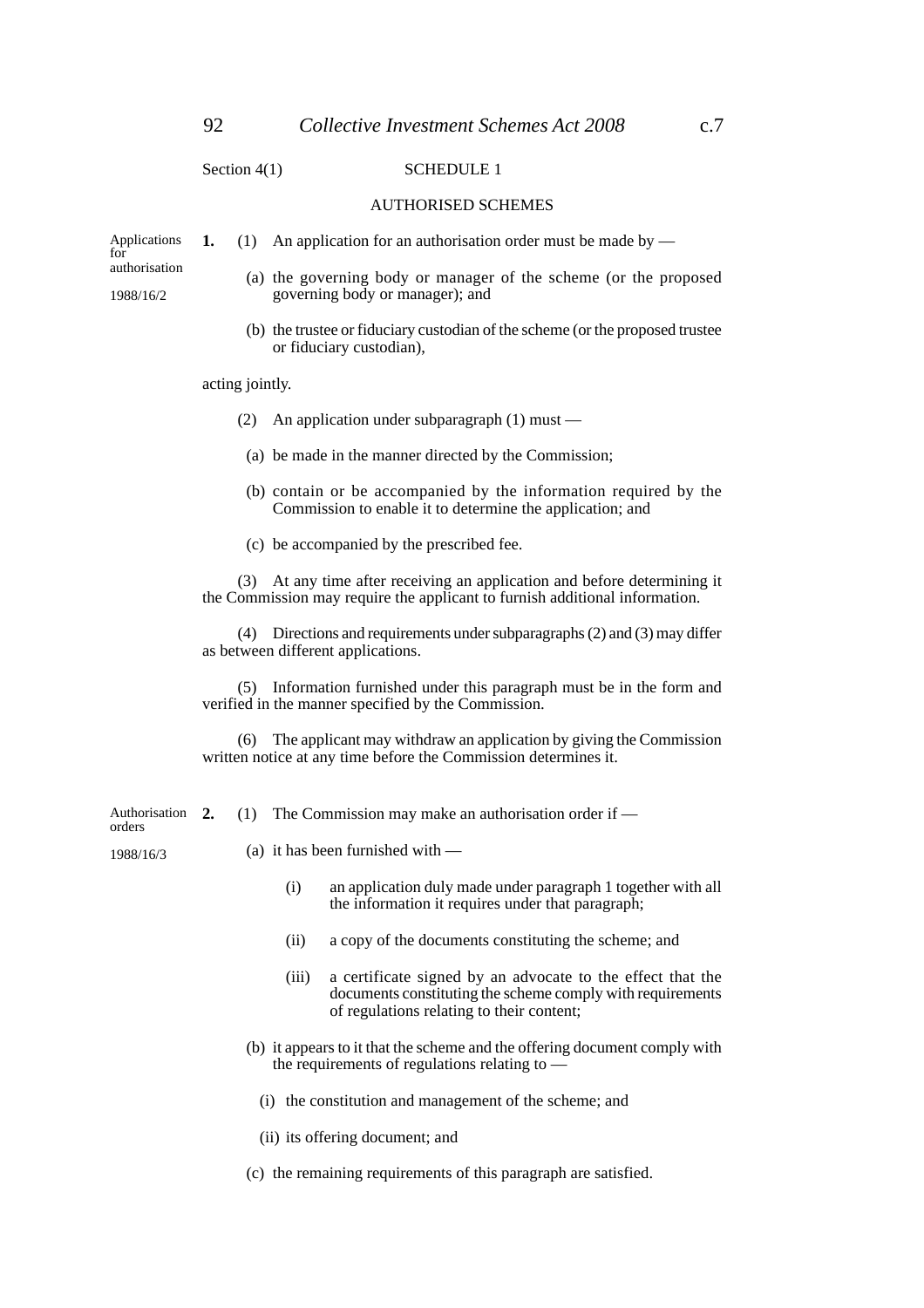- (a) only be made in relation to
	- (i) a unit trust scheme established under and governed by the laws of the Island;
	- (ii) an open-ended investment company incorporated under the Companies Acts 1931 to 2004; or
	- (iii) such other description of scheme as is prescribed; and
- (b) include such conditions as the Commission thinks fit.
- (3) The scheme must —
- (a) if it is a unit trust, have a manager and trustee who are persons independent of each other;
- (b) if it is an open-ended investment company, have a manager and fiduciary custodian who are persons who are independent of each other and of the scheme itself.

(4) The manager and the trustee or fiduciary custodian must each be a body corporate which has a place of business in the Island.

(5) The manager and the trustee or fiduciary custodian must each be an authorised person who is not prohibited from acting as manager, trustee or fiduciary custodian (as the case may be) under any enactment.

(6) The name of the scheme must not be undesirable or misleading and the purposes of the scheme must be reasonably capable of being successfully achieved.

(7) The participants must be entitled to have their units redeemed in accordance with the scheme at a price related to the net value of the property to which the units relate and determined in accordance with the scheme.

(8) But a scheme is treated as complying with subparagraph (7) if it requires the manager to ensure that a participant is able to sell units on an investment exchange at a price not significantly different from that mentioned in that subparagraph.

(9) The Commission must be satisfied that each person comprising the governing body is a fit and proper person to act as such.

(10) In assessing whether a person is fit and proper under subparagraph (9), the Commission must have regard to the information before it as to the integrity, competence and financial standing of the person.

(11) The Commission may publish guidance setting out the criteria it will normally apply in assessing whether it is satisfied under subparagraph (9).

(12) The guidance is to be published in such form and manner as the Commission decides.

(13) The Commission must inform the applicant of its decision on the application not later than 6 months after the date on which the application was received.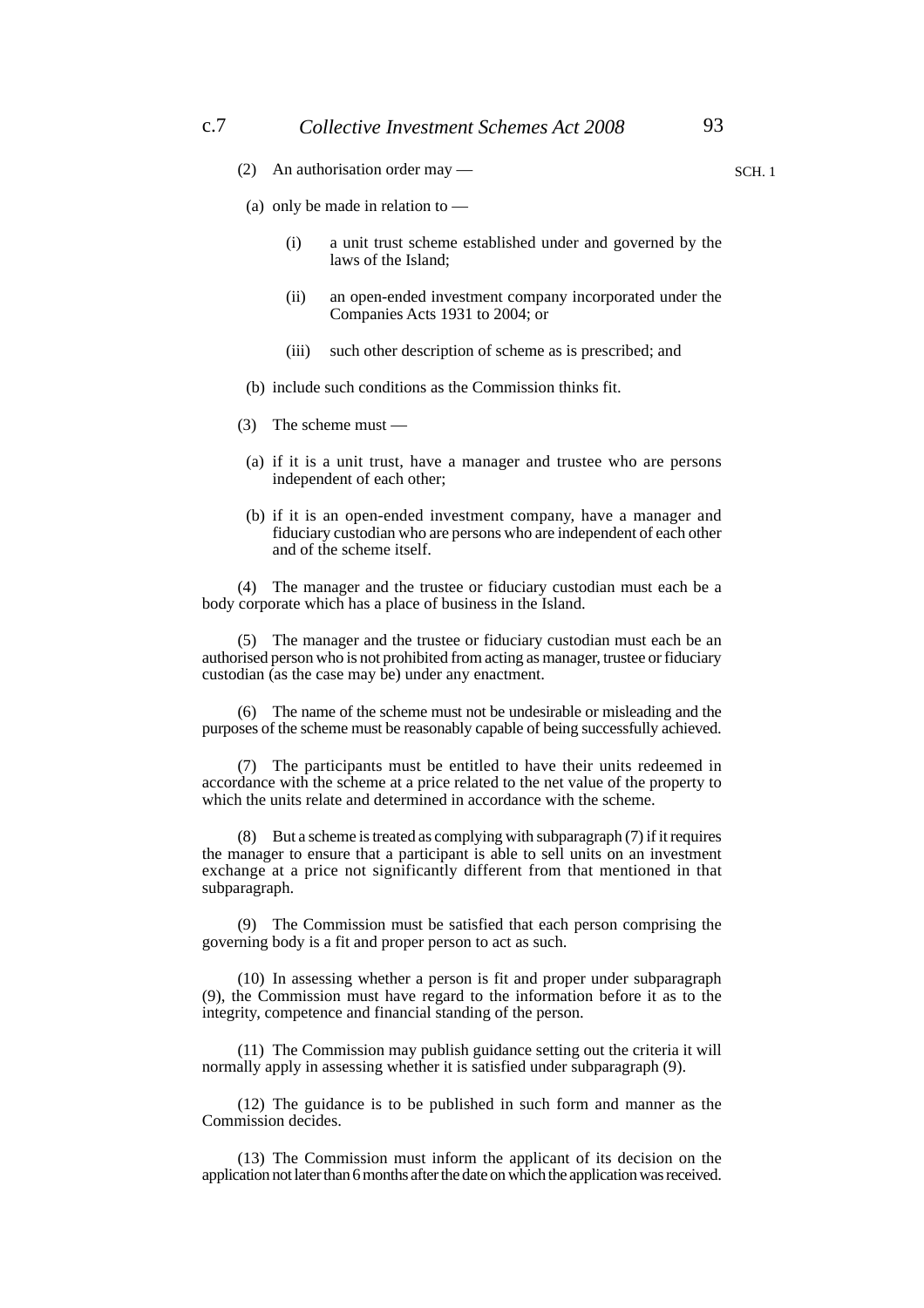SCH. 1

(14) Where the Commission decides not to make an authorisation order it must give the applicant a written statement of the reasons for the decision and giving particulars of the right of appeal conferred by section 21.

**3.** (1) The manager of an authorised scheme must give written notice to the Commission of any proposal — Changes to authorised schemes

1988/16/7

(a) to alter the scheme;

- (b) to replace its trustee or fiduciary custodian; or
- (c) to replace its governing body or any person comprising its governing body.

(2) Notice given in respect of a proposal to alter the scheme involving a change in the documents constituting the scheme must be accompanied by a certificate signed by an advocate to the effect that the change will not affect the compliance of the documents with regulations relating to —

- (a) the constitution and management of the scheme; and
- (b) its offering document.

(3) The trustee or fiduciary custodian of an authorised scheme must give written notice to the Commission of any proposal to replace the manager of the scheme.

- (4) Effect is not to be given to any proposal under this paragraph unless —
- (a) the Commission has given its approval to the proposal; or
- (b) one month, beginning with the date on which the notice was given under subparagraph (1) or (3), has expired without the Commission having notified the manager, trustee or fiduciary custodian that the proposal is not approved.

**4.** (1) In the circumstances mentioned in subparagraph (2), the Commission may revoke an authorisation order. Revocation of 4. authorisation

1988/16/4

- and 5
- (2) The Commission may take action under subparagraph (1) if it appears to  $it -$ 
	- (a) that any of the requirements for the making of the order are no longer satisfied;
	- (b) that it is not in the interests of the participants or potential participants that the scheme should continue to be authorised; or
	- (c) without limiting subparagraph (b), that the governing body, manager, trustee or fiduciary custodian of the scheme —
		- (i) has contravened any provision of this Act or the Financial Services Act 2008;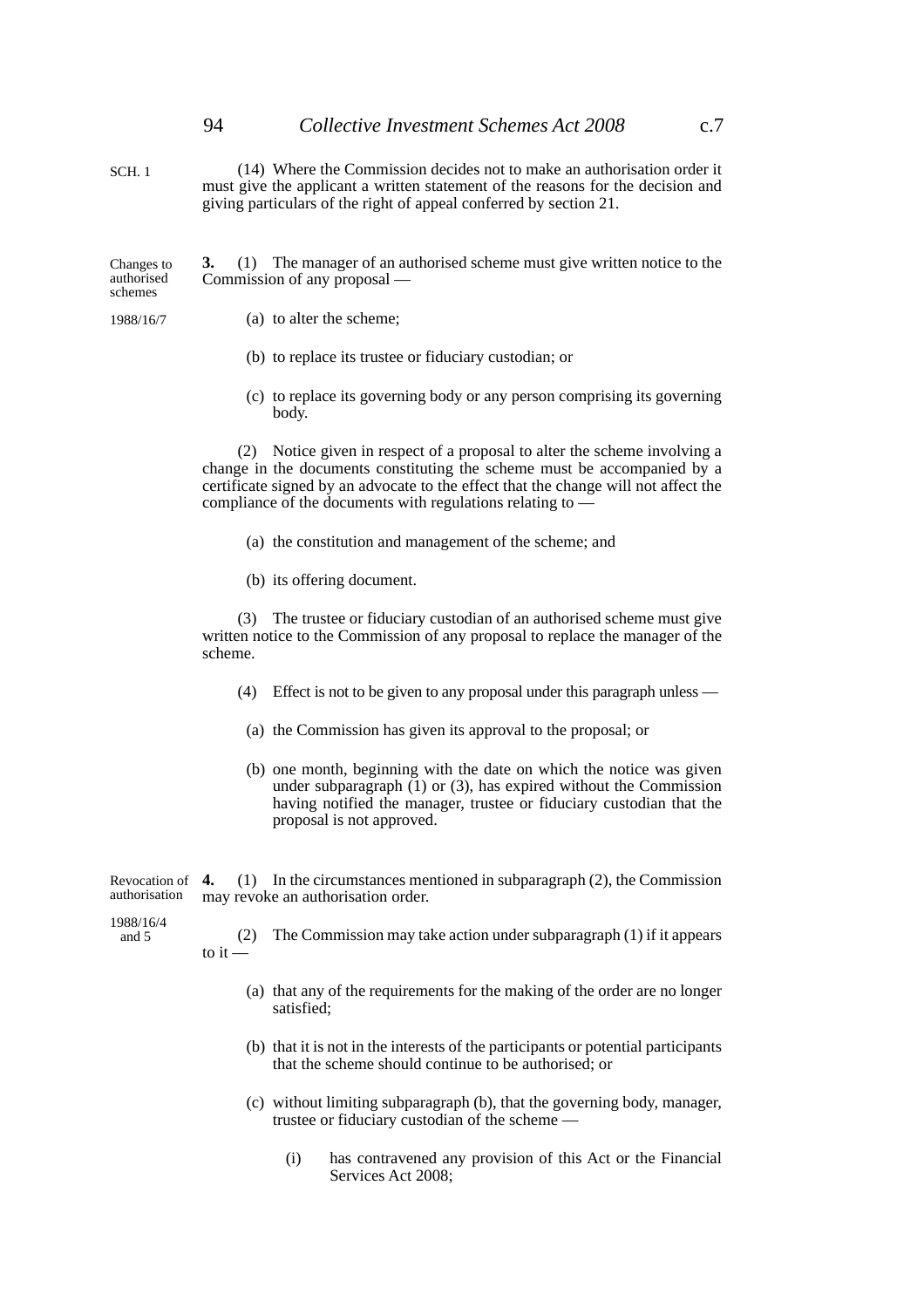- (ii) in purported compliance with any such provision, has SCH. 1 furnished the Commission with false, inaccurate or misleading information; or
- (iii) has contravened any condition, prohibition, direction or other requirement imposed under this Act or the Financial Services Act 2008.

(3) For the purposes of subparagraph (1), the Commission may take into account any matter relating to —

- (a) the scheme;
- (b) the governing body, manager, trustee or fiduciary custodian of the scheme;
- (c) a director or controller of the governing body, manager, trustee or fiduciary custodian; or
- (d) any person employed by or associated with the governing body, manager, trustee or fiduciary custodian in connection with the scheme.

(4) The Commission may take action under subparagraph (1) at the request of the governing body, manager, trustee or fiduciary custodian of the scheme; but it may refuse to do so if it considers that —

- (a) any matter concerning the scheme should be investigated before determining whether the action should be taken; or
- (b) the action would not be in the interests of participants.

(5) Where the Commission decides to take action under subparagraph (1) otherwise than at the request of the governing body, manager, trustee or fiduciary custodian of the scheme, it must give the governing body, manager and trustee or fiduciary custodian a written statement of the reasons for the decision and giving particulars of the right of appeal conferred by section 21.

(6) A revocation under subparagraph (1) may be permanent or may apply for a specific period of time or until the occurrence of a specified event or until specified conditions are complied with.

**5.** (1) An open-ended investment company which is an authorised scheme must not carry on activities other than for the purposes of or in connection with the scheme. **Restrictions** on activities 1988/16/8

> (2) The manager of an authorised scheme must not carry on activities other than those mentioned in subparagraph (3) or such other activities as are agreed in writing by the Commission.

- (3) Those activities are —
- (a) acting as manager of a scheme;
- (b) activities for the purposes of or in connection with acting as a manager of a scheme.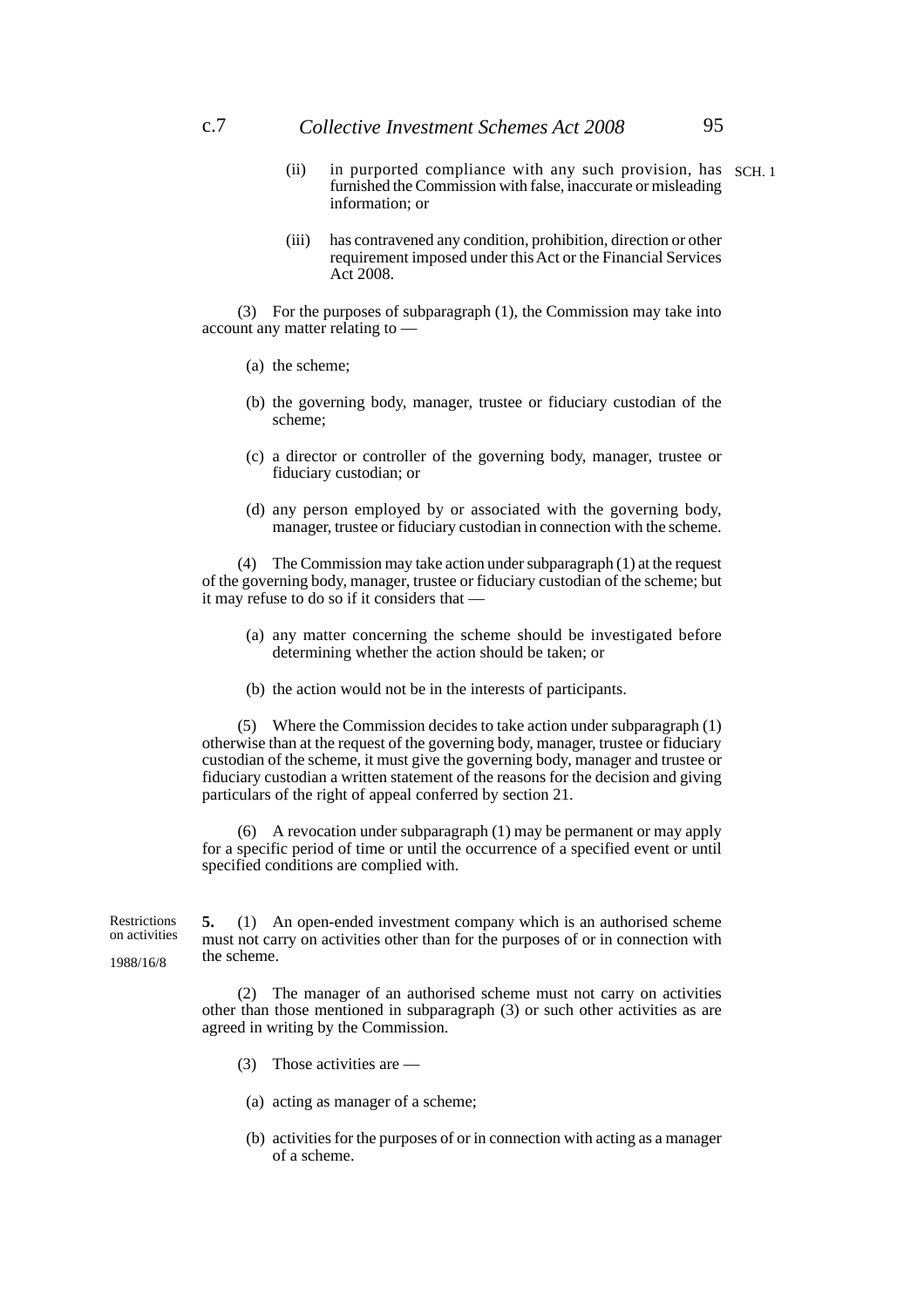## Section 4(2) SCHEDULE 2 INTERNATIONAL SCHEMES **1.** (1) A scheme is an international scheme if — (a) it is a full international scheme within the meaning of paragraph 2; or (b) it is a scheme of a class of international scheme prescribed by regulations made under paragraph 4(1). **2.** (1) A scheme is a full international scheme if — (a) the documents constituting the scheme and its offering document each state that it is an international scheme or a full international scheme; (b) it complies with regulations relating to full international schemes; and (c) the remaining requirements of this paragraph are satisfied. (2) A full international scheme must be — (a) a unit trust scheme established under and governed by the laws of the Island; (b) an open-ended investment company formed or incorporated under — (i) the Companies Acts 1931 to 2004; or (ii) the Companies Act 2006; or (c) a limited partnership registered in the Island under Part II of the Partnership Act 1909; or (d) such other description of scheme as is prescribed. (3) A full international scheme must — (a) if it is a unit trust scheme, have a manager and trustee who are different persons; (b) if it is an open-ended investment company or a partnership, have a manager and fiduciary custodian who are different persons. (4) The name of the scheme must not be undesirable or misleading. (5) The manager and the trustee or fiduciary custodian must not be prohibited from acting as manager, trustee or fiduciary custodian (as the case may be) by or under any enactment. (6) The manager must be an authorised person. Full international schemes 1988/16/11(1) to (6) Classes of international scheme [c.13] [VIII p.327]

- (7) The trustee or fiduciary custodian must be  $-$
- (a) an authorised person; or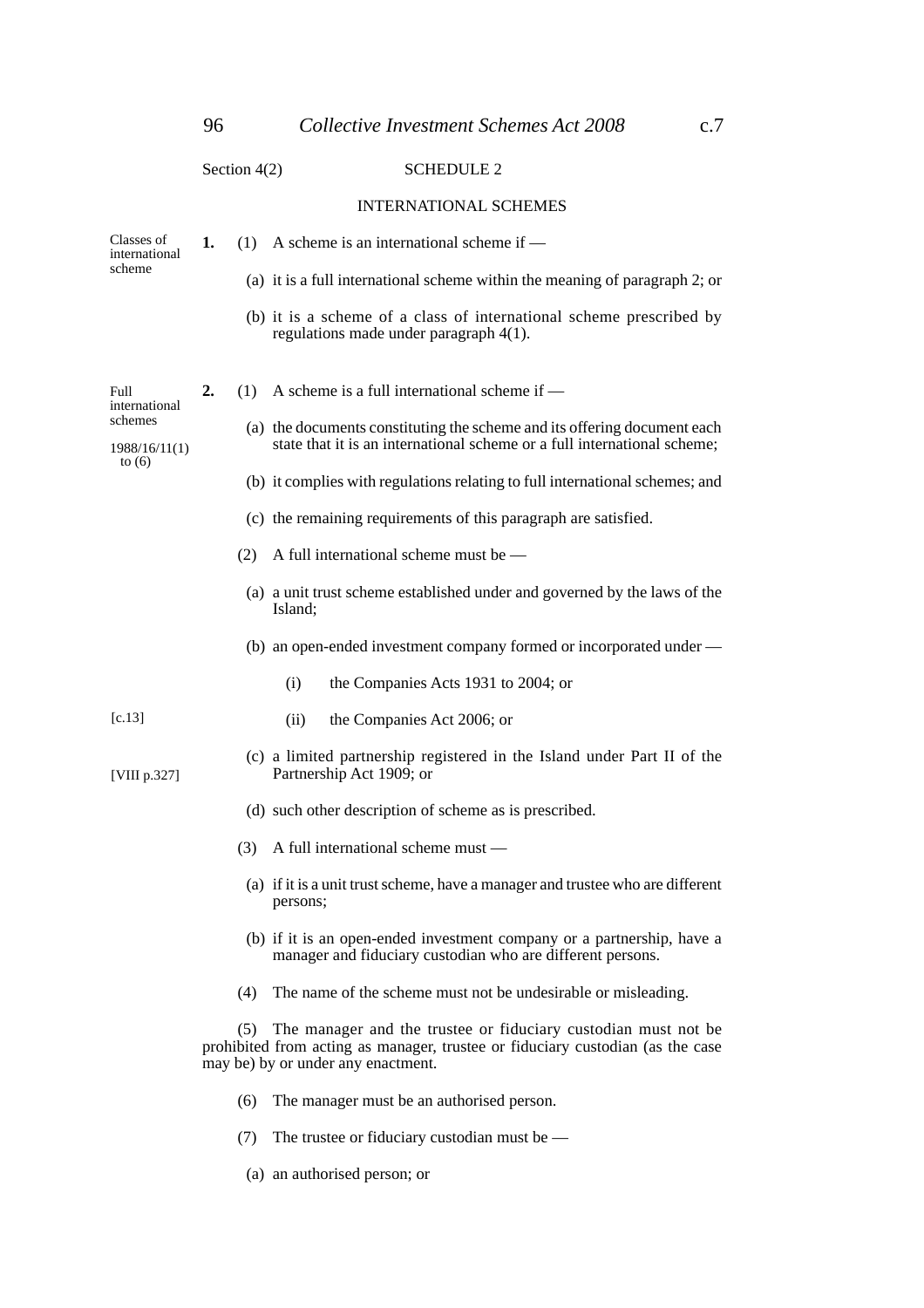(b) authorised to act as trustee or fiduciary custodian (as the case may be) SCH. 2 of a collective investment scheme under the law of any country or territory prescribed for the purpose of this paragraph.

(8) The Commission must be satisfied that each person comprising the governing body is a fit and proper person to act as such.

(9) In assessing whether a person is fit and proper under subparagraph (8), the Commission must have regard to the information before it as to the integrity, competence and financial standing of the person.

(10) The Commission may publish guidance setting out the criteria it will normally apply in assessing whether it is satisfied under subparagraph (8).

(11) The guidance is to be published in such form and manner as the Commission decides.

(12) A person proposing to be appointed or act as a manager of a full international scheme must give written notice to the Commission, containing such particulars as are prescribed, not less than 3 months before the intended appointment or such shorter period as the Commission agrees to in writing.

- (13) Effect is not to be given to a proposal under subparagraph (12) unless —
- (a) the Commission has approved the proposal; or
- (b) 3 months, beginning with the date on which the notice was given under subparagraph (12), have expired without the Commission having notified the proposed manager that the proposal is not approved.
- (14) Regulations may extend or restrict the requirements of this paragraph.

**3.** (1) The manager of a full international scheme must give written notice to the Commission of any proposal —

(a) to alter the scheme;

Changes to full international schemes

- (b) to replace its trustee or fiduciary custodian;
- (c) to replace its governing body or any person comprising its governing body.

(2) The trustee or fiduciary custodian of a full international scheme must give written notice to the Commission of any proposal to replace the manager of the scheme.

(3) Effect is not to be given to any proposal under subparagraph (1) or (2) unless —

- (a) the Commission has given its approval
	- (i) for the manager to continue to act in relation to the scheme to be altered in accordance with a proposal under subparagraph  $(1)(a)$ ; or
	- (ii) to a proposal under subparagraph  $(1)(b)$ ,  $(1)(c)$  or  $(2)$ ; or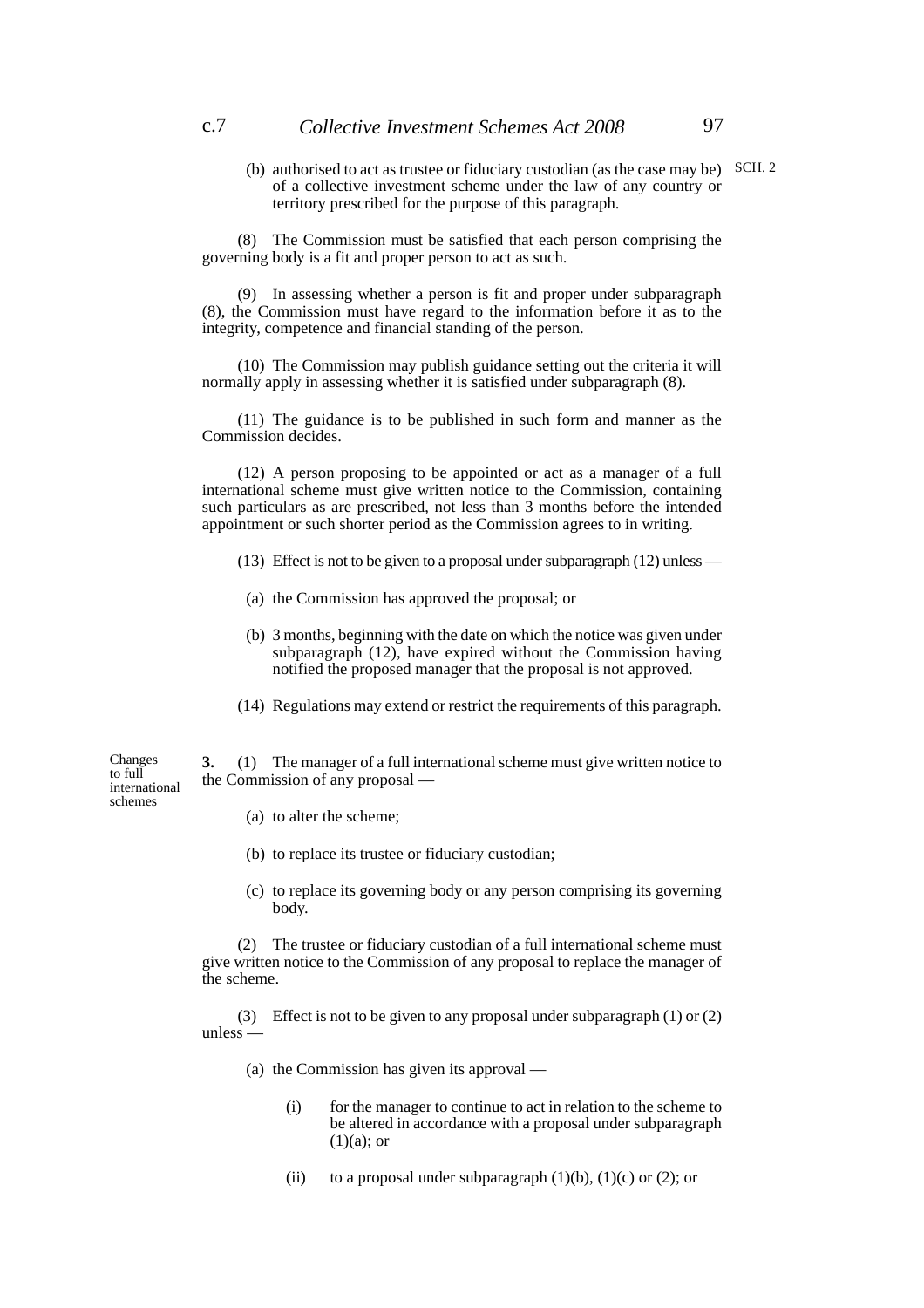SCH. 2

(b) one month, beginning with the date on which the notice was given under subparagraph  $(1)$  or  $(2)$ , has expired without the Commission having notified the manager, trustee or fiduciary custodian that the proposal is not approved.

(4) A person proposing to cease to be appointed or act as manager of a full international scheme must give written notice to the Commission, containing such particulars as are prescribed, not less than 3 months before the intended cessation or such shorter period as the Commission agrees to in writing.

- (5) Effect is not to be given to a proposal under subparagraph (4) unless —
- (a) the Commission has approved the proposal; or
- (b) 3 months, beginning with the date on which the notice was given under subparagraph (4), has expired without the Commission having notified the manager that the proposal is not approved.

**4.** (1) Other classes of international scheme and requirements and arrangements relating to such classes of scheme may be prescribed by regulations. **Other** classes of international scheme

> (2) A scheme is an international scheme of a class prescribed in subparagraph  $(1)$  if  $-$

- (a) the documents constituting the scheme and its offering document each state that it is an international scheme of that class;
- (b) it complies with regulations relating to international schemes of that class; and
- (c) the remaining requirements of this paragraph are satisfied.
- (3) An international scheme of a class prescribed in subparagraph (1) must

be —

- (a) a unit trust scheme established under and governed by the laws of the Island;
- (b) an open-ended investment company formed or incorporated under
	- (i) the Companies Acts 1931 to 2004; or

[c.13]

[VIII p.327]

- (ii) the Companies Act 2006;
- (c) a limited partnership registered in the Island under Part II of the Partnership Act 1909; or
- (d) such other description of scheme as is prescribed.
- (4) The name of the scheme must not be undesirable or misleading.

(5) Unless otherwise specified in regulations, the manager or administrator of an international scheme which is of a class prescribed in subparagraph (1) must notify the Commission in writing of the scheme's establishment within 10 working days of establishment.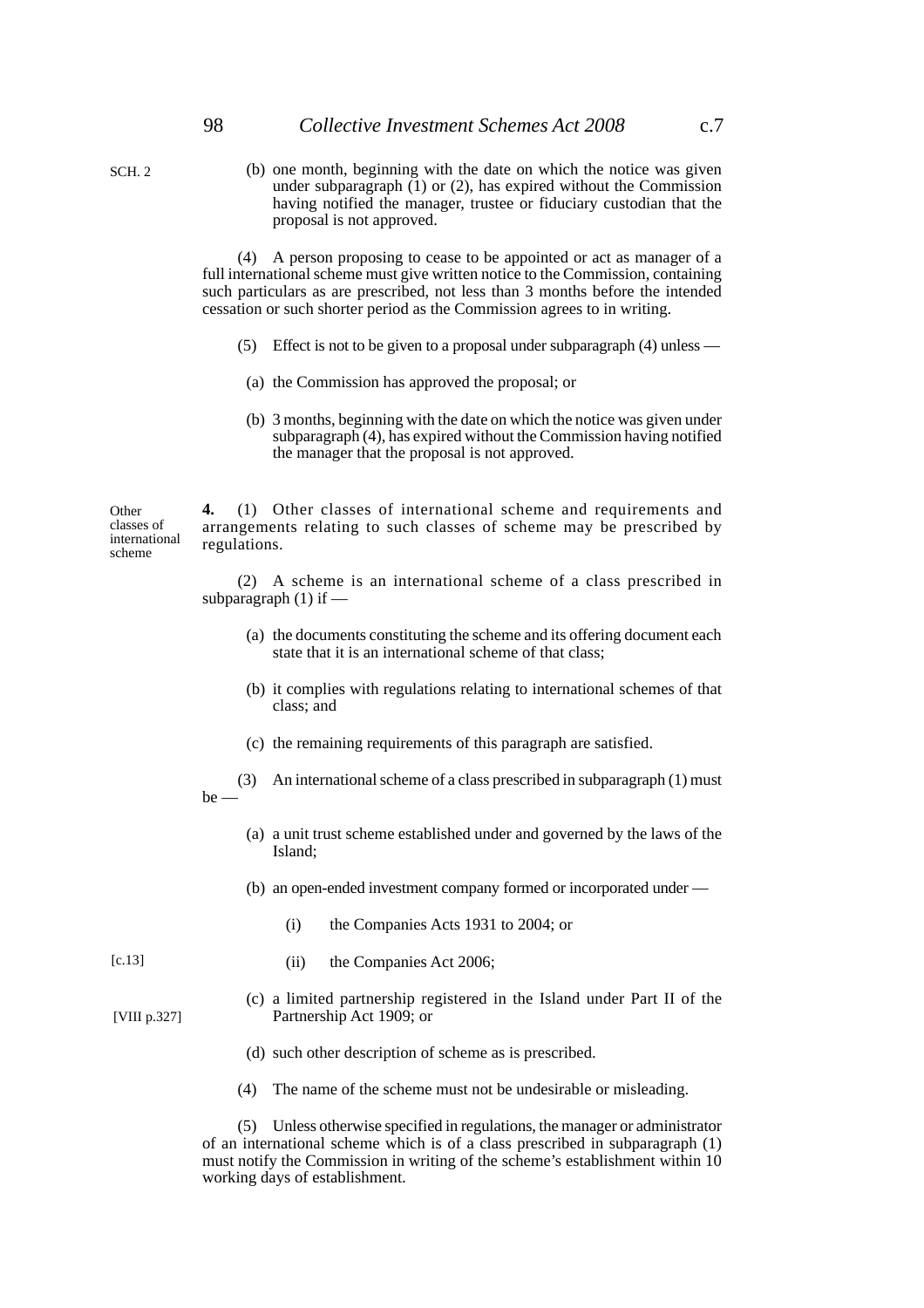(6) Regulations may extend or restrict the requirements of this paragraph. SCH. 2

Changes to other international schemes

**5.** (1) The manager or administrator of an international scheme which is of a class prescribed in paragraph 4 must give written notice to the Commission of any material changes to the scheme or parties to the scheme within 10 working days of that change taking effect.

(2) The Commission may give guidance setting out changes which it considers to be material for the purposes of this paragraph or may otherwise prescribe changes which it considers to be material.

(3) The guidance may be published in such form or manner as the Commission decides.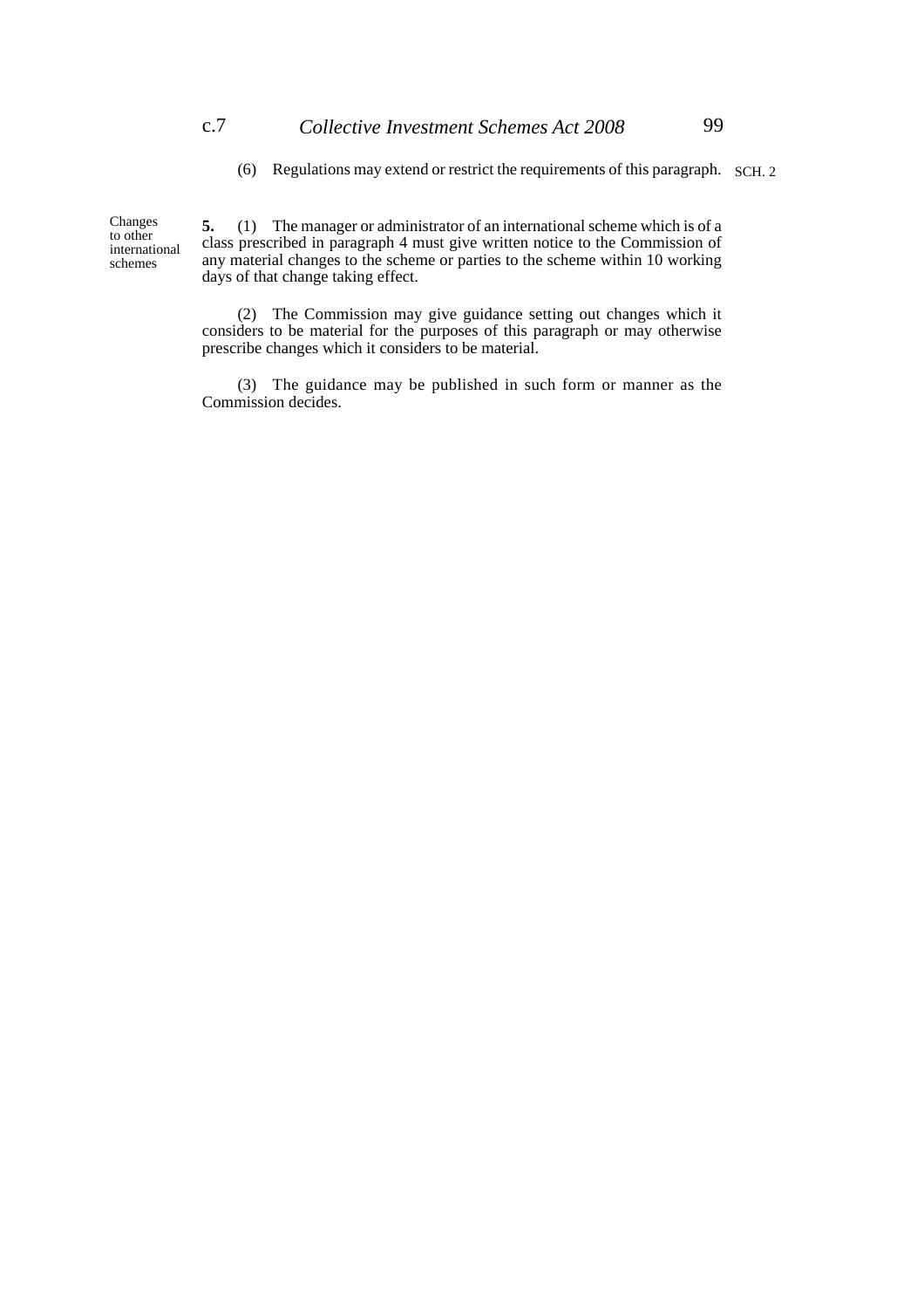#### Section 4(3) SCHEDULE 3

#### EXEMPT SCHEMES

| Exempt<br>schemes         | 1.                                                                                                                                                                                                                              |                                                            | $(1)$ A scheme is an exempt scheme if —                                   |                                                                                                                                                                     |  |  |  |
|---------------------------|---------------------------------------------------------------------------------------------------------------------------------------------------------------------------------------------------------------------------------|------------------------------------------------------------|---------------------------------------------------------------------------|---------------------------------------------------------------------------------------------------------------------------------------------------------------------|--|--|--|
| 988/16/11(7)<br>to $(10)$ |                                                                                                                                                                                                                                 |                                                            | (a) it has less than 50 participants;                                     |                                                                                                                                                                     |  |  |  |
|                           |                                                                                                                                                                                                                                 |                                                            | (b) the documents constituting the scheme $-$                             |                                                                                                                                                                     |  |  |  |
|                           |                                                                                                                                                                                                                                 |                                                            | (i)                                                                       | prohibit the making of an invitation in any part of the world<br>to the public or any section of it to become or offer to become<br>participants in the scheme; and |  |  |  |
|                           |                                                                                                                                                                                                                                 |                                                            | (ii)                                                                      | do not imply that the scheme is regulated under this Act or<br>otherwise: and                                                                                       |  |  |  |
|                           |                                                                                                                                                                                                                                 | (c) it complies with the requirements of subparagraph (2). |                                                                           |                                                                                                                                                                     |  |  |  |
|                           |                                                                                                                                                                                                                                 | (2)                                                        |                                                                           | To comply with this subparagraph the scheme must be $-$                                                                                                             |  |  |  |
|                           |                                                                                                                                                                                                                                 |                                                            | (a) a unit trust scheme established under and governed by the laws of the |                                                                                                                                                                     |  |  |  |
|                           |                                                                                                                                                                                                                                 |                                                            |                                                                           | (b) an open-ended investment company formed or incorporated under —                                                                                                 |  |  |  |
|                           |                                                                                                                                                                                                                                 |                                                            | (i)                                                                       | the Companies Acts 1931 to 2004; or                                                                                                                                 |  |  |  |
| [c.13]                    |                                                                                                                                                                                                                                 |                                                            | (ii)                                                                      | the Companies Act 2006;                                                                                                                                             |  |  |  |
| [VIII p.327]              |                                                                                                                                                                                                                                 |                                                            |                                                                           | (c) a limited partnership registered in the Island under Part II of the<br>Partnership Act 1909; or                                                                 |  |  |  |
|                           | (d) such other description of scheme as is prescribed.                                                                                                                                                                          |                                                            |                                                                           |                                                                                                                                                                     |  |  |  |
|                           | The exemption provided by subparagraph (1) does not apply to a<br>(3)<br>scheme where units are held by participants as a result of an invitation in any part<br>of the world to the public or any section of it by any person. |                                                            |                                                                           |                                                                                                                                                                     |  |  |  |
|                           | (4) The following are not to be treated as invitations to the public or a<br>section of the public —                                                                                                                            |                                                            |                                                                           |                                                                                                                                                                     |  |  |  |
|                           | (a) invitations issued to existing participants in a scheme inviting them to<br>participate further in that scheme;                                                                                                             |                                                            |                                                                           |                                                                                                                                                                     |  |  |  |

- (b) invitations to persons whose ordinary business involves the acquisition and disposal of property of the same kind as the property, or a substantial part of the property, to which the scheme relates;
- (c) invitations which are permitted by regulations.
- (5) Regulations may extend or restrict the requirements of this paragraph.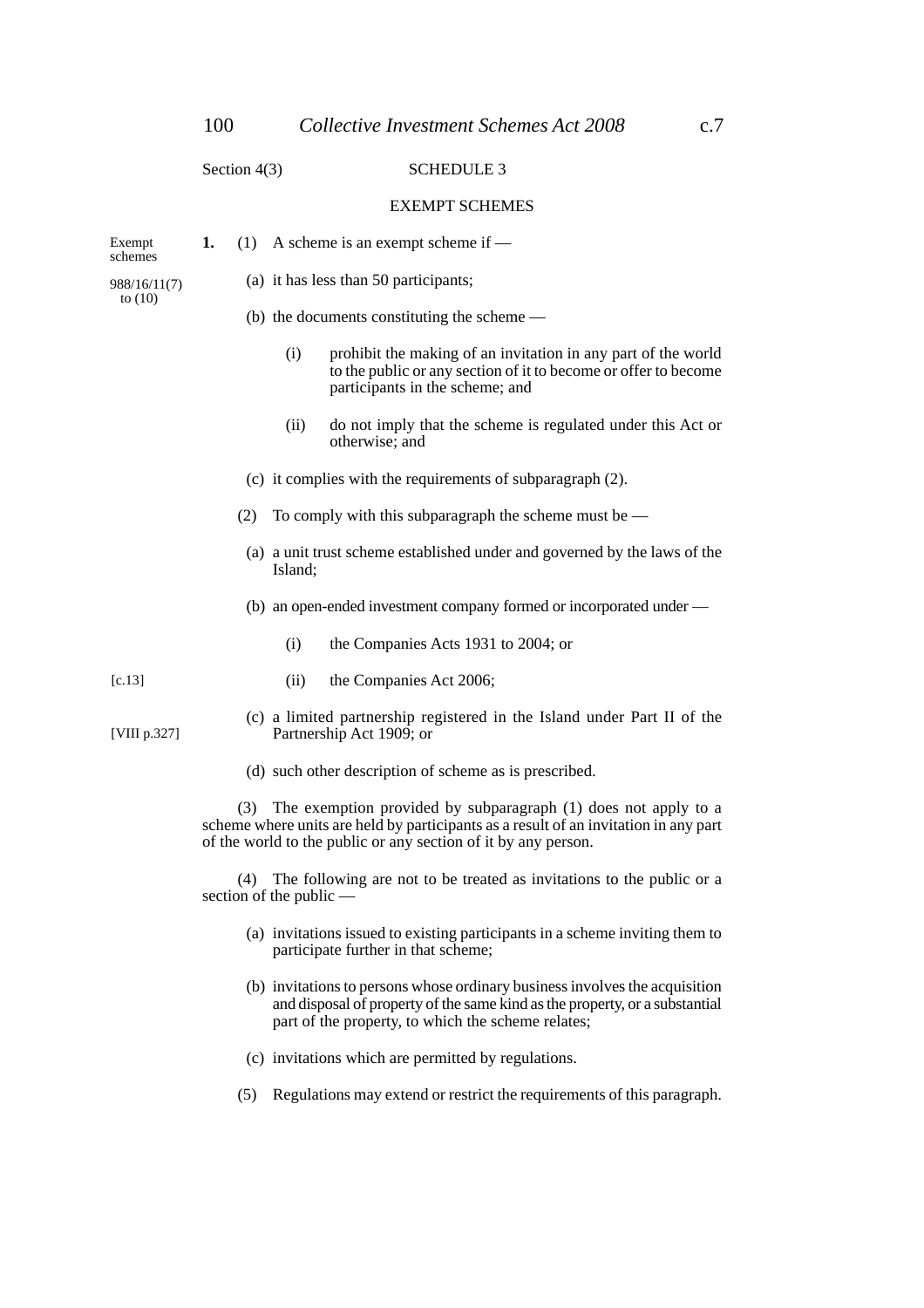Schemes

designated countries 1988/16/12

### Section 4(4) SCHEDULE 4

#### RECOGNISED SCHEMES

**1.** (1) Subject to subparagraph (4), a collective investment scheme which is managed in and authorised under the law of a designated country or territory outside the Island is a recognised scheme if the scheme is of a class specified by order. authorised in

> (2) In this paragraph, "designated country or territory" means the United Kingdom and any other country or territory designated for the purposes of this paragraph by order.

> (3) The Commission must not make an order under subparagraph (1) or (2) unless it is satisfied that adequate protection is afforded to participants.

- (4) A scheme may not be a recognised scheme —
- (a) unless the governing body of the scheme gives written notice to the Commission that the governing body wishes it to be recognised; or
- (b) if, within such period from receiving the notice as is prescribed, the Commission notifies the governing body that the scheme is not to be recognised.
- (5) The notice given under subparagraph  $(4)(a)$  must —
- (a) contain the name and address of one or more persons in the Island authorised to accept on behalf of the governing body any process, notice or other documents required or authorised to be served on the governing body under this Act; and
- (b) contain or be accompanied by such information and documents as are prescribed; and
- (c) be accompanied by the prescribed fee.

(6) Orders and regulations may make provision under which compliance with a requirement imposed under the law of a designated country or territory is treated as compliance with a requirement of the order or regulations.

**2.** (1) The Commission, on the application of the governing body of a scheme — (a) which is managed in a country or territory outside the Island; (b) which is not managed in a country or territory designated for the purposes of paragraph 1 or, if it is so managed, is not of a class specified in an order under paragraph 1(1); and Individually 1988/16/ 13(1) to (8)

> (c) which appears to the Commission to satisfy the remaining provisions of this paragraph,

may make a recognition order.

(2) The scheme must afford adequate protection to participants.

recognised schemes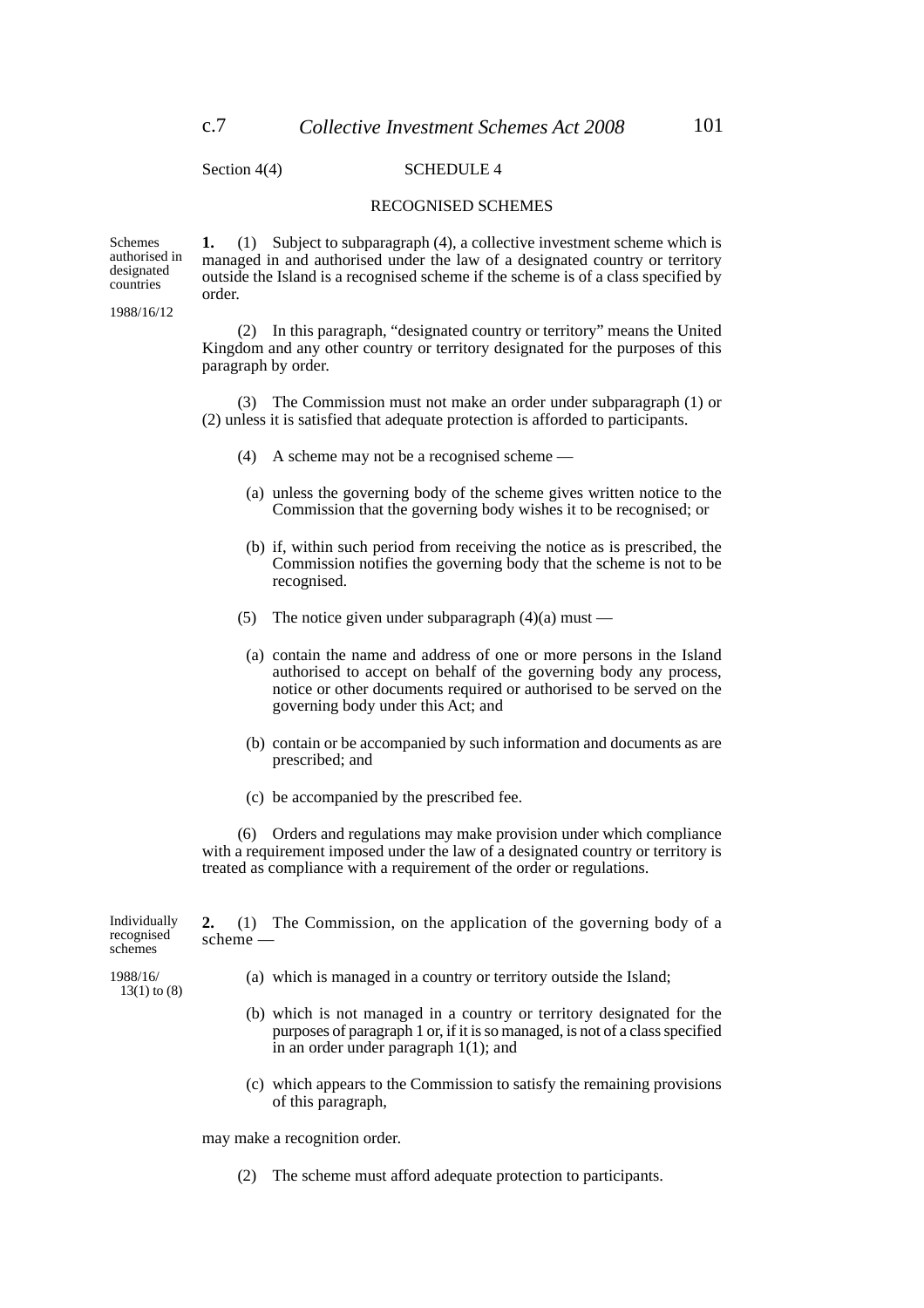SCH. 4

(3) The arrangements for the scheme's constitution and management must be adequate.

(4) In determining the matters mentioned in subparagraphs (2) and (3), the Commission must have regard to any matters which are the subject of regulations applicable in relation to comparable authorised schemes.

(5) The manager must be a body corporate or the scheme must take the form of an open-ended investment company.

(6) Subject to subparagraph (7), any governing body, manager, trustee or fiduciary custodian must be fit and proper to act as governing body, manager, trustee or fiduciary custodian (as the case may be); and for that purpose the Commission may take into account any matter relating to —

- (a) any director or controller of the governing body, manager, trustee or fiduciary custodian;
- (b) any other body corporate in the same group as the governing body, manager, trustee or fiduciary custodian and any director or controller of that other body;
- (c) any person who is or will be employed by or associated with the governing body, manager, trustee or fiduciary custodian for the purposes of the scheme.

(7) Subparagraph (6) does not apply to a governing body, manager, trustee or fiduciary custodian who is an authorised person and who is not prohibited from acting as governing body, manager, trustee or fiduciary custodian (as the case may be) by any enactment.

(8) The governing body must have a representative in the Island who is an authorised person and has power to act generally for the governing body and to accept service of notices and other documents on its behalf.

(9) The name of the scheme must not be undesirable or misleading and the purposes of the scheme must be reasonably capable of being successfully achieved.

(10) The participants must be entitled to have their units redeemed in accordance with the scheme at a price related to the net value of the property to which the units relate and determined in accordance with the scheme.

(11) But a scheme is to be treated as complying with subparagraph (10) if it requires the governing body to ensure that a participant is able to sell units on an investment exchange at a price not significantly different from that mentioned in that subparagraph.

(12) Paragraph 1(2) to (6) of Schedule 1 applies also to an application under this paragraph.

(13) Where the Commission decides not to make a recognition order it must give the governing body a written statement of the reasons for the decision and giving particulars of the right of appeal conferred by section 21.

(14) Regulations relating to offering documents have the same effect in relation to schemes recognised under this paragraph as they have in relation to authorised schemes.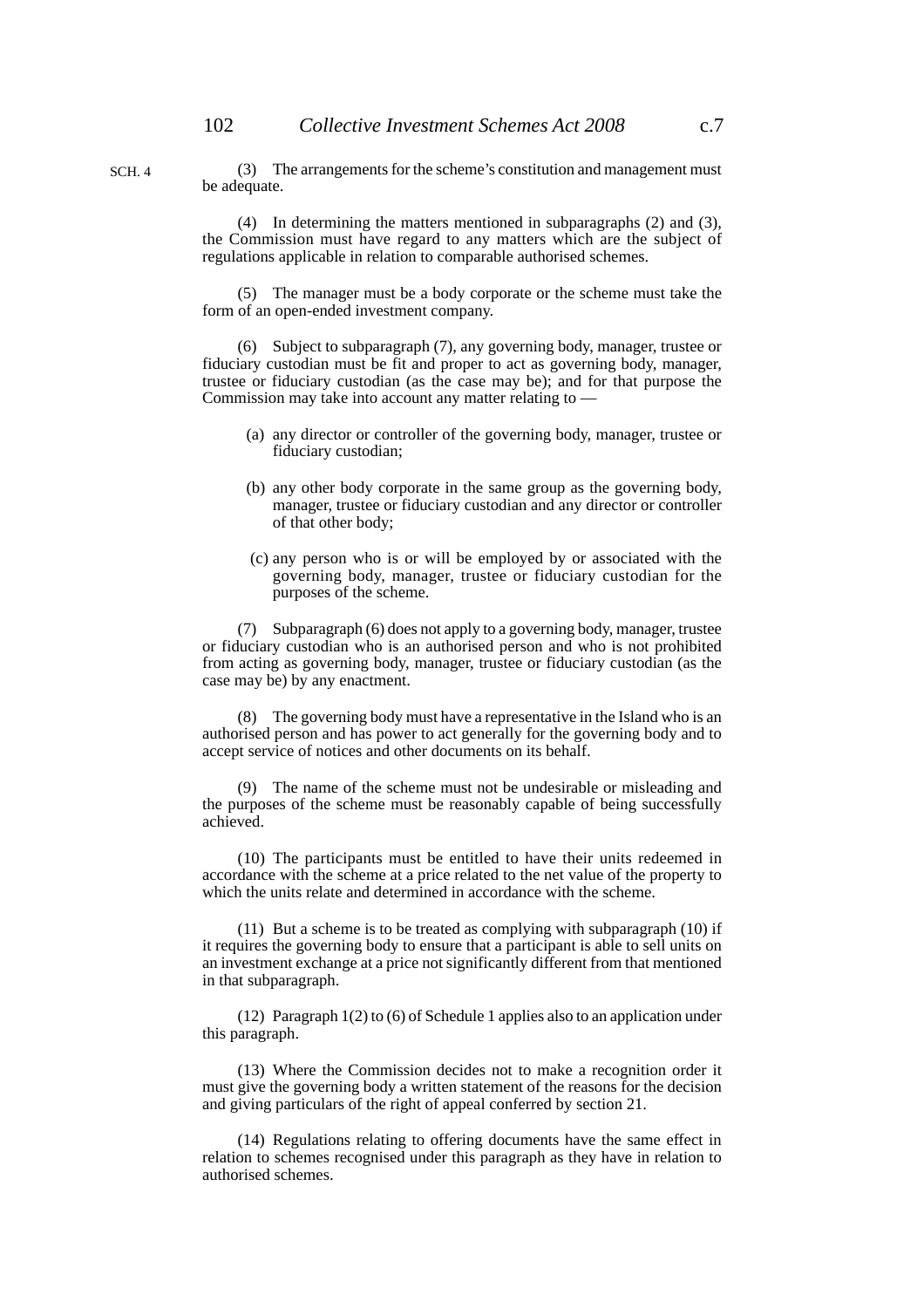| Changes to<br>individually<br>recognised<br>schemes<br>1988/16/<br>13(9) | (1) The governing body of a scheme recognised under paragraph 2 must SCH. 4<br>3.<br>give written notice to the Commission of any proposal — |                    |                                                                                                                                                                                      |  |  |
|--------------------------------------------------------------------------|----------------------------------------------------------------------------------------------------------------------------------------------|--------------------|--------------------------------------------------------------------------------------------------------------------------------------------------------------------------------------|--|--|
|                                                                          |                                                                                                                                              |                    | (a) to alter the scheme; or                                                                                                                                                          |  |  |
|                                                                          |                                                                                                                                              |                    | (b) to replace its governing body (or any person comprising its governing<br>body), manager, trustee or fiduciary custodian.                                                         |  |  |
|                                                                          | $unless -$                                                                                                                                   |                    | (2) Effect is not to be given to any proposal under subparagraph (1)                                                                                                                 |  |  |
|                                                                          |                                                                                                                                              |                    | (a) the Commission has given its approval to the proposal; or                                                                                                                        |  |  |
|                                                                          |                                                                                                                                              |                    | (b) one month, beginning with the date on which the notice was given,<br>has expired without the Commission having notified the governing<br>body that the proposal is not approved. |  |  |
| Revocation<br>οf<br>recognition                                          | 4.<br>(1)<br>$may -$                                                                                                                         |                    | In the circumstances mentioned in subparagraph $(2)$ , the Commission                                                                                                                |  |  |
| 1988/16/4<br>and 5                                                       |                                                                                                                                              | $1$ ; or           | (a) direct that a scheme is to cease to be recognised by virtue of paragraph                                                                                                         |  |  |
|                                                                          |                                                                                                                                              |                    | (b) revoke a recognition order made under paragraph 2.                                                                                                                               |  |  |
|                                                                          | (2)<br>to it $-$                                                                                                                             |                    | The Commission may take action under subparagraph (1) if it appears                                                                                                                  |  |  |
|                                                                          |                                                                                                                                              | paragraph $1(1)$ ; | (a) that the scheme is no longer of a class specified by an order under                                                                                                              |  |  |
|                                                                          |                                                                                                                                              |                    | (b) that the country or territory where the scheme is authorised is no longer<br>a designated country or territory for the purposes of paragraph $1(2)$ ;                            |  |  |
|                                                                          |                                                                                                                                              |                    | (c) that any of the requirements for the making of the recognition order<br>are no longer satisfied;                                                                                 |  |  |
|                                                                          |                                                                                                                                              |                    | (d) that it is not in the interests of the participants or potential participants<br>that the scheme should continue to be recognised; or                                            |  |  |
|                                                                          |                                                                                                                                              |                    | (e) without limiting subparagraph (d), that the governing body, manager,<br>trustee, fiduciary custodian or custodian of the scheme —                                                |  |  |
|                                                                          |                                                                                                                                              | (i)                | has contravened any provision of this Act or the Financial<br>Services Act 2008;                                                                                                     |  |  |
|                                                                          |                                                                                                                                              | (ii)               | in purported compliance with any such provision, has<br>furnished the Commission with false, inaccurate or misleading<br>information; or                                             |  |  |
|                                                                          |                                                                                                                                              | (iii)              | has contravened any condition, prohibition, direction or other<br>requirement imposed under this Act or the Financial Services<br>Act 2008.                                          |  |  |

(3) For the purposes of subparagraph (1), the Commission may take into account any matter relating to —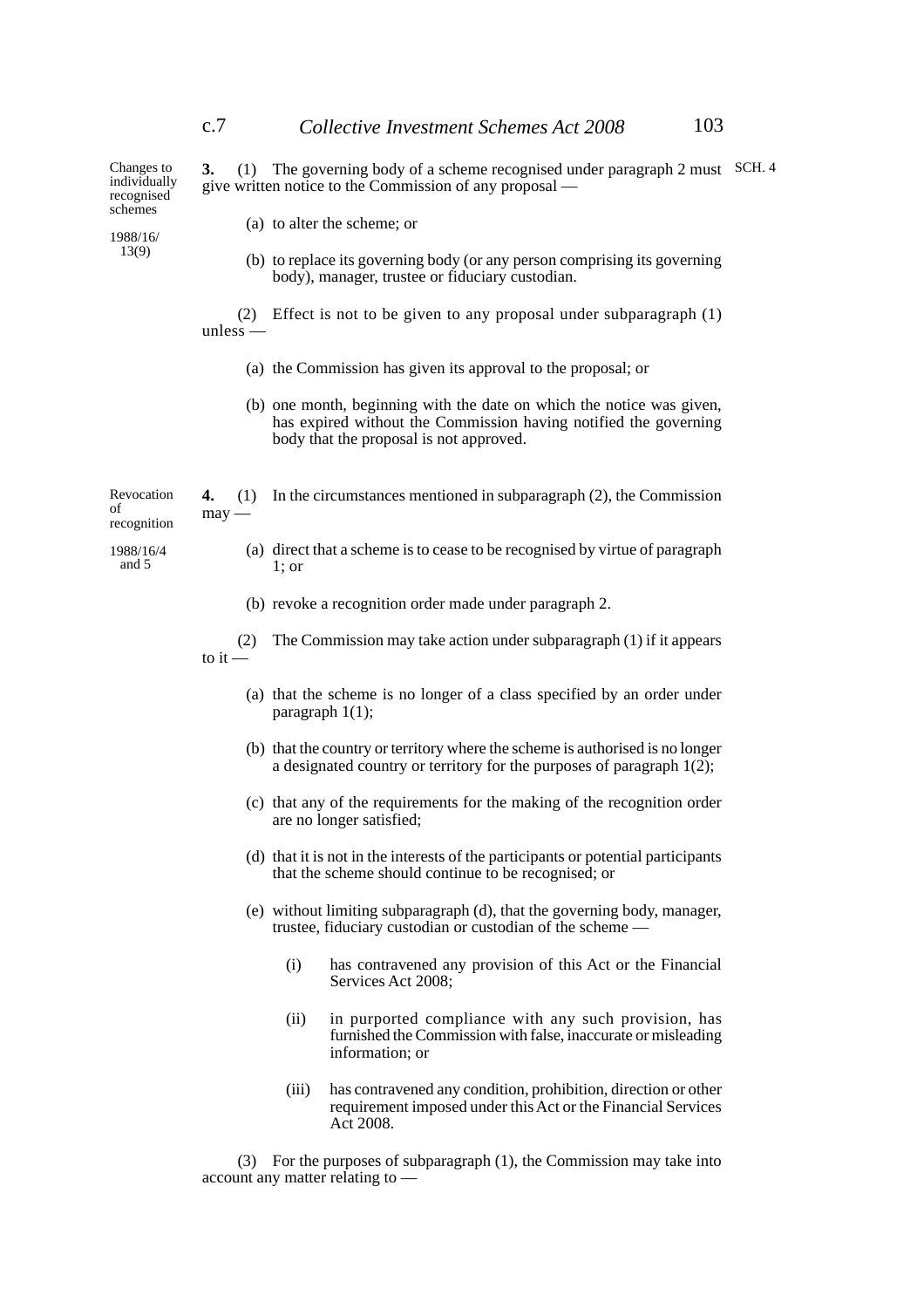- (a) the scheme;
- (b) the governing body, manager, trustee, fiduciary custodian or custodian of the scheme;
- (c) any director or controller of the governing body, manager, trustee, fiduciary custodian or custodian; or
- (d) any person employed by or associated with the governing body, manager, trustee, fiduciary custodian or custodian in connection with the scheme.

(4) The Commission may take action under subparagraph (1) at the request of the governing body, manager, trustee, fiduciary custodian or custodian of the scheme; but it may refuse to do so if it considers that —

- (a) any matter concerning the scheme should be investigated before determining whether the action should be taken; or
- (b) the action would not be in the interests of participants.

(5) Where the Commission decides to take action under subparagraph (1) otherwise than at the request of the governing body, manager, trustee, fiduciary custodian or custodian of the scheme, it must give the governing body, manager and trustee, fiduciary custodian or custodian a written statement of the reasons for the decision and giving particulars of the right of appeal conferred by section 21.

(6) A revocation or direction under subparagraph (1) may be permanent or may apply for a specific period of time or until the occurrence of a specified event or until specified conditions are complied with.

**5.** (1) Regulations may require governing bodies of recognised schemes to maintain in the Island such facilities as the Commission considers desirable in the interests of participants and as are prescribed. Facilities and information in the Island

1988/16/15

(2) The Commission may by notice in writing require the governing body of a recognised scheme to include such explanatory information as is specified in the notice in any advertisement or other document or communication relating to the promotion of the scheme which is issued or caused to be issued by the governing body in the Island and in which the scheme is named.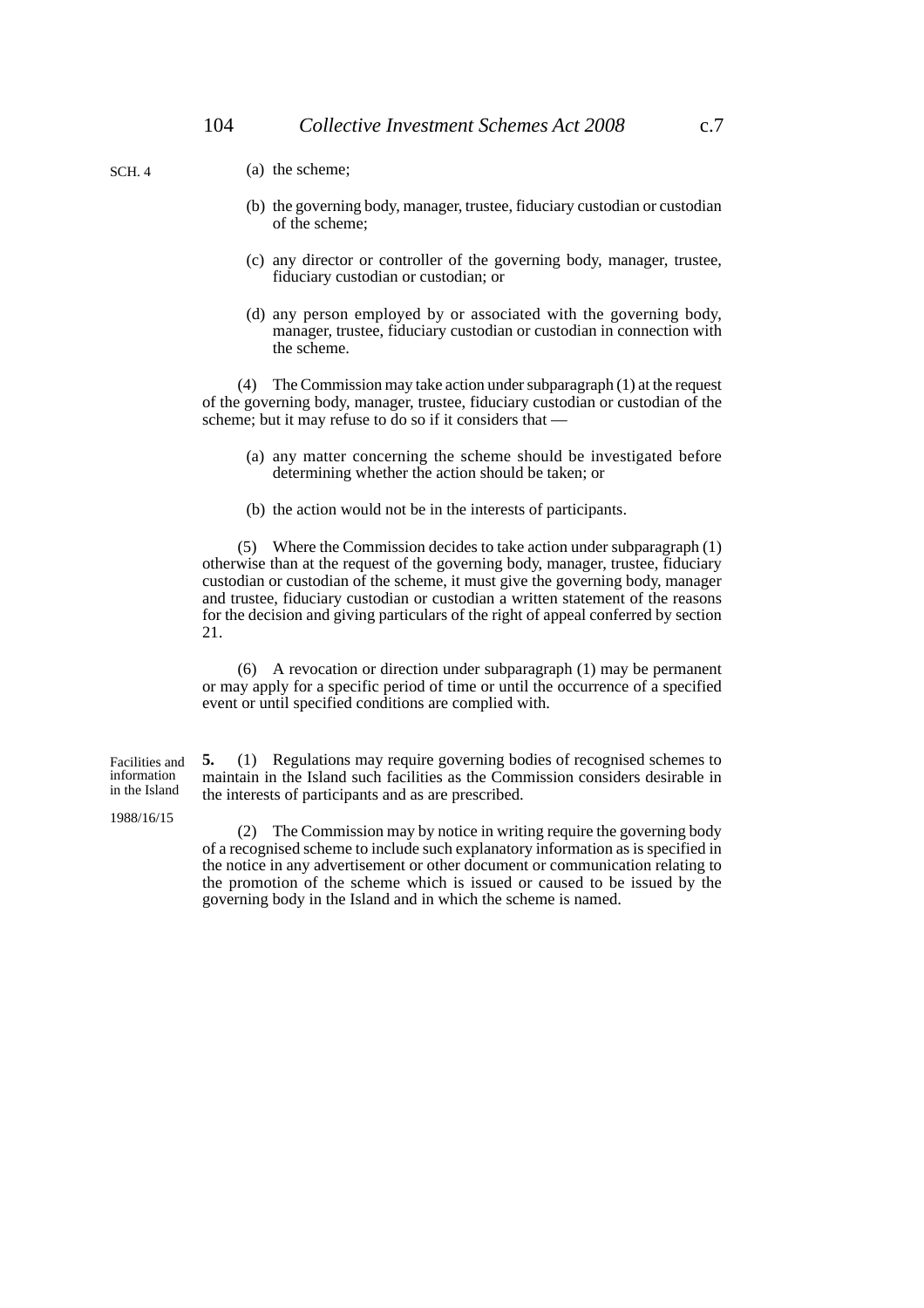Section 24(2) SCHEDULE 5 1988/16/6 and 10

#### SUBORDINATE LEGISLATION

#### *Part 1*

#### *Constitution and management*

- **1.** Provisions as to
	- (a) the constitution and management of any scheme;
	- (b) the constitution, powers and duties of the promoter, governing body, manager, administrator, trustee, fiduciary custodian, custodian or asset manager of any scheme;
	- (c) the documents constituting a scheme;
	- (d) the submission to the Commission by the governing body, manager, administrator, trustee, fiduciary custodian or custodian of information (including, but not limited to, accounting and statistical information), statements, returns, reports or certificates which relate to —
		- (i) the scheme;
		- (ii) its promoter, governing body, manager, administrator, trustee, fiduciary custodian, custodian or asset manager;
		- (iii) the affairs of it or any of them;
	- (e) the time within which, and the occasions when (including on a request by the Commission), information or documents required to be produced to the Commission under paragraph (d) is to be produced;
	- (f) the form, content and verification of any information or document required to be produced to the Commission under paragraph (c) or (d);
	- (g) the powers and duties of the directors of the governing body, manager, administrator, trustee, fiduciary custodian or custodian which is a body corporate;
	- (h) the payment by the scheme, governing body, manager, administrator, trustee, fiduciary custodian or custodian of such application and periodical fees as are prescribed;
	- (i) the circumstances, times and occasions when the functions of the governing body, manager, administrator, trustee, fiduciary custodian or custodian of a scheme may be delegated;
	- (j) the management of potential and actual conflicts of interests between any of the following —
		- (i) persons acting as manager, administrator, trustee, fiduciary custodian or custodian of a scheme;
		- (ii) other persons acting as manager, administrator, trustee, fiduciary custodian or custodian of that scheme;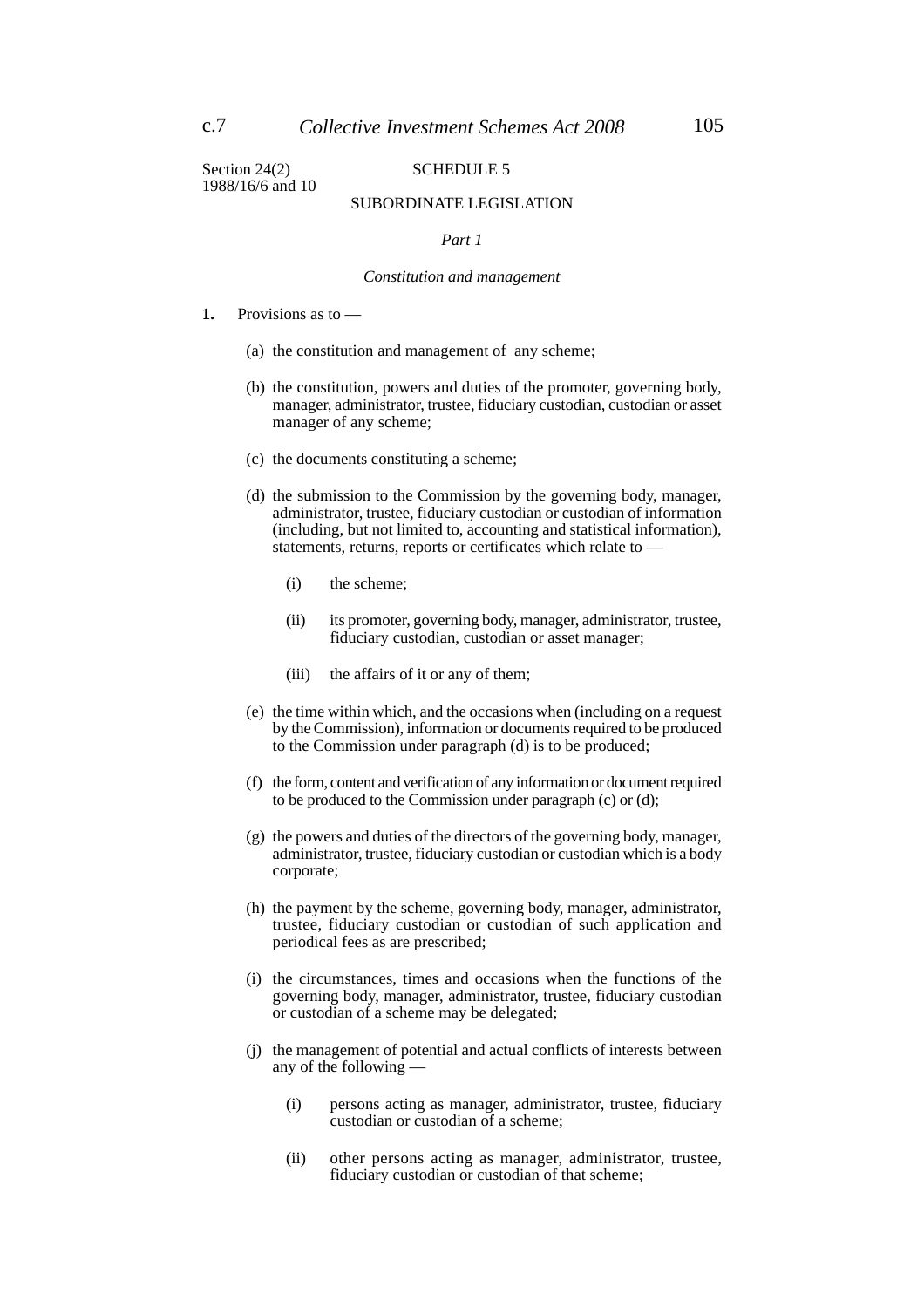- (iii) participants of a scheme;
- (iv) other participants of that scheme;
- (v) the scheme itself;
- (k) the persons or class of persons who may be participants in a scheme (including the requirement for participants to satisfy prescribed criteria in order to become eligible to participate in a scheme);
- (l) the rights and obligations of participants of any scheme; and
- (m) the winding up of any scheme.
- **2.** Provisions
	- (a) as to contribution levels by participants (including requirements for minimum levels of contribution);
	- (b) as to the valuation of the property of a scheme;
	- (c) as to the issue and redemption of units under a scheme;
	- (d) as to the expenses of a scheme and the means of meeting them;
	- (e) for the appointment, removal, powers and duties of an auditor of a scheme;
	- (f) prescribing who may act as auditor of a scheme and the qualifications an auditor must have;
	- (g) requiring an auditor to hold a policy of professional indemnity insurance in a prescribed form, indemnifying the auditor to such sum, in such manner, in respect of such matters and valid for such period as is prescribed;
	- (h) restricting or regulating the investment and borrowing powers exercisable in relation to a scheme;
	- (i) requiring the keeping of records with respect to the transactions and financial position of the scheme, for the keeping of records in the Island and for the inspection of records;
	- (j) for the preparation of accounts and other financial records of a scheme, their form, content, inspection and audit and the submission of copies or extracts to the Commission and to participants at such times and on such occasions as are prescribed;
	- (k) requiring the provision of information to the Commission and to participants to supplement the information provided under paragraph (j) at such times and on such occasions as are prescribed;
	- (l) requiring the preparation of periodical reports concerning a scheme and the furnishing of those reports to the Commission and to participants; and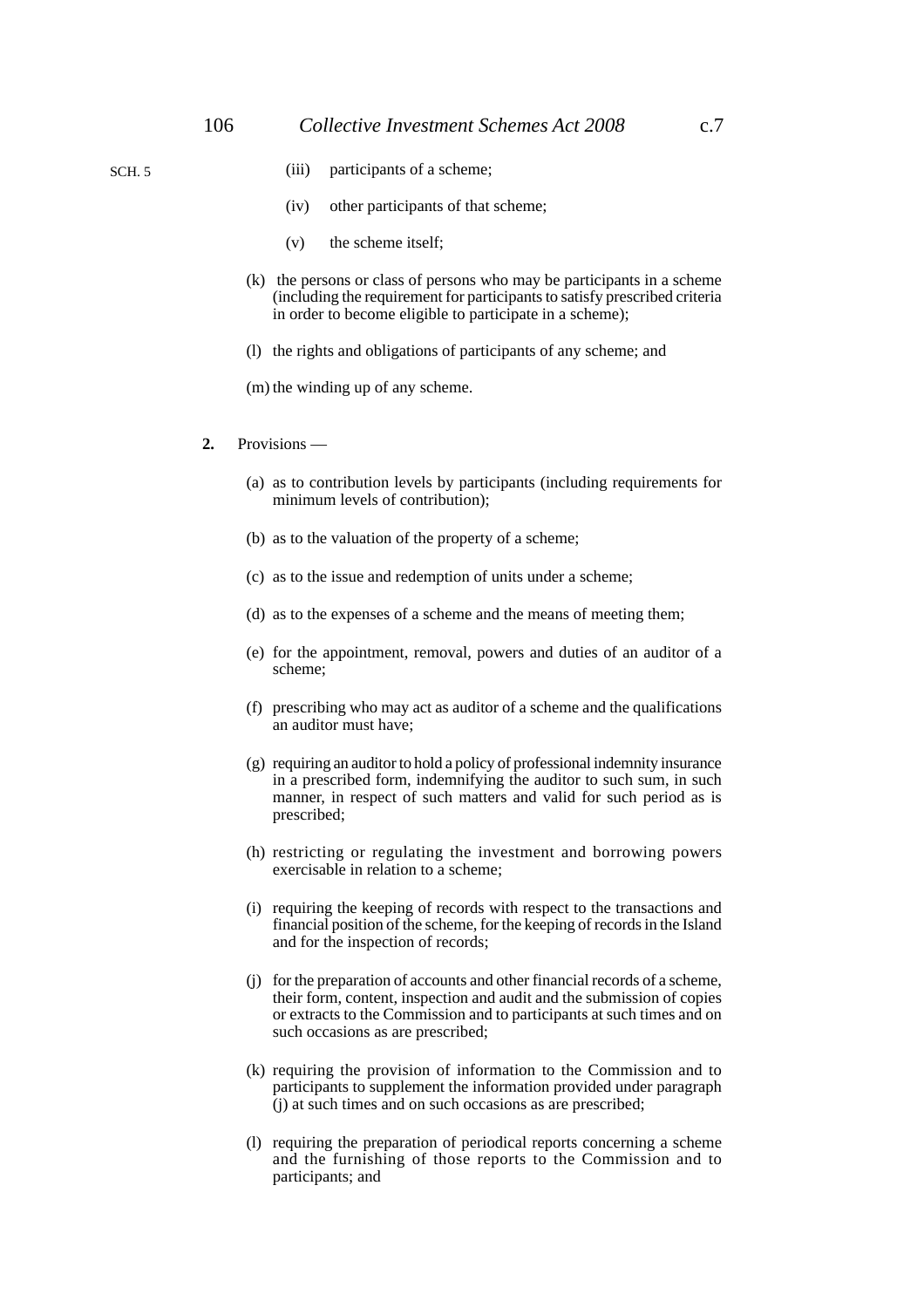(m) as to the amendment of any scheme. SCH. 5

**3.** Provisions relating to the preparation and auditing of accounts of schemes may require compliance with standards or the adoption of practices recommended by a prescribed body and may, in particular, require compliance with standards or the adoption of practices recommended by that body from time to time (that is, after as well as before the provisions are made).

**4.** Provisions as to the contents of the documents constituting the scheme may require any of the matters mentioned in paragraph 1 or 2 to be dealt with in such documents.

#### *Part 2*

#### *Offering document*

- **5.** Provisions requiring the governing body of a scheme to
	- (a) submit to the Commission; and
	- (b) publish or make available to the public on request,

an offering document containing such information about the scheme and complying with such requirements as are prescribed.

**6.** Provisions requiring the governing body of a scheme to submit and publish or make available a revised or further offering document if —

- (a) there is a significant change affecting any matter contained in the offering document previously published or made available and which is required to be reflected in a revised or further document; or
- (b) a significant new matter arises the inclusion of information in respect of which would have been required in a previous offering document if it had arisen when that document was prepared.

**7.** Provisions requiring the manager or administrator of a scheme to notify the Commission if there is a significant change or a significant new matter arises which requires the submission, publication or making available of a further or revised offering document but the governing body refuses to prepare such document.

**8.** Provisions requiring the payment of compensation by the person who is treated as responsible for the offering document to a person —

- (a) who is or has agreed to become a participant in the scheme; and
- (b) has suffered loss as a result of
	- (i) an untrue or misleading statement in that document; or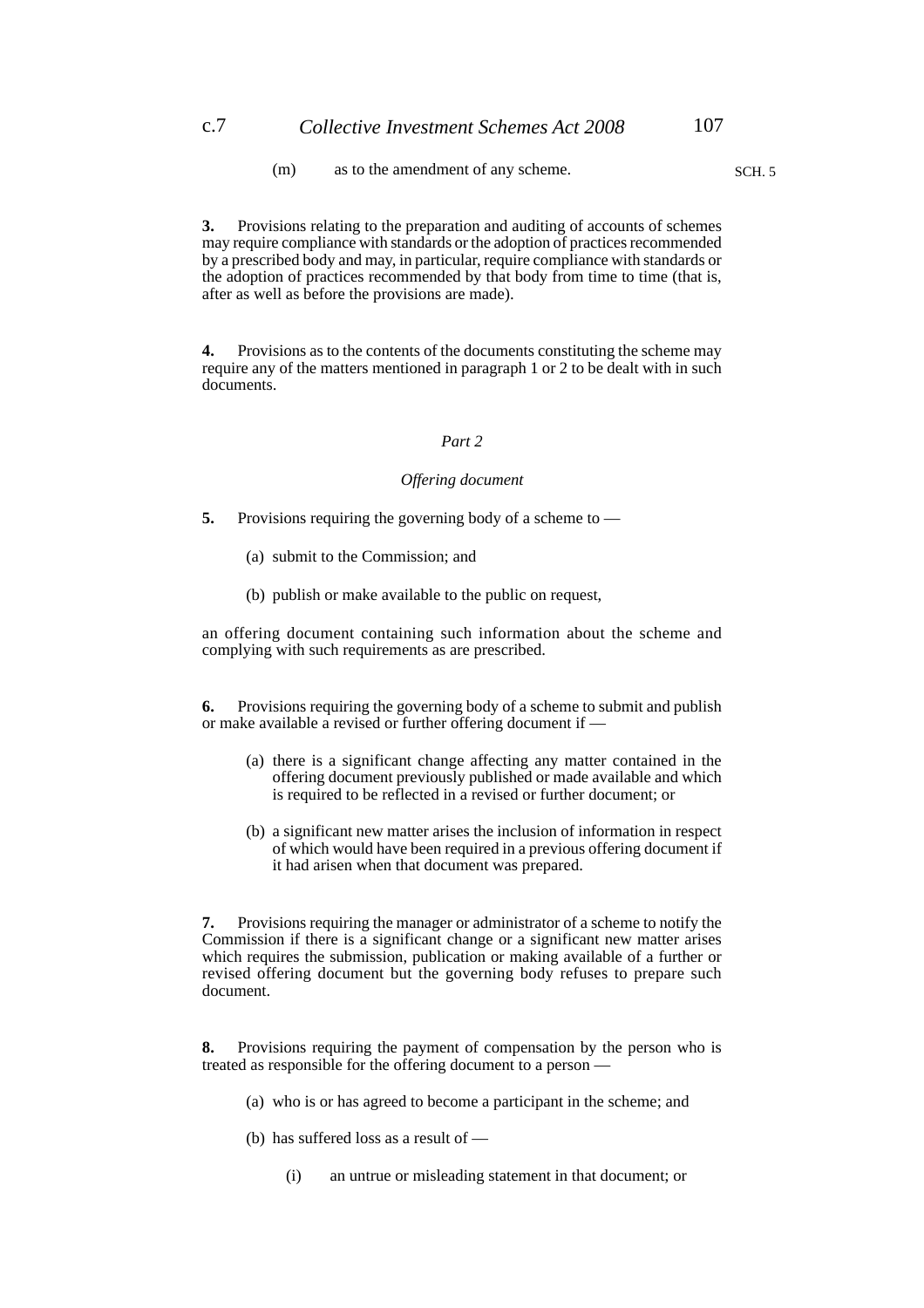(ii) the omission from that document of a matter required to be included.

#### *Part 3*

#### *Advertisements*

**9.** Provisions regulating the issue, form and content of advertisements and other documents relating to the promotion of schemes and in particular —

- (a) prohibiting the issue of advertisements
	- (i) in respect of schemes or classes of scheme;
	- (ii) by persons or classes of persons; and
- (b) as to matters which must be, or which must not be, included in advertisements.

#### *Part 4*

#### *Submission of information*

**10.** Provisions as to the method of submission of information and documentation to the Commission under this Act.

SCH. 5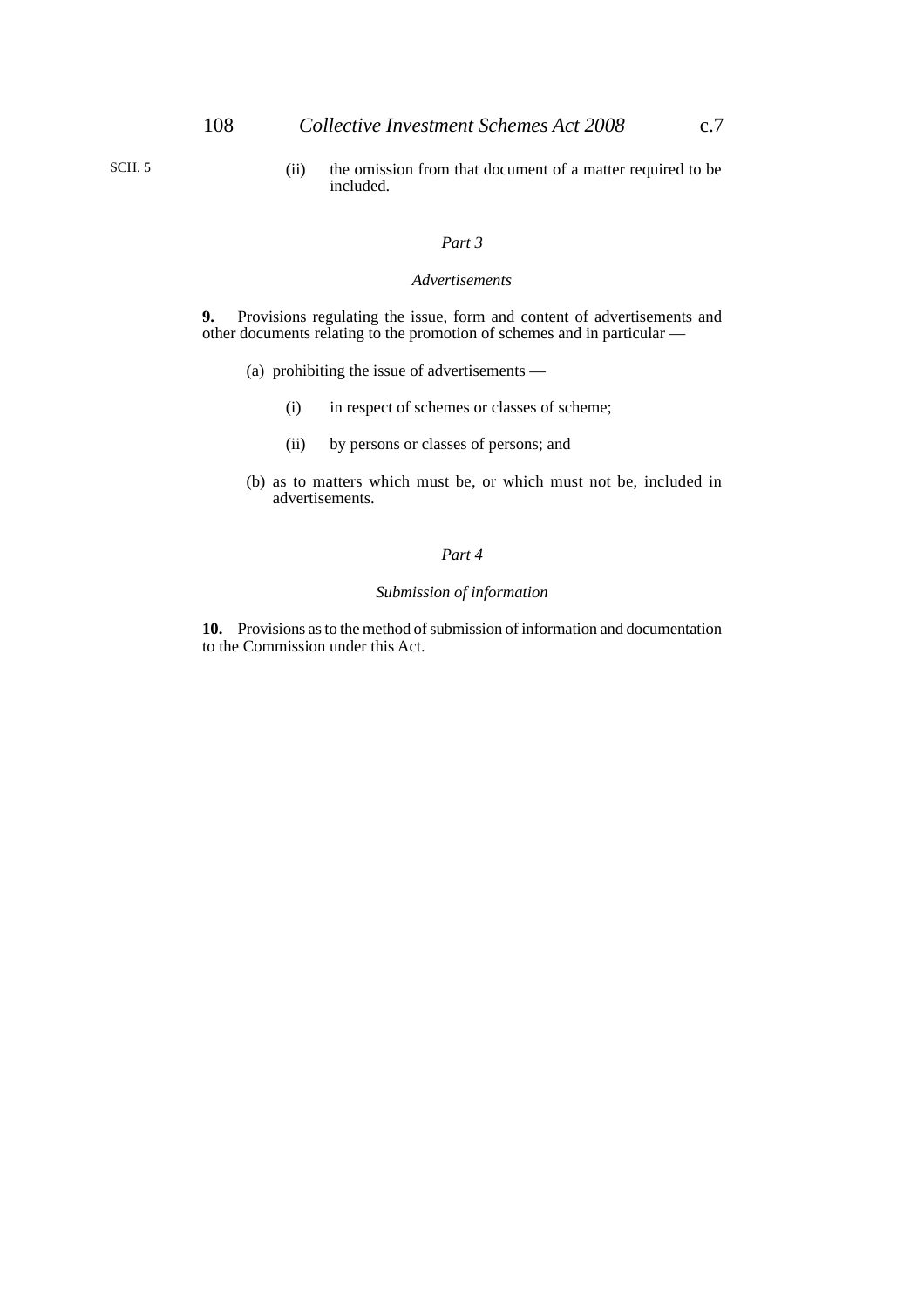Section 27 SCHEDULE 6

#### AMENDMENT OF ENACTMENTS

*Partnership Act 1909 (VIII p.327)*

**1.** In section 49A(2A), for "section 30 of the Financial Supervision Act 1988" substitute "section 1 of the Collective Investment Schemes Act 2008".

*Stock Transfer Act 1965 (XIX p.1505)*

**2.** For section  $1(4)(c)$  substitute —

- "(c) units of an authorised scheme or a recognised scheme within the meaning of the Collective Investment Schemes Act 2008;".
- **3.** In section 4(1), for the definition of "securities" substitute —

" "securities" means shares, stock debentures, debenture stock, loan stock, bonds, units of a collective investment scheme within the meaning of the Collective Investment Schemes Act 2008 and other securities of any description;".

#### *Income Tax Act 1970 (XX1 p.260)*

**4.** In section G108(3)(a), for "Financial Supervision Act 1988" substitute "Collective Investment Schemes Act 2008".

**5.** In section 119C(8), in the definition of "unit trust scheme", for "Financial Supervision Act 1988" substitute "Collective Investment Schemes Act 2008".

#### *Legal Aid Act 1986(c.23)*

**6.** After paragraph 5D of Part I of Schedule 1 insert —

"**5E.** Proceedings before the Collective Investment Schemes Tribunal on an appeal under section 21 of the Collective Investment Schemes Act 2008 which shall be proceedings in a court for the purposes of this Act.".

#### *Income Tax Act 1989 (c.10)*

**7.** In section 1(1), in the definition of "collective investment scheme" and "unit", for "Financial Supervision Act 1988" substitute "Collective Investment Schemes Act 2008".

#### *Companies Act 1992 (c.4)*

**8.** In section 26(3)(c)(i), for "Financial Supervision Act 1988" substitute "Collective Investment Schemes Act 2008".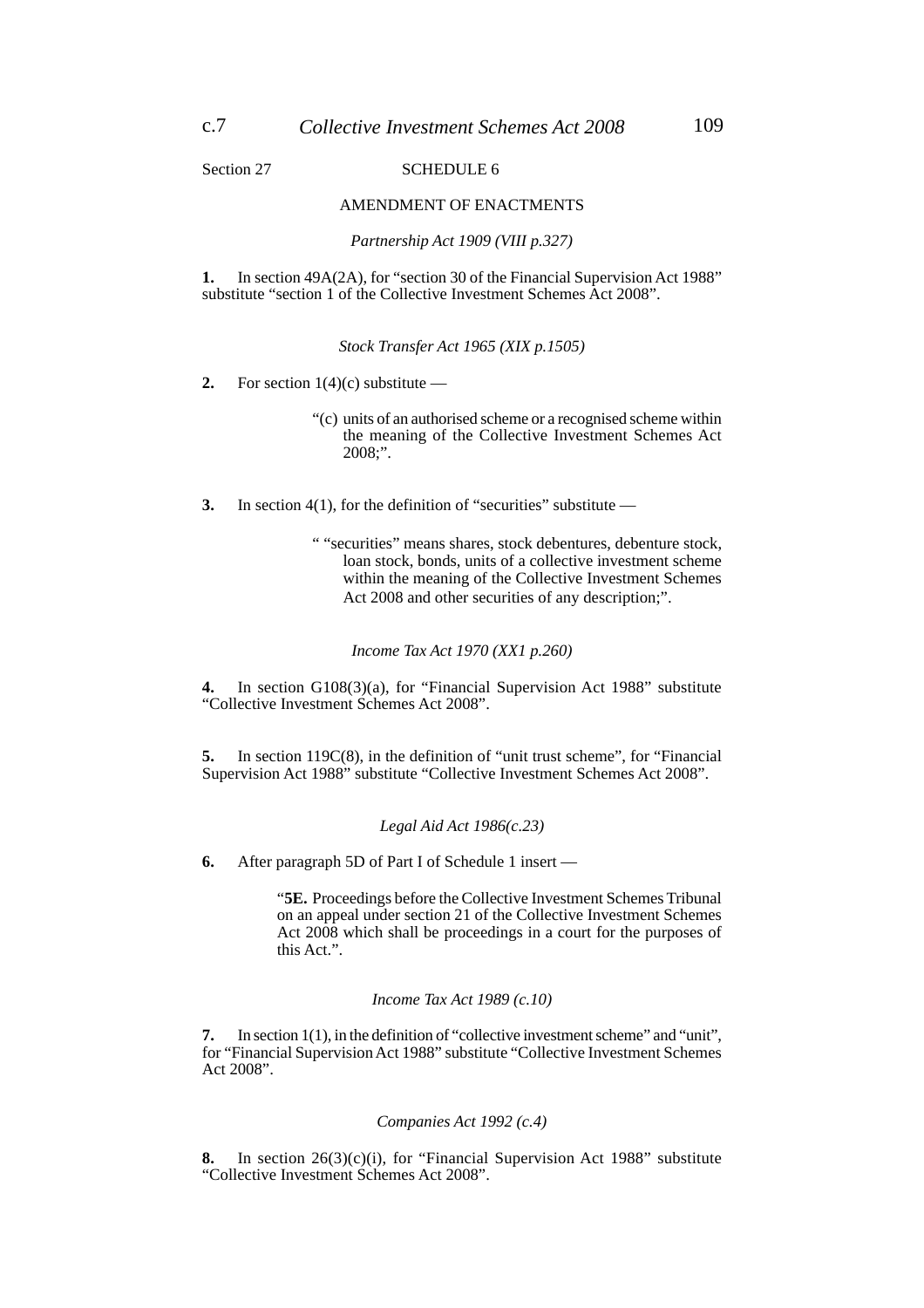- SCH. 6
- **9.** In section 28(1), in the definition of securities, for "Financial Supervision Act 1988" substitute "Collective Investment Schemes Act 2008".

*Value Added Tax Act 1996 (c.1)*

**10.** In paragraph 14(9) of Schedule 7, in the definition of "company", for "section 31(1) of the Financial Supervision Act 1988 substitute "section 26 of the Collective Investment Schemes Act 2008".

- **11.** For item 9 of Group 5 (Finance) in Part II of Schedule 10, substitute
	- "**9.** The management of
		- (a) an authorised scheme under Schedule 1 to the Collective Investment Schemes Act 2008; or
		- (b) an international scheme under Schedule 2 to the Collective Investment Schemes Act 2008.".

**12.** In note (6) to Group 5 in Part II of Schedule 10, for "Financial Supervision Act 1988" substitute "Collective Investment Schemes Act 2008".

#### *Fair Trading Act 1996 (c.15)*

**13.** For section  $25(2)(a)(iv)$  substitute —

"(iv) the Collective Investment Schemes Act 2008,".

*Companies (Transfer of Domicile) Act 1998 (c.6)*

**14.** In section 1(2), for "Financial Supervision Act 1988" substitute "Collective Investment Schemes Act 2008".

**15.** In section 7(2), for "Financial Supervision Act 1988" substitute "Collective Investment Schemes Act 2008".

**16.** In section 17, in the definition of "securities", for "Financial Supervision Act 1988" substitute "Collective Investment Schemes Act 2008".

*Retirement Benefits Schemes Act 2000 (c.14)*

**17.** In section 31(4)(b)(iv) and 31(4)(c), for "Financial Supervision Act 1988" substitute "Collective Investment Schemes Act 2008".

#### *Trustee Act 2001 (c.18)*

**18.** In section 37(2), in the definition of "authorised unit trust", for "Financial Supervision Act 1988" substitute "Collective Investment Schemes Act 2008".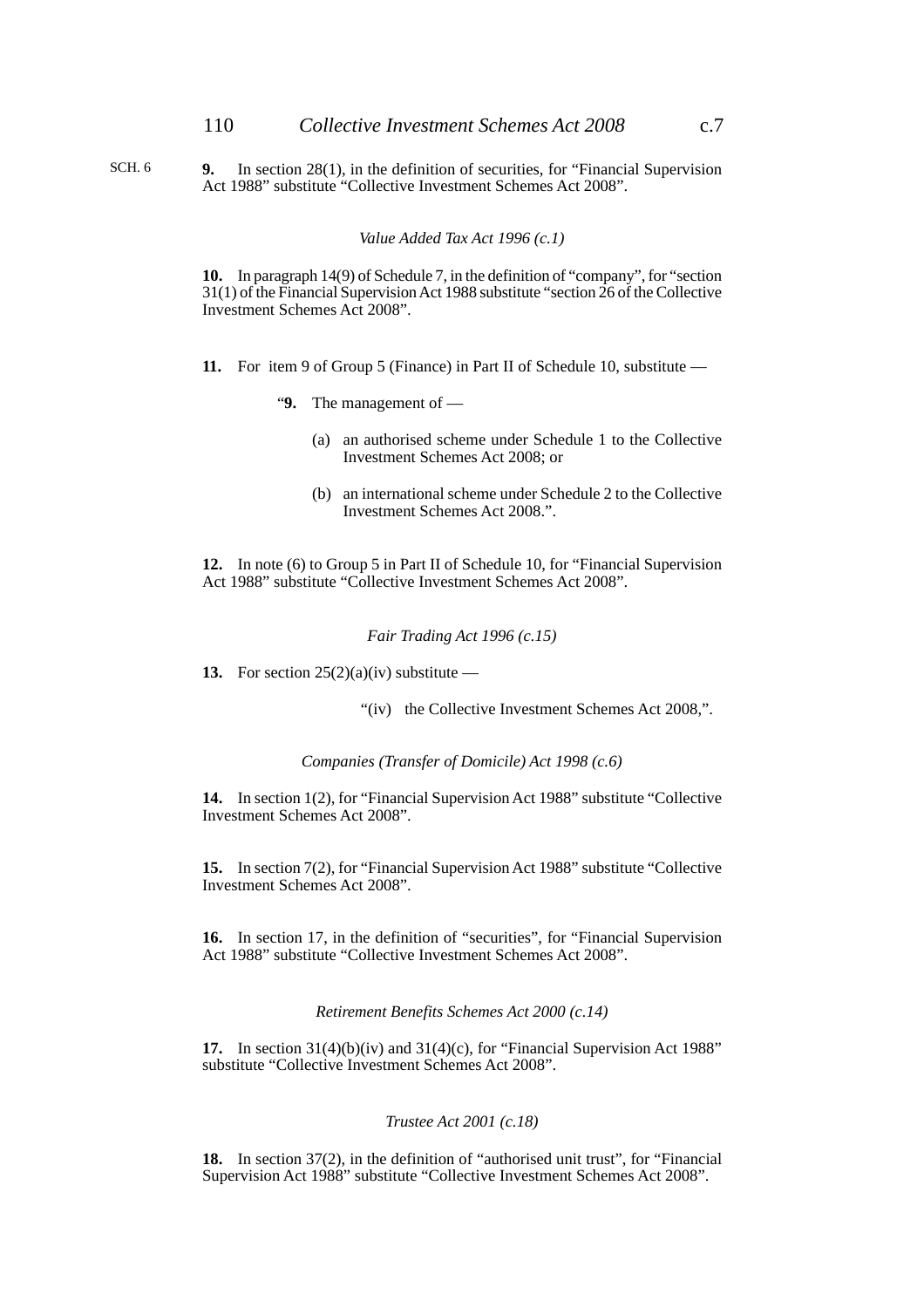#### *Tribunals Act 2006 (c.1)*

SCH. 6

**19.** After entry 8 of Part 2 of Schedule 2 insert —

"**9.** The Collective Investment Schemes Tribunal established under section 21 of the Collective Investment Schemes Act 2008.".

#### *Companies Act 2006 (c.13)*

**20.** In section 48(2)(a), for "Financial Supervision Act 1988" substitute "Collective Investment Schemes Act 2008".

#### *Financial Services Act 2008*

**21.** In section 30(1)(a), for "Financial Supervision Act 1988" substitute "Collective Investment Schemes Act 2008".

**22.** In section 33(4), in the definition of "specified enactment", for "Financial Supervision Act 1988" substitute "Collective Investment Schemes Act 2008".

**23.** In paragraph 2(2)(n) of Schedule 1, for "Financial Supervision Act 1988" substitute "Collective Investment Schemes Act 2008".

**24.** In paragraph 1(2) of Schedule 5, for "Financial Supervision Act 1988" substitute "Collective Investment Schemes Act 2008".

**25.** In paragraph 1(3)(c) of Schedule 5, for "section 19 of the Financial Supervision Act 1988" substitute "section 16 of the Collective Investment Schemes Act 2008".

**26.** In paragraph 2(1)(c) of Schedule 5, for "Financial Supervision Act 1988" substitute "Collective Investment Schemes Act 2008".

**27.** In paragraph 2(1)(f) of Schedule 5, for "Financial Supervision Act 1988" substitute "Collective Investment Schemes Act 2008".

**28.** In paragraph 2(1)(l) of Schedule 5, for "section 19 of the Financial Supervision Act 1988" substitute "section 16 of the Collective Investment Schemes Act 2008".

**29.** In paragraph 2(5)(b)(iii) of Schedule 5, for "Financial Supervision Act 1988" substitute "Collective Investment Schemes Act 2008".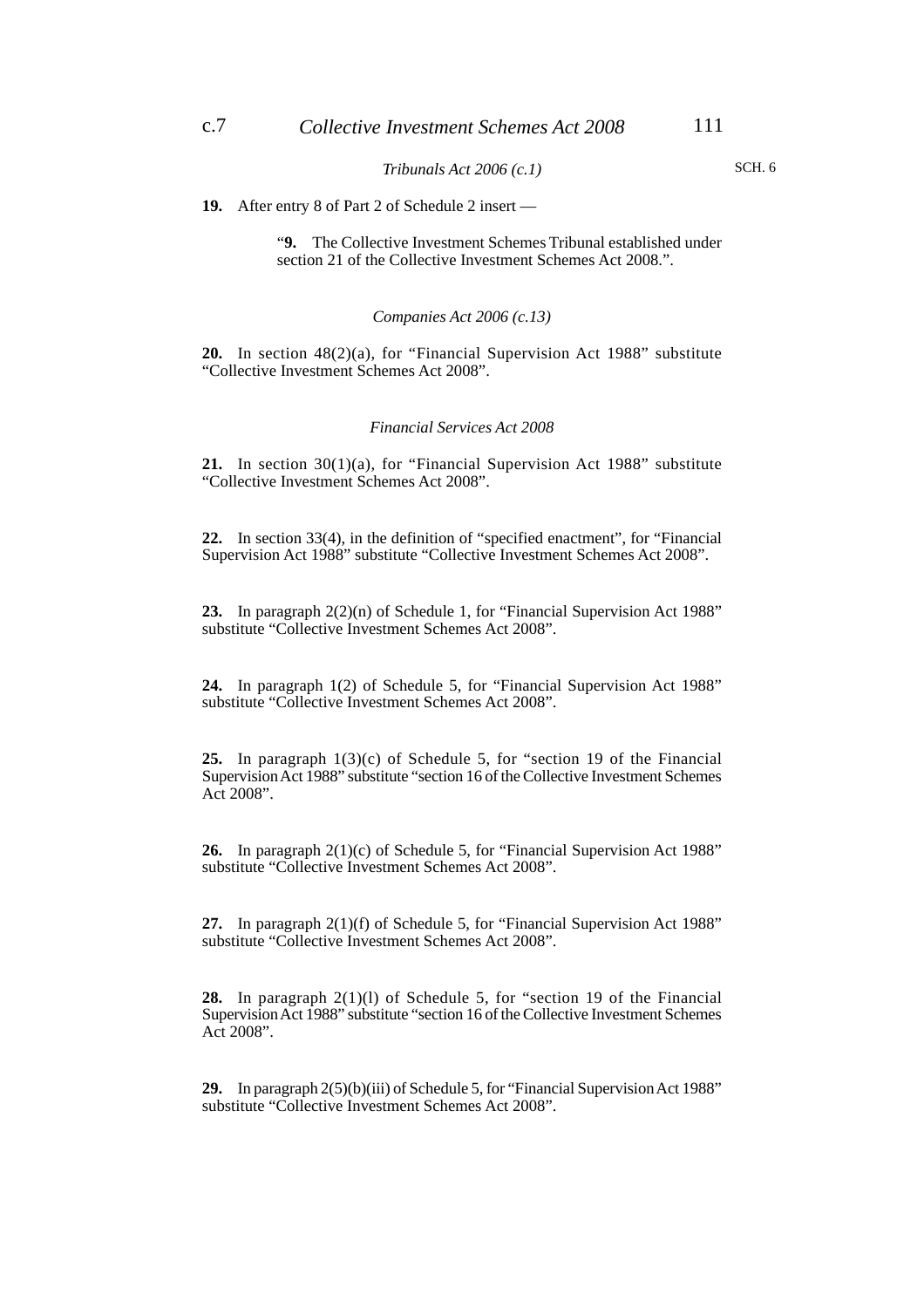### Section 28 SCHEDULE 7

### REPEAL OF ENACTMENTS

| Reference | <b>Short Title</b>                                                                      | Extent of repeal                                                                                                                  |
|-----------|-----------------------------------------------------------------------------------------|-----------------------------------------------------------------------------------------------------------------------------------|
| 1988 c.16 | Financial Supervision Act 1988                                                          | The whole Act.                                                                                                                    |
| 1999 c.10 | <b>Limited Liability Companies</b><br>and Financial Supervision<br>(Amendment) Act 1999 | Section 3.                                                                                                                        |
| 2000 c.14 | <b>Retirement Benefits Schemes</b><br>Act 2000                                          | Entry 8 of Schedule 2 and<br>the cross-heading relating<br>to that entry.                                                         |
| 2001 c.26 | Fair Trading (Amendment)<br>Act 2001                                                    | Section 17.                                                                                                                       |
| 2003 c.16 | Companies, etc (Amendment)<br>Act 2003                                                  | In Schedule 1, the entry<br>relating to the Financial<br>Supervision Act 1988 and<br>the cross-heading relating<br>to that entry. |
| 2005 c.5  | <b>Fiduciary Services Act 2005</b>                                                      | Entries 4, 5, 6 and 10 of<br>Schedule 3<br>and the<br>cross-heading relating to<br>those entries.                                 |
| 2006c.1   | Tribunals Act 2006                                                                      | In Part 2 of Schedule 2, entry<br>$6(g)$ .                                                                                        |
| 2006 c.13 | Companies Act 2006                                                                      | In Schedule 1, the entry<br>relating to the Financial<br>Supervision Act 1988 and<br>the cross-heading relating<br>to that entry. |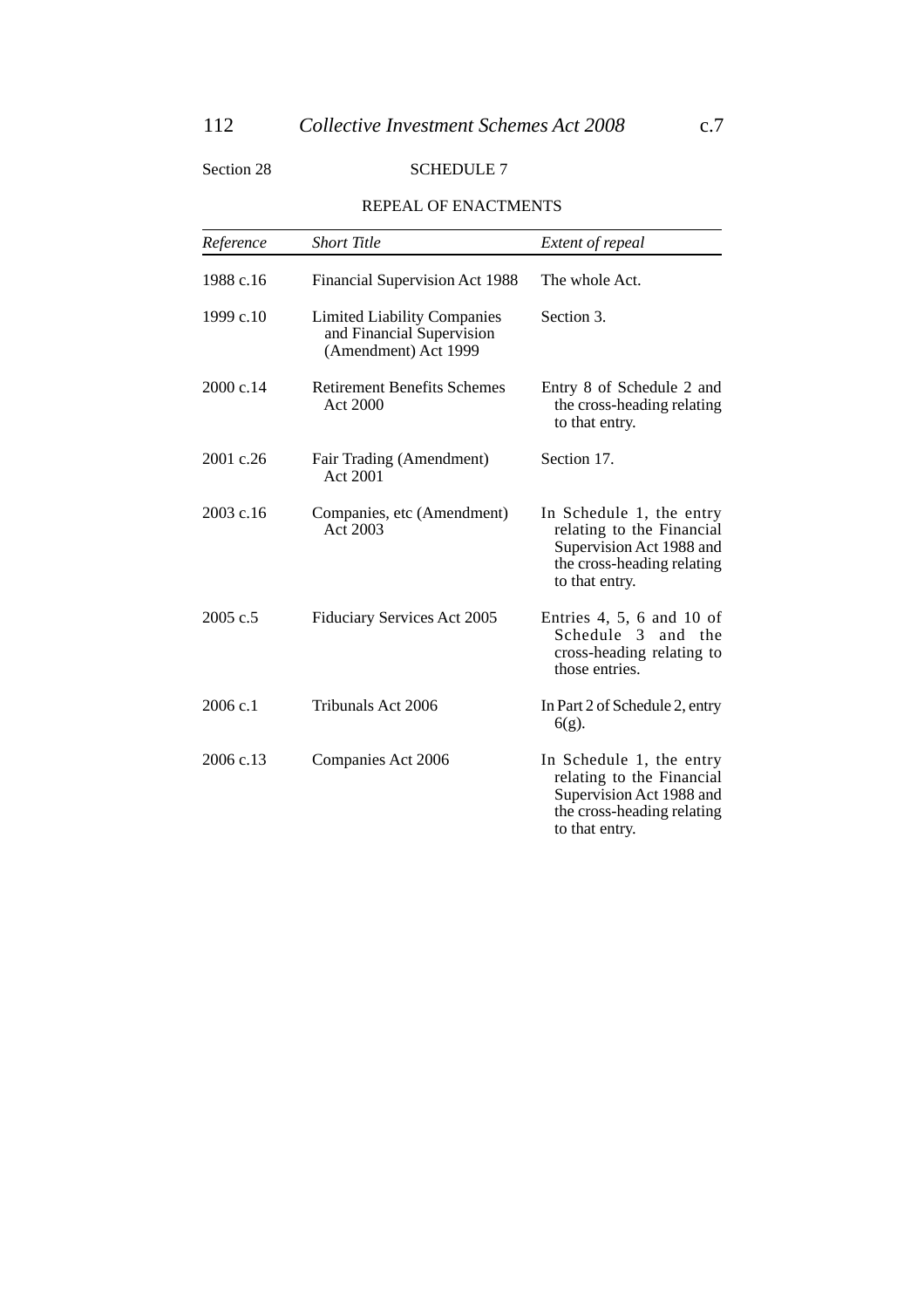Section 29 SCHEDULE 8

#### TRANSITIONAL AND SAVING PROVISIONS

**1.** When section 4(1) comes into operation an existing scheme which is an authorised scheme (within the meaning of section 31 of the Financial Supervision Act 1988) continues to be an authorised scheme (within the meaning of Schedule 1).

**2.** Subject to paragraph 3, when section 4(2) comes into operation an existing scheme —

- (a) which is an international scheme (within the meaning of section 11 of the Financial Supervision Act 1988); and
- (b) which is not exempted under section 11(7) of the Financial Supervision Act 1988,

continues to be an international scheme (within the meaning of Schedule 2), whether or not it complies with section 2(3) or paragraphs 2(2) or 4(3) of Schedule 2.

**3.** Notwithstanding paragraph 2, when section 4(2) comes into operation an existing scheme -

- (a) which is an international scheme (within the meaning of section 11 of the Financial Supervision Act 1988); and
- (b) to which section 11(1) to (6) of the Financial Supervision Act 1998 does not apply by reason of the operation of paragraph 4 of the Financial Supervision (Overseas Funds)(Exemption) Order 2003 (S.D. 76/03),

ceases to be an international scheme (within the meaning of Schedule 2).

**4.** When section 4(3) comes into operation an existing scheme which is exempted under section 11(7) of the Financial Supervision Act 1988 from the requirements of section 11 of that Act, continues to be a scheme which is an exempt scheme under Schedule 3, whether or not it complies with section 2(3) or paragraph 1(2) of Schedule 3.

**5.** When section 4(4) comes into operation an existing scheme which is a recognised scheme (within the meaning of section 31 of the Financial Supervision Act 1988) continues to be a recognised scheme (within the meaning of Schedule 4).

**6.** Paragraphs 1 to 5 do not affect the operation of section 16 of the Interpretation Act 1976 (which relates to the effect of substituting provisions).

[c.20]

**7.** Paragraphs 1 to 5 are subject to regulations made under paragraph 8.

**8.** (1) The Commission may make regulations to give further effect to paragraphs 1 to 5.